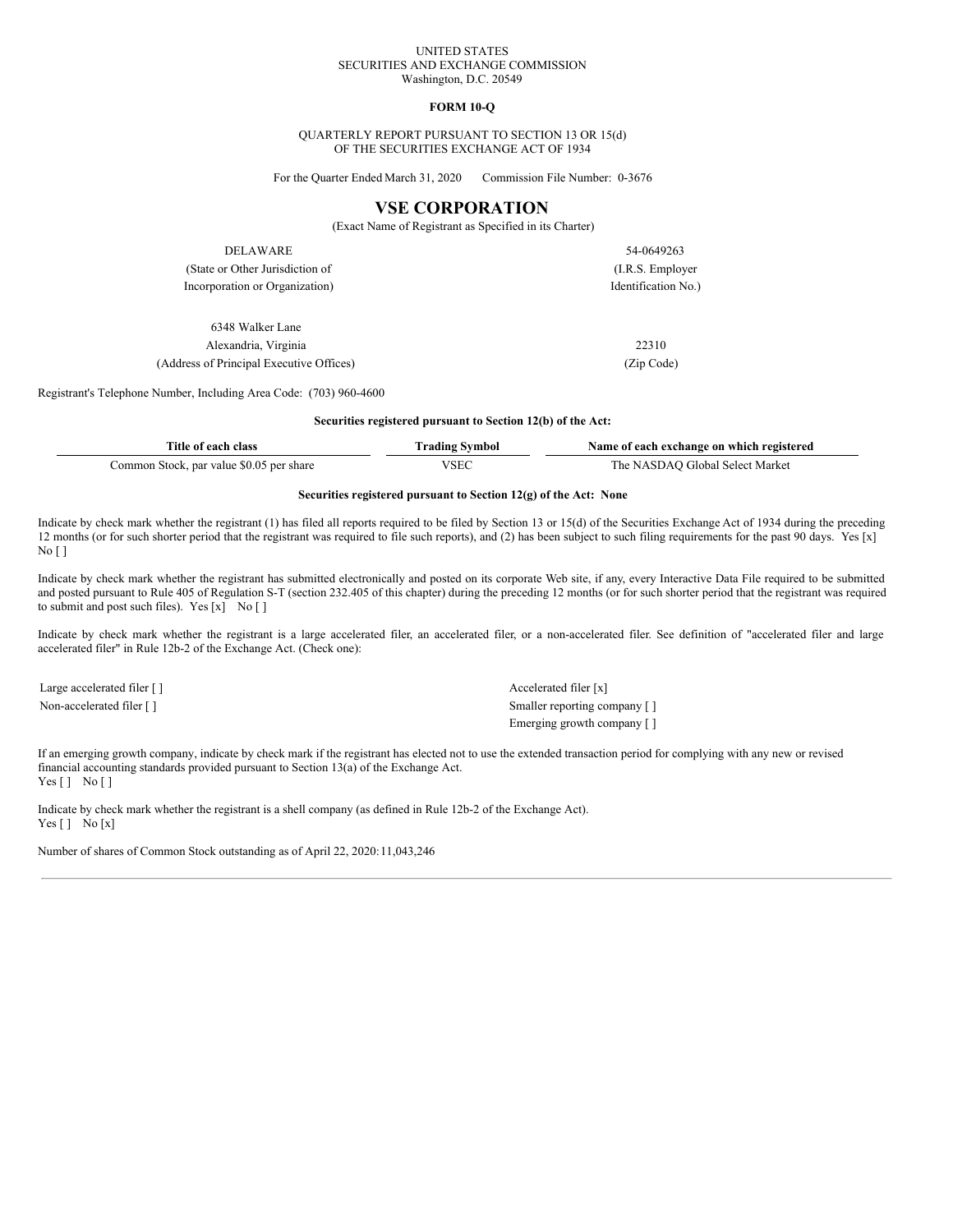# **TABLE OF CONTENTS**

# <span id="page-1-0"></span>**[PART](#page-2-0) I**

# **Page**

| ITEM 1.           | <b>Financial Statements</b>                                                                                  |                   |
|-------------------|--------------------------------------------------------------------------------------------------------------|-------------------|
|                   | Unaudited Consolidated Balance Sheets as of March 31, 2020 and December 31, 2019                             | 4                 |
|                   | Unaudited Consolidated Statements of Income for the three months ended March 31, 2020 and 2019               | $5^{\circ}$       |
|                   | Unaudited Consolidated Statements of Comprehensive Income for the three months ended March 31, 2020 and 2019 | 6                 |
|                   | Unaudited Consolidated Statements of Stockholders' Equity for the three months ended March 31, 2020 and 2019 | $\overline{\tau}$ |
|                   | Unaudited Consolidated Statements of Cash Flows for the three months ended March 31, 2020 and 2019           | 8                 |
|                   | <b>Notes to Unaudited Consolidated Financial Statements</b>                                                  | 9                 |
| ITEM 2.           | Management's Discussion and Analysis of Financial Condition and Results of Operations                        | 19                |
| ITEM 3.           | <b>Quantitative and Qualitative Disclosures About Market Risks</b>                                           | 32                |
| ITEM 4.           | <b>Controls and Procedures</b>                                                                               | 32                |
| <b>PART II</b>    |                                                                                                              |                   |
| ITEM 1.           | <b>Legal Proceedings</b>                                                                                     | 32                |
| ITEM 1A.          | <b>Risk Factors</b>                                                                                          | 32                |
| ITEM 2.           | Unregistered Sales of Equity Securities and Use of Proceeds                                                  | 33                |
| ITEM 6.           | <b>Exhibits</b>                                                                                              | 34                |
| <b>Signatures</b> |                                                                                                              | 35                |
|                   |                                                                                                              |                   |

-2-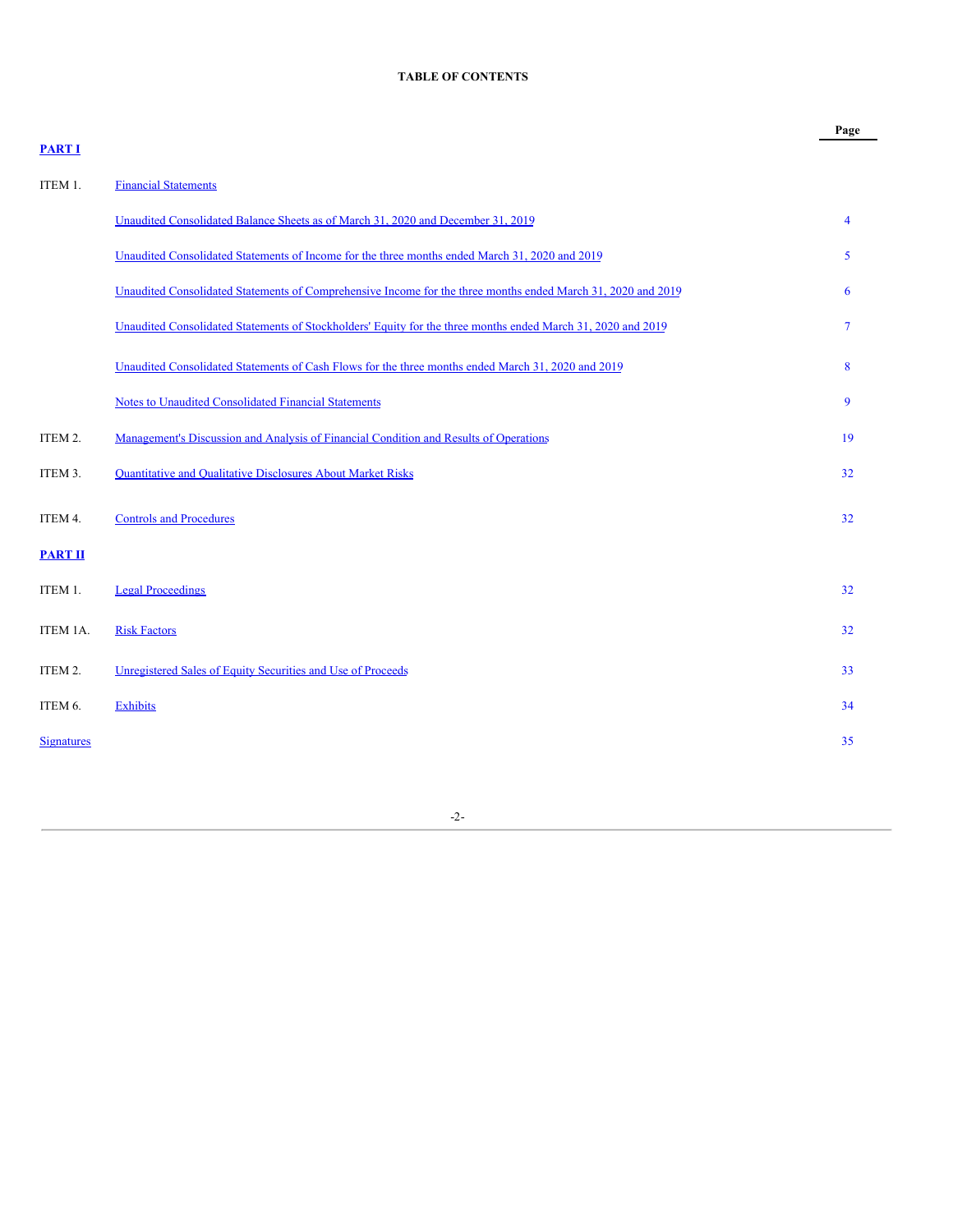#### <span id="page-2-0"></span>**VSE Corporation and Subsidiaries**

### **Forward Looking Statements**

This quarterly report on Form 10-Q ("Form 10-Q") contains statements that, to the extent they are not recitations of historical fact, constitute "forward looking statements" within the meaning of Section 27A of the Securities Act of 1933, as amended (the "Securities Act"), and Section 21E of the Securities Exchange Act of 1934, as amended (the "Exchange Act"). All such statements are intended to be covered by the safe harbor provisions for forward-looking statements contained in the Private Securities Litigation Reform Act of 1995 and includes this statement for purposes of such safe harbor provisions.

"Forward-looking" statements, as such term is defined by the Securities Exchange Commission (the "SEC") in its rules, regulations and releases, represent our expectations or beliefs, including, but not limited to, statements concerning our operations, economic performance, financial condition, the impact of widespread health developments, such as the ongoing COVID-19 outbreak, and the governmental, commercial, consumer and other responses thereto, growth and acquisition strategies, investments and future operational plans. Without limiting the generality of the foregoing, words such as "may," "will," "expect," "believe," "anticipate," "intend," "forecast," "seek," "plan," "predict," "project," "could," "estimate," "might," "continue," "seeking" or the negative or other variations thereof or comparable terminology are intended to identify forward-looking statements. These statements, by their nature, involve substantial risks and uncertainties, certain of which are beyond our control, and actual results may differ materially depending on a variety of important factors, including, but not limited to, those identified elsewhere in this document, including in Item 1A, Risk Factors, Item 2, Management's Discussion and Analysis of Financial Condition and Results of Operations, and Item 3, Quantitative and Qualitative Disclosures About Market Risk, as well as with respect to the risks described in Item 1A, Risk Factors, to our Annual Report on Form 10-K for the fiscal year ended December 31, 2019 filed with the U.S. Securities and Exchange Commission ("SEC") on March 9, 2020 ("2019 Form 10-K). All forward-looking statements made herein are qualified by these cautionary statements and risk factors and there can be no assurance that the actual results, events or developments referenced herein will occur or be realized.

Readers are cautioned not to place undue reliance on these forward looking-statements, which reflect management's analysis only as of the date hereof. The Company undertakes no obligation to publicly revise these forward-looking statements to reflect events or circumstances that occur or arise after the date hereof.

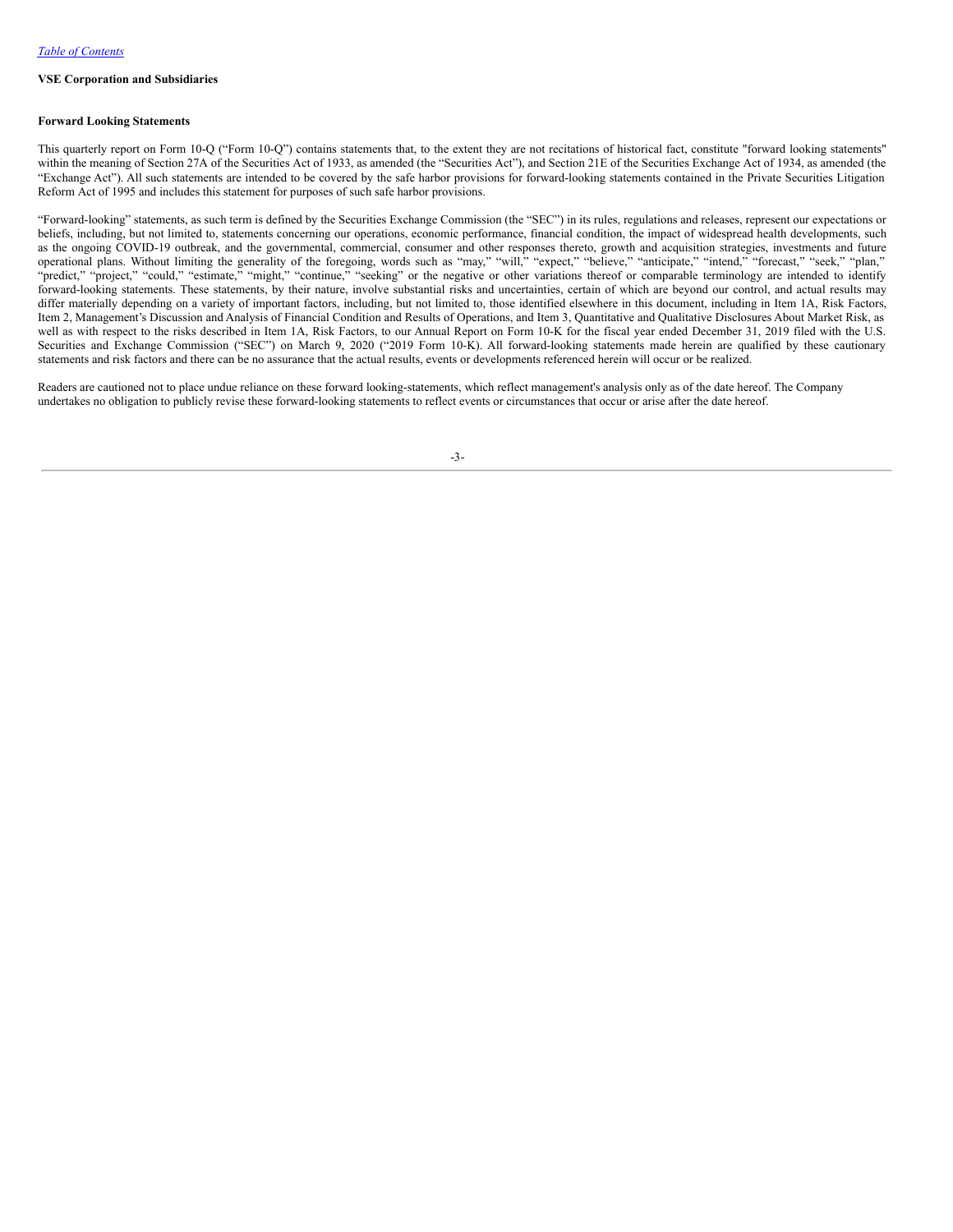# **PART I. Financial Information**

# <span id="page-3-0"></span>**Item 1. Financial Statements**

# <span id="page-3-1"></span>**VSE Corporation and Subsidiaries**

# **Unaudited Consolidated Balance Sheets**

(in thousands except share and per share amounts)

|                                                                                                               |              | March 31, | December 31,  |
|---------------------------------------------------------------------------------------------------------------|--------------|-----------|---------------|
|                                                                                                               |              | 2020      | 2019          |
| Assets                                                                                                        |              |           |               |
| Current assets:                                                                                               |              |           |               |
| Cash and cash equivalents                                                                                     | $\mathbb{S}$ | 543       | \$<br>734     |
| Receivables, net                                                                                              |              | 70,793    | 70,630        |
| Unbilled receivables, net                                                                                     |              | 43,928    | 46,279        |
| Inventories, net                                                                                              |              | 210,030   | 218,627       |
| Other current assets                                                                                          |              | 17,332    | 19,071        |
| Total current assets                                                                                          |              | 342,626   | 355,341       |
| Property and equipment, net                                                                                   |              | 37,276    | 43,465        |
| Intangible assets, net                                                                                        |              | 119,166   | 132,175       |
| Goodwill                                                                                                      |              | 269,071   | 276,450       |
| Operating lease - right-of-use assets                                                                         |              | 21,334    | 20,943        |
| Other assets                                                                                                  |              | 21,936    | 17,490        |
| Total assets                                                                                                  | \$           | 811,409   | \$<br>845,864 |
| Liabilities and Stockholders' equity                                                                          |              |           |               |
| Current liabilities:                                                                                          |              |           |               |
| Current portion of long-term debt                                                                             | \$           | 17,820    | \$<br>16,883  |
| Accounts payable                                                                                              |              | 67,709    | 68,099        |
| Current portion of earn-out obligation                                                                        |              | 5,300     | 31,700        |
| Accrued expenses and other current liabilities                                                                |              | 38,345    | 46,514        |
| Dividends payable                                                                                             |              | 993       | 987           |
| Total current liabilities                                                                                     |              | 130,167   | 164,183       |
|                                                                                                               |              |           |               |
| Long-term debt, less current portion                                                                          |              | 255,880   | 253,128       |
| Deferred compensation                                                                                         |              | 17,985    | 18,146        |
| Long-term lease obligations under operating leases                                                            |              | 25,014    | 24,441        |
| Earn-out obligation, less current portion                                                                     |              |           | 5,000         |
| Deferred tax liabilities                                                                                      |              | 15,962    | 17,865        |
| <b>Total liabilities</b>                                                                                      |              | 445,008   | 482,763       |
| Commitments and contingencies (Note 7)                                                                        |              |           |               |
| Stockholders' equity:                                                                                         |              |           |               |
| Common stock, par value \$0.05 per share, authorized 15,000,000 shares; issued and outstanding 11,029,169 and |              |           |               |
| $10,970,123$ , respectively                                                                                   |              | 551       | 549           |
| Additional paid-in capital                                                                                    |              | 31,244    | 29,411        |
| Retained earnings                                                                                             |              | 336,584   | 334,246       |
| Accumulated other comprehensive loss                                                                          |              | (1,978)   | (1,105)       |
| Total stockholders' equity                                                                                    |              | 366,401   | 363,101       |
| Total liabilities and stockholders' equity                                                                    | $\mathbb{S}$ | 811,409   | \$<br>845,864 |

The accompanying notes are an integral part of these unaudited consolidated financial statements.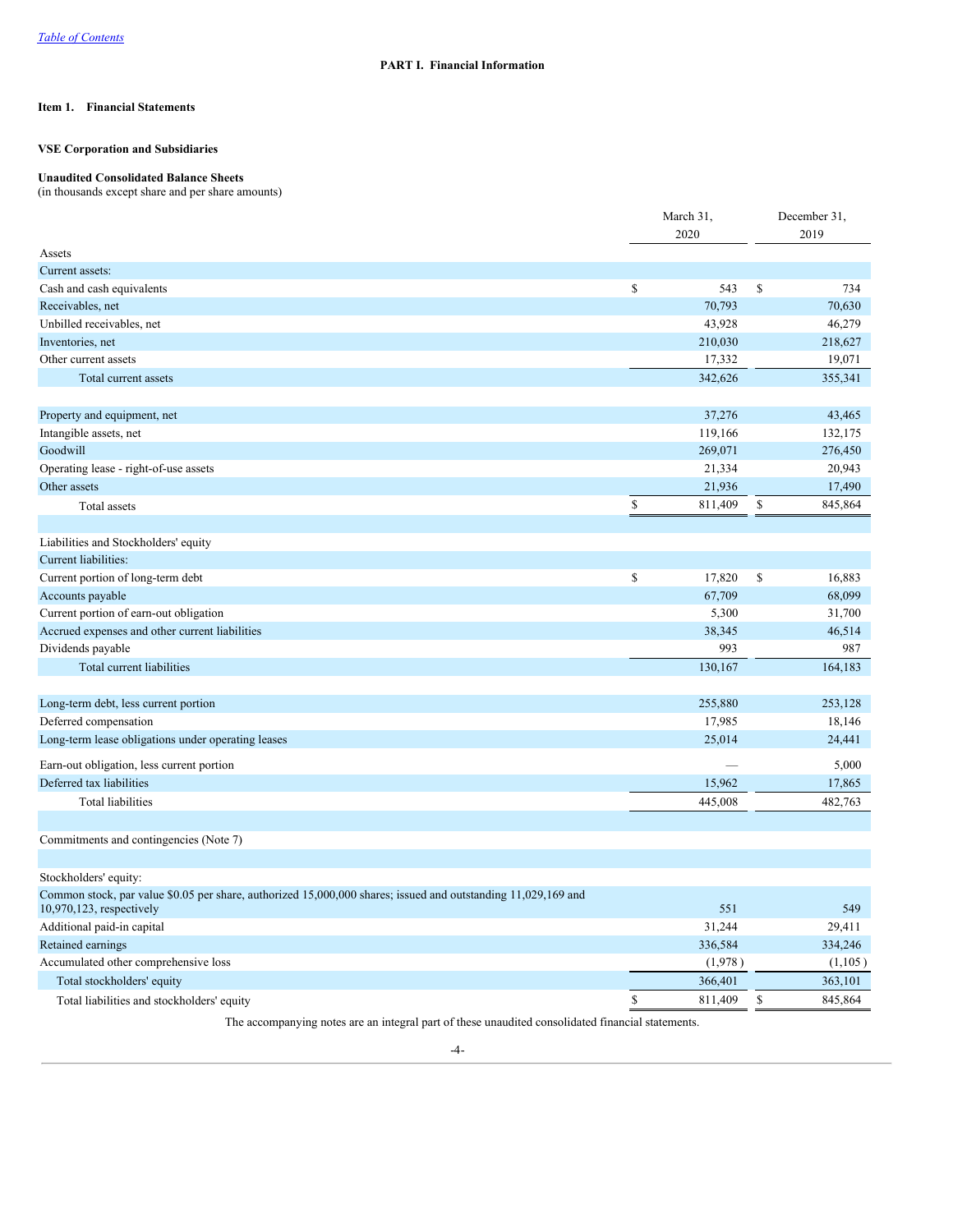# <span id="page-4-0"></span>**VSE Corporation and Subsidiaries**

#### **Unaudited Consolidated Statements of Income**

(in thousands except share and per share amounts)

|                                                      |                                             | For the three months ended March 31, |                                                                                                                                                                                                                                                                                                                                                                                               |  |  |  |
|------------------------------------------------------|---------------------------------------------|--------------------------------------|-----------------------------------------------------------------------------------------------------------------------------------------------------------------------------------------------------------------------------------------------------------------------------------------------------------------------------------------------------------------------------------------------|--|--|--|
|                                                      |                                             | 2020                                 | 2019                                                                                                                                                                                                                                                                                                                                                                                          |  |  |  |
| Revenues:                                            |                                             |                                      |                                                                                                                                                                                                                                                                                                                                                                                               |  |  |  |
| Products                                             | $\mathbb{S}$                                | 76,342                               | \$<br>73,741                                                                                                                                                                                                                                                                                                                                                                                  |  |  |  |
| Services                                             |                                             | 101,076                              | 96,178                                                                                                                                                                                                                                                                                                                                                                                        |  |  |  |
| Total revenues                                       |                                             | 177,418                              | 169,919                                                                                                                                                                                                                                                                                                                                                                                       |  |  |  |
|                                                      |                                             |                                      |                                                                                                                                                                                                                                                                                                                                                                                               |  |  |  |
| Costs and operating expenses:                        |                                             |                                      |                                                                                                                                                                                                                                                                                                                                                                                               |  |  |  |
| Products                                             |                                             | 65,527                               | 62,857                                                                                                                                                                                                                                                                                                                                                                                        |  |  |  |
| Services                                             |                                             | 90,758                               | 88,876                                                                                                                                                                                                                                                                                                                                                                                        |  |  |  |
| Selling, general and administrative expenses         |                                             | 248                                  | 1,382                                                                                                                                                                                                                                                                                                                                                                                         |  |  |  |
| Amortization of intangible assets                    |                                             | 4,723                                | 4,991                                                                                                                                                                                                                                                                                                                                                                                         |  |  |  |
| Total costs and operating expenses                   |                                             | 161,256                              | 158,106                                                                                                                                                                                                                                                                                                                                                                                       |  |  |  |
|                                                      |                                             |                                      |                                                                                                                                                                                                                                                                                                                                                                                               |  |  |  |
|                                                      |                                             | 16,162                               | 11,813                                                                                                                                                                                                                                                                                                                                                                                        |  |  |  |
|                                                      |                                             |                                      |                                                                                                                                                                                                                                                                                                                                                                                               |  |  |  |
| Loss on sale of a business entity and certain assets |                                             | (7,536)                              |                                                                                                                                                                                                                                                                                                                                                                                               |  |  |  |
| Gain on sale of property                             |                                             | 1,108                                | $\hspace{1.0cm} \overline{\hspace{1.0cm} \hspace{1.0cm} \hspace{1.0cm} } \hspace{1.0cm} \hspace{1.0cm} \overline{\hspace{1.0cm} \hspace{1.0cm} \hspace{1.0cm} } \hspace{1.0cm} \hspace{1.0cm} \overline{\hspace{1.0cm} \hspace{1.0cm} \hspace{1.0cm} } \hspace{1.0cm} \hspace{1.0cm} \overline{\hspace{1.0cm} \hspace{1.0cm} \hspace{1.0cm} } \hspace{1.0cm} \hspace{1.0cm} \hspace{1.0cm} }$ |  |  |  |
|                                                      |                                             |                                      |                                                                                                                                                                                                                                                                                                                                                                                               |  |  |  |
| Operating income                                     |                                             | 9,734                                | 11,813                                                                                                                                                                                                                                                                                                                                                                                        |  |  |  |
|                                                      |                                             |                                      |                                                                                                                                                                                                                                                                                                                                                                                               |  |  |  |
|                                                      |                                             | 3,486                                | 3,158                                                                                                                                                                                                                                                                                                                                                                                         |  |  |  |
| Interest expense, net                                |                                             |                                      |                                                                                                                                                                                                                                                                                                                                                                                               |  |  |  |
|                                                      |                                             |                                      |                                                                                                                                                                                                                                                                                                                                                                                               |  |  |  |
| Income before income taxes                           |                                             | 6,248                                | 8,655                                                                                                                                                                                                                                                                                                                                                                                         |  |  |  |
|                                                      |                                             |                                      |                                                                                                                                                                                                                                                                                                                                                                                               |  |  |  |
| Provision for income taxes                           |                                             | 2,916                                | 2,052                                                                                                                                                                                                                                                                                                                                                                                         |  |  |  |
|                                                      |                                             |                                      |                                                                                                                                                                                                                                                                                                                                                                                               |  |  |  |
| Net income                                           | \$                                          | 3,332                                | \$<br>6,603                                                                                                                                                                                                                                                                                                                                                                                   |  |  |  |
|                                                      |                                             |                                      |                                                                                                                                                                                                                                                                                                                                                                                               |  |  |  |
| Basic earnings per share                             | \$                                          | 0.30                                 | \$<br>0.60                                                                                                                                                                                                                                                                                                                                                                                    |  |  |  |
|                                                      |                                             |                                      |                                                                                                                                                                                                                                                                                                                                                                                               |  |  |  |
| Basic weighted average shares outstanding            |                                             | 11,000,204                           | 10,920,171                                                                                                                                                                                                                                                                                                                                                                                    |  |  |  |
|                                                      |                                             |                                      |                                                                                                                                                                                                                                                                                                                                                                                               |  |  |  |
| Diluted earnings per share                           | $\mathbb{S}% _{n}^{X\rightarrow\mathbb{R}}$ | 0.30                                 | \$<br>0.60                                                                                                                                                                                                                                                                                                                                                                                    |  |  |  |
|                                                      |                                             |                                      |                                                                                                                                                                                                                                                                                                                                                                                               |  |  |  |
|                                                      |                                             |                                      |                                                                                                                                                                                                                                                                                                                                                                                               |  |  |  |
| Diluted weighted average shares outstanding          |                                             | 11,100,506                           | 10,974,081                                                                                                                                                                                                                                                                                                                                                                                    |  |  |  |
|                                                      |                                             |                                      |                                                                                                                                                                                                                                                                                                                                                                                               |  |  |  |
| Dividends declared per share                         | \$                                          | 0.09                                 | \$<br>0.08                                                                                                                                                                                                                                                                                                                                                                                    |  |  |  |
|                                                      |                                             |                                      |                                                                                                                                                                                                                                                                                                                                                                                               |  |  |  |

The accompanying notes are an integral part of these unaudited consolidated financial statements.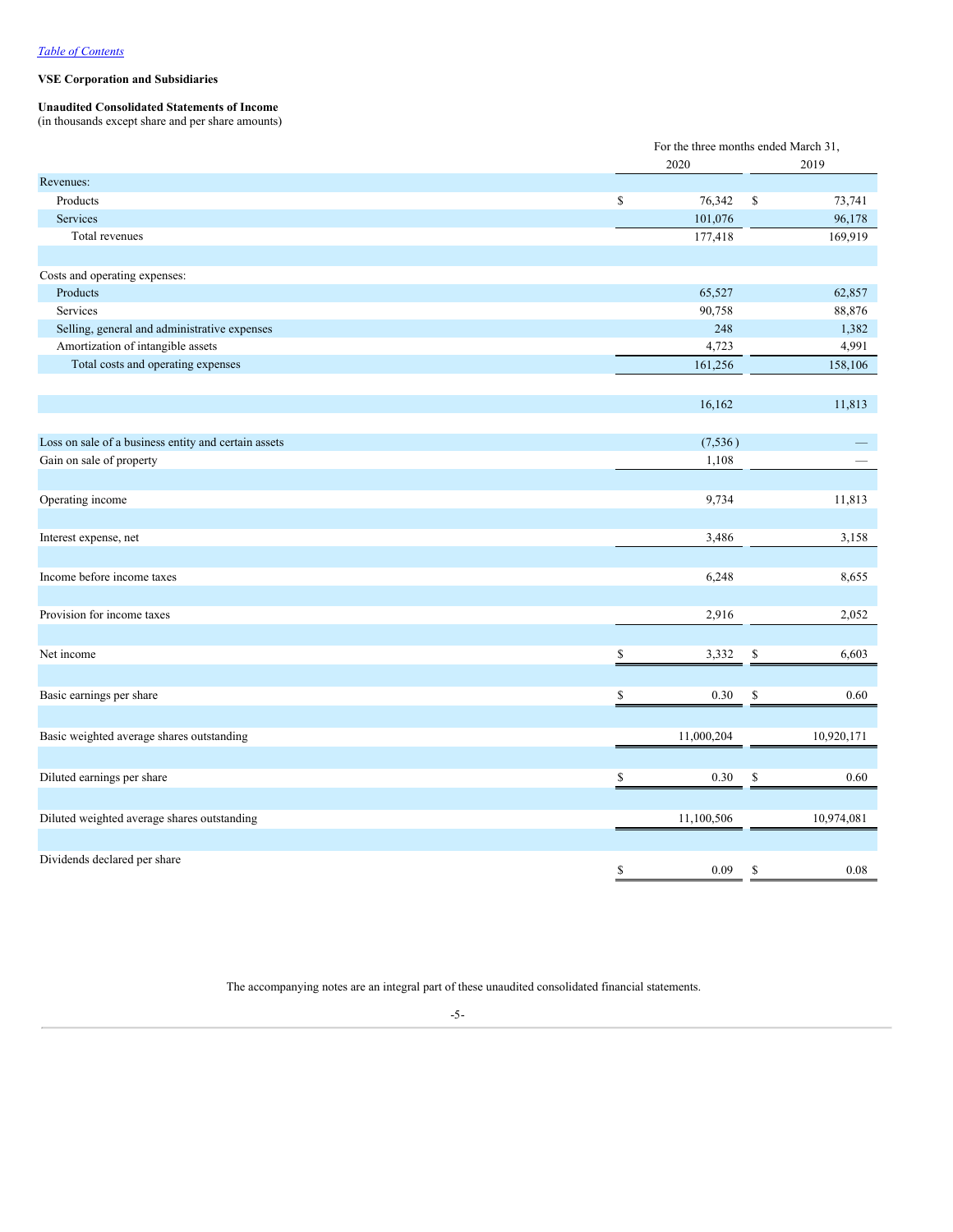# <span id="page-5-0"></span>*Table of [Contents](#page-1-0)*

# **VSE Corporation and Subsidiaries**

#### **Unaudited Consolidated Statements of Comprehensive Income**

(in thousands)

|                                                                   |      |       |    | For the three months ended March 31, |  |  |
|-------------------------------------------------------------------|------|-------|----|--------------------------------------|--|--|
|                                                                   | 2020 |       |    | 2019                                 |  |  |
| Net income                                                        |      | 3,332 |    | 6,603                                |  |  |
|                                                                   |      |       |    |                                      |  |  |
| Change in fair value of interest rate swap agreements, net of tax |      | (873) |    | (692)                                |  |  |
|                                                                   |      |       |    |                                      |  |  |
| Other comprehensive loss, net of tax                              |      | (873) |    | (692)                                |  |  |
|                                                                   |      |       |    |                                      |  |  |
| Comprehensive income                                              |      | 2,459 | S. | 5,911                                |  |  |

The accompanying notes are an integral part of these unaudited consolidated financial statements.

-6-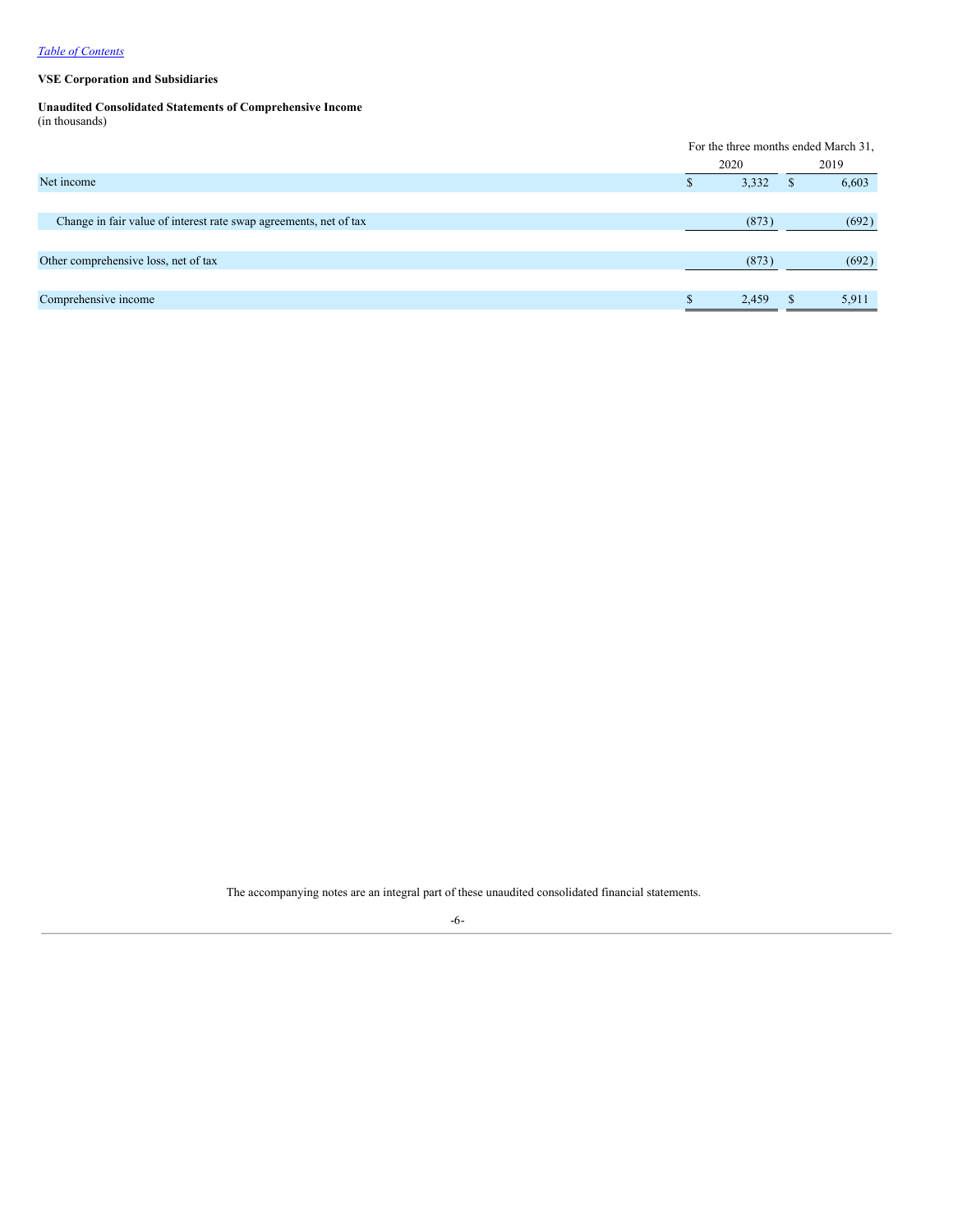# <span id="page-6-0"></span>**VSE Corporation and Subsidiaries**

#### **Unaudited Consolidated Statements of Stockholders' Equity**

(in thousands except per share data)

|                                       | Three months ended March 31, 2020       |   |     |                                  |        |                      |         |                                               |         |                                  |         |  |
|---------------------------------------|-----------------------------------------|---|-----|----------------------------------|--------|----------------------|---------|-----------------------------------------------|---------|----------------------------------|---------|--|
|                                       | Common Stock<br><b>Shares</b><br>Amount |   |     | Additional<br>Paid-In<br>Capital |        | Retained<br>Earnings |         | Accumulated<br>Other<br>Comprehensive<br>Loss |         | Total<br>Stockholders'<br>Equity |         |  |
| Balance at December 31, 2019          | 10.970                                  | S | 549 | JЭ.                              | 29,411 |                      | 334,246 | S                                             | (1,105) |                                  | 363,101 |  |
| Net income                            |                                         |   |     |                                  |        |                      | 3,332   |                                               |         |                                  | 3,332   |  |
| Stock-based compensation              | 59                                      |   | 2   |                                  | 1,833  |                      |         |                                               |         |                                  | 1,835   |  |
| Other comprehensive loss, net of tax  |                                         |   |     |                                  |        |                      |         |                                               | (873)   |                                  | (873)   |  |
| Dividends declared (\$0.09 per share) |                                         |   |     |                                  |        |                      | (994)   |                                               |         |                                  | (994)   |  |
| Balance at March 31, 2020             | 11.029                                  |   | 551 |                                  | 31,244 |                      | 336,584 |                                               | (1,978) |                                  | 366,401 |  |

|                                                             | Three months ended March 31, 2019       |          |   |                                  |  |                      |                                                        |       |    |                                  |  |  |
|-------------------------------------------------------------|-----------------------------------------|----------|---|----------------------------------|--|----------------------|--------------------------------------------------------|-------|----|----------------------------------|--|--|
|                                                             | Common Stock<br><b>Shares</b><br>Amount |          |   | Additional<br>Paid-In<br>Capital |  | Retained<br>Earnings | Accumulated<br>Other<br>Comprehensive<br>Income (Loss) |       |    | Total<br>Stockholders'<br>Equity |  |  |
| Balance at December 31, 2018                                | 10.886                                  | 544<br>S | S | 26,632                           |  | 301,073              | S                                                      | 146   | ъ  | 328,395                          |  |  |
| Cumulative effect of adoption of ASU 2016-02,<br>net of tax |                                         |          |   |                                  |  | 1,943                |                                                        |       |    | 1,943                            |  |  |
| Net income                                                  |                                         |          |   |                                  |  | 6,603                |                                                        |       |    | 6,603                            |  |  |
| Stock-based compensation                                    | 64                                      |          | 3 | 2,156                            |  |                      |                                                        |       |    | 2,159                            |  |  |
| Other comprehensive loss, net of tax                        |                                         |          |   |                                  |  |                      |                                                        | (692) |    | (692)                            |  |  |
| Dividends declared (\$0.08 per share)                       |                                         |          |   |                                  |  | (877)                |                                                        |       |    | (877)                            |  |  |
| Balance at March 31, 2019                                   | 10,950                                  | 547<br>S |   | 28.788                           |  | 308,742              |                                                        | (546) | J. | 337,531                          |  |  |

The accompanying notes are an integral part of these unaudited consolidated financial statements.

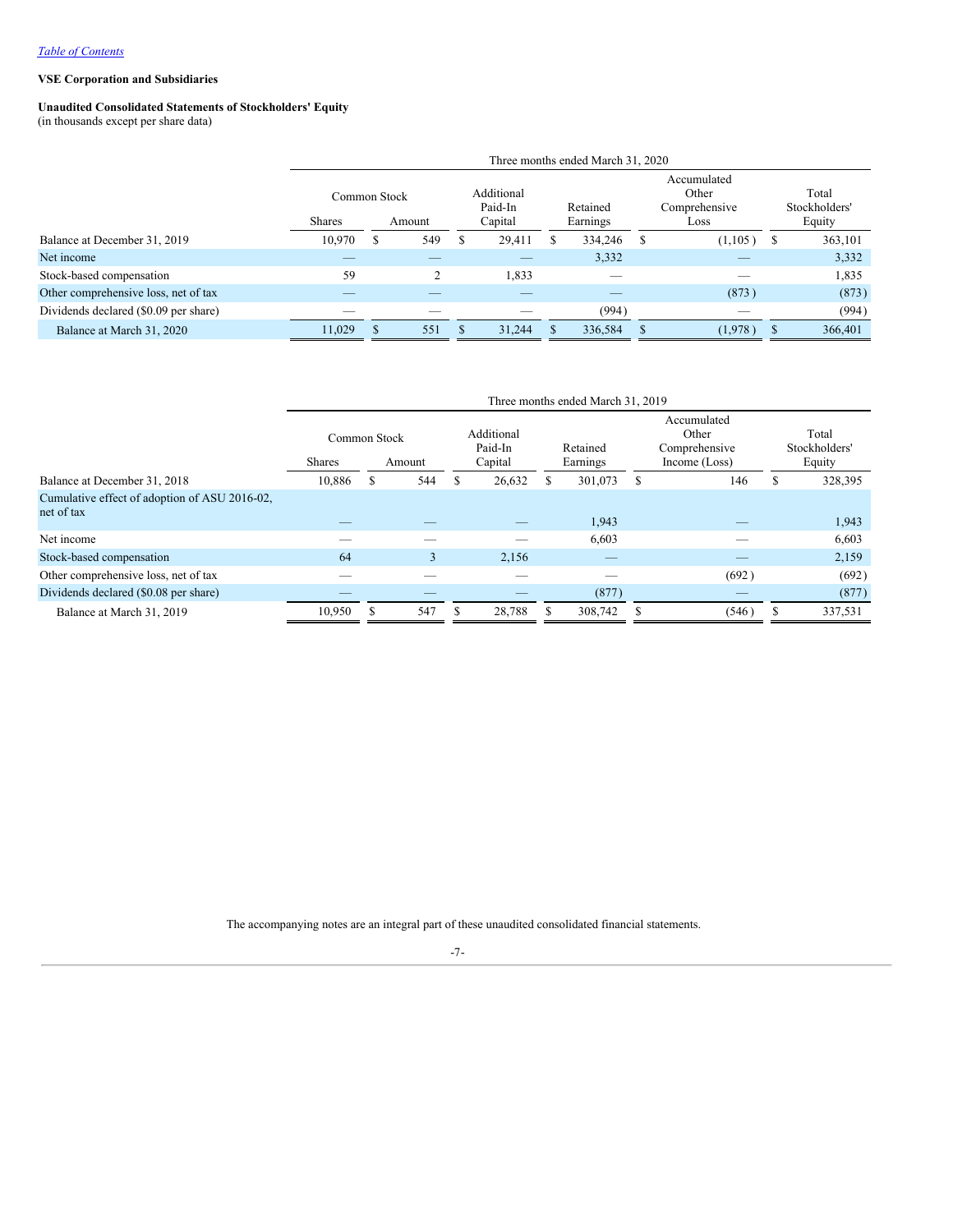# <span id="page-7-0"></span>*Table of [Contents](#page-1-0)*

# **VSE Corporation and Subsidiaries**

### **Unaudited Consolidated Statements of Cash Flows**

(in thousands)

|                                                                                   | For the three months ended March 31, |              |            |
|-----------------------------------------------------------------------------------|--------------------------------------|--------------|------------|
|                                                                                   | 2020                                 |              | 2019       |
| Cash flows from operating activities:                                             |                                      |              |            |
| Net income                                                                        | \$<br>3,332                          | \$           | 6,603      |
| Adjustments to reconcile net income to net cash provided by operating activities: |                                      |              |            |
| Depreciation and amortization                                                     | 6,475                                |              | 7,430      |
| Deferred taxes                                                                    | 1,592                                |              | (564)      |
| Stock-based compensation                                                          | 897                                  |              | 1,640      |
| Loss on sale of a business entity and certain assets                              | 7,536                                |              |            |
| Gain on sale of property and equipment                                            | (1,127)                              |              |            |
| Earn-out obligation adjustment                                                    | 301                                  |              |            |
| Changes in operating assets and liabilities, net of impact of acquisitions:       |                                      |              |            |
| Receivables                                                                       | (163)                                |              | 2,667      |
| Unbilled receivables                                                              | (2,041)                              |              | (3,195)    |
| Inventories                                                                       | (8,255)                              |              | (7,798)    |
| Other current assets and noncurrent assets                                        | 2,777                                |              | (6,692)    |
| Accounts payable and deferred compensation                                        | 395                                  |              | 2,653      |
| Accrued expenses and other current and noncurrent liabilities                     | (4,961)                              |              | (1,675)    |
|                                                                                   |                                      |              |            |
| Net cash provided by operating activities                                         | 6,758                                |              | 1,069      |
|                                                                                   |                                      |              |            |
| Cash flows from investing activities:                                             |                                      |              |            |
| Purchases of property and equipment                                               | (724)                                |              | (601)      |
| Proceeds from the sale of property and equipment                                  | 2,424                                |              | 3          |
| Proceeds from the sale of a business entity and certain assets                    |                                      |              |            |
|                                                                                   | 21,127                               |              |            |
| Cash paid for acquisitions, net of cash acquired                                  |                                      |              | (112,660)  |
|                                                                                   |                                      |              |            |
| Net cash provided by (used in) investing activities                               | 22,827                               |              | (113, 258) |
|                                                                                   |                                      |              |            |
| Cash flows from financing activities:                                             |                                      |              |            |
| Borrowings on loan agreement                                                      | 131,148                              |              | 194,598    |
| Repayments on loan agreement                                                      | (127, 692)                           |              | (80, 183)  |
| Earn-out obligation payments                                                      | (31,701)                             |              |            |
| Payments of taxes for equity transactions                                         | (543)                                |              | (687)      |
| Dividends paid                                                                    | (988)                                |              | (872)      |
|                                                                                   |                                      |              |            |
| Net cash (used in) provided by financing activities                               | (29,776)                             |              | 112,856    |
|                                                                                   |                                      |              |            |
| Net increase in cash and cash equivalents                                         | (191)                                |              | 667        |
| Cash and cash equivalents at beginning of period                                  | 734                                  |              | 162        |
|                                                                                   | $\mathbb{S}$<br>543                  | $\mathbb{S}$ | 829        |
| Cash and cash equivalents at end of period                                        |                                      |              |            |
|                                                                                   |                                      |              |            |
| Supplemental disclosure of noncash investing activities:                          |                                      |              |            |
| Note receivable from the sale of a business entity and certain assets             | $\mathcal{S}$<br>7,461               | $\$$         |            |

The accompanying notes are an integral part of these unaudited consolidated financial statements.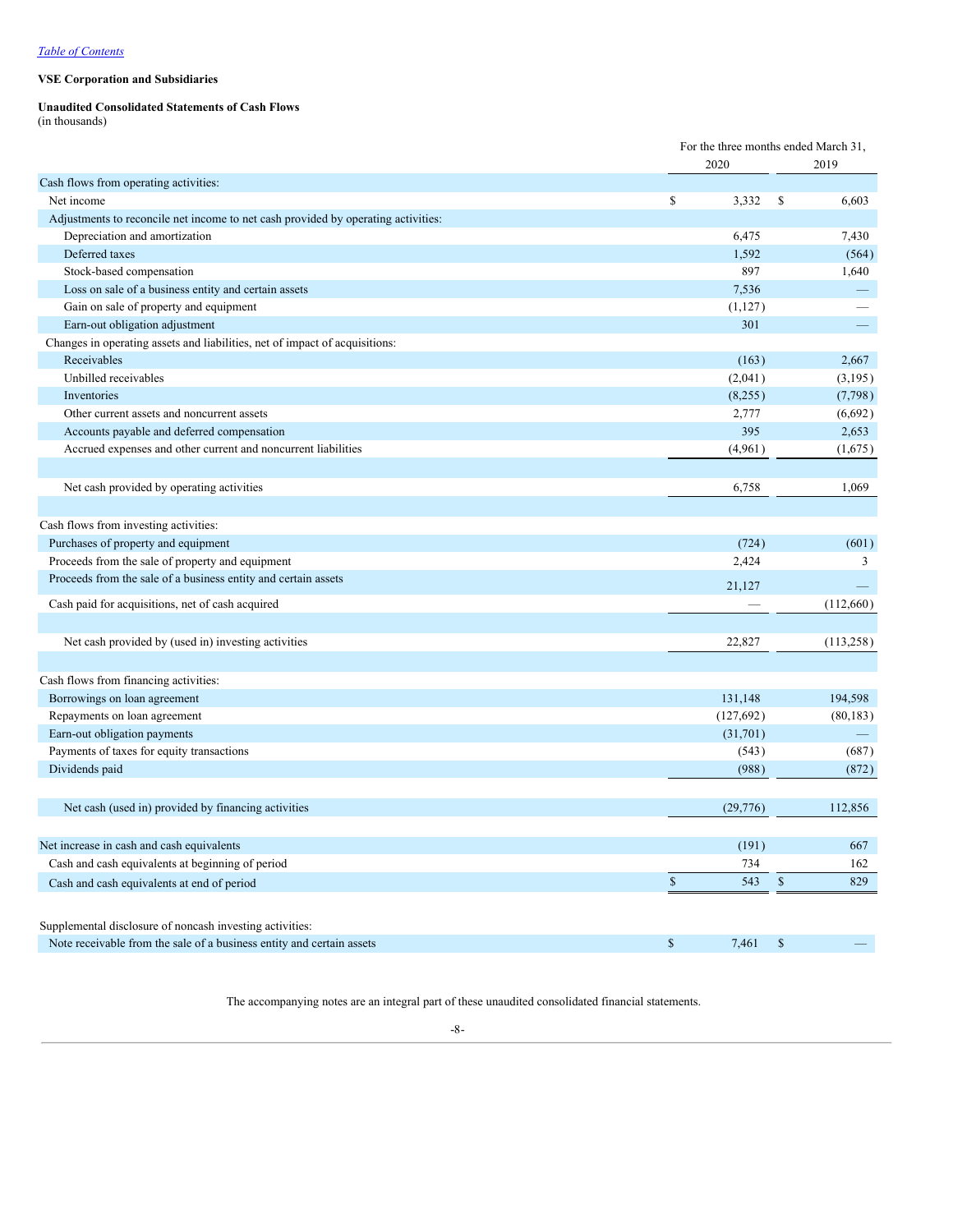<span id="page-8-0"></span>*Table of [Contents](#page-1-0)*

# **(1) Basis of Presentation**

Our accompanying unaudited consolidated financial statements have been prepared in accordance with U.S. generally accepted accounting principles ("U.S. GAAP") for interim financial information and in accordance with the instructions to SEC Form 10-Q and Article 10 of SEC Regulation S-X. Therefore, such financial statements do not include all of the information and footnotes required by U.S. GAAP for complete financial statements and should be read in conjunction with the consolidated financial statements and footnotes thereto included in our 2019 Form 10-K. In our opinion, all adjustments (consisting of normal recurring accruals) considered necessary for a fair presentation have been included. Operating results for the three months ended March 31, 2020 are not necessarily indicative of the results that may be expected for the fiscal year ending December 31, 2020.

The preparation of financial statements in conformity with U.S. GAAP requires us to make estimates and assumptions that affect the reported amounts of assets and liabilities and disclosure of contingent assets and liabilities at the date of the financial statements and the reported amounts of revenues and expenses during the reporting period. Actual results could differ from those estimates. Significant estimates affecting the financial statements include accruals for contract disallowance reserves, award fee revenues, costs to complete on fixed price contracts, recoverability of goodwill and intangible assets, and earn-out obligations.

## *Coronavirus (COVID-19) Pandemic*

On March 11, 2020, the World Health Organization declared the outbreak of the novel coronavirus disease, known as COVID-19, as a global pandemic. The pandemic and the containment and mitigation efforts by governments to attempt to control its spread created uncertainties and disruptions in the economic and financial markets. The impact of COVID-19 on us is evolving and its future effects are highly uncertain and unpredictable. We are closely monitoring the effects and risks of COVID-19 to assess its impact on our business, financial condition and results of operations. In April 2020, we completed a cost reduction plan which included a reduction in workforce. We maintain a robust continuity plan to adequately respond to situations such as the COVID-19 pandemic, including a framework for remote work arrangements, in order to effectively maintain operations, including financial reporting systems, internal controls over financial reporting and disclosure controls and procedures.

#### *Reclassifications*

Certain reclassifications have been made to the prior periods' financial information in order to conform to the current period's presentation which include reclassification of products and services revenue and the renaming of our three operating segments as further described in Note (8) "Business Segments and Customer Information." These reclassifications had no effect on the reported results of operations.

# *Recently Adopted Accounting Pronouncements*

In August 2018, the Financial Accounting Standards Board ("FASB") issued Accounting Standards Update ("ASU") No. 2018-13, *Disclosure Framework-Changes to the Disclosure Requirements for Fair Value Measurement*, which eliminates certain disclosures related to transfers and the valuation process, modifies disclosures for investments that are valued based on net asset value, clarifies the measurement uncertainty disclosure, and requires additional disclosures for Level 3 fair value measurements. The new standard is effective for fiscal years beginning after December 15, 2019 with early adoption permitted. We adopted ASU 2018-13 in the first quarter of 2020. The adoption had no impact on our consolidated financial position, results of operations or cash flows.

In August 2018, the FASB issued ASU No. 2018-15, Customer's Accounting for Implementation Costs Incurred in a Cloud Computing Arrangement That Is a Service *Contract,* which clarifies the accounting for implementation costs in cloud computing arrangements. The new standard is effective for fiscal years beginning after December 15, 2019 with early adoption permitted. We adopted ASU 2018-15 in the first quarter of 2020 and applied the standard prospectively. The adoption did not have a material impact on our consolidated financial position, results of operations or cash flows.

In June 2016, the FASB issued ASU No. 2016-13, *Measurement of Credit Losses on Financial Instruments,* which changes the methodology for measuring credit losses on financial instruments and certain other instruments, including trade receivables and contract assets. The new standard replaces the current incurred loss model for measurement of credit losses on financial assets with a forward-looking expected loss model based on historical experience, current conditions, and reasonable and supportable forecasts. The new standard is effective for reporting periods beginning after December 15, 2019. We adopted the standard in the first quarter of 2020 using the modified-retrospective approach, which requires the standard to be applied on a prospective basis with a cumulative-

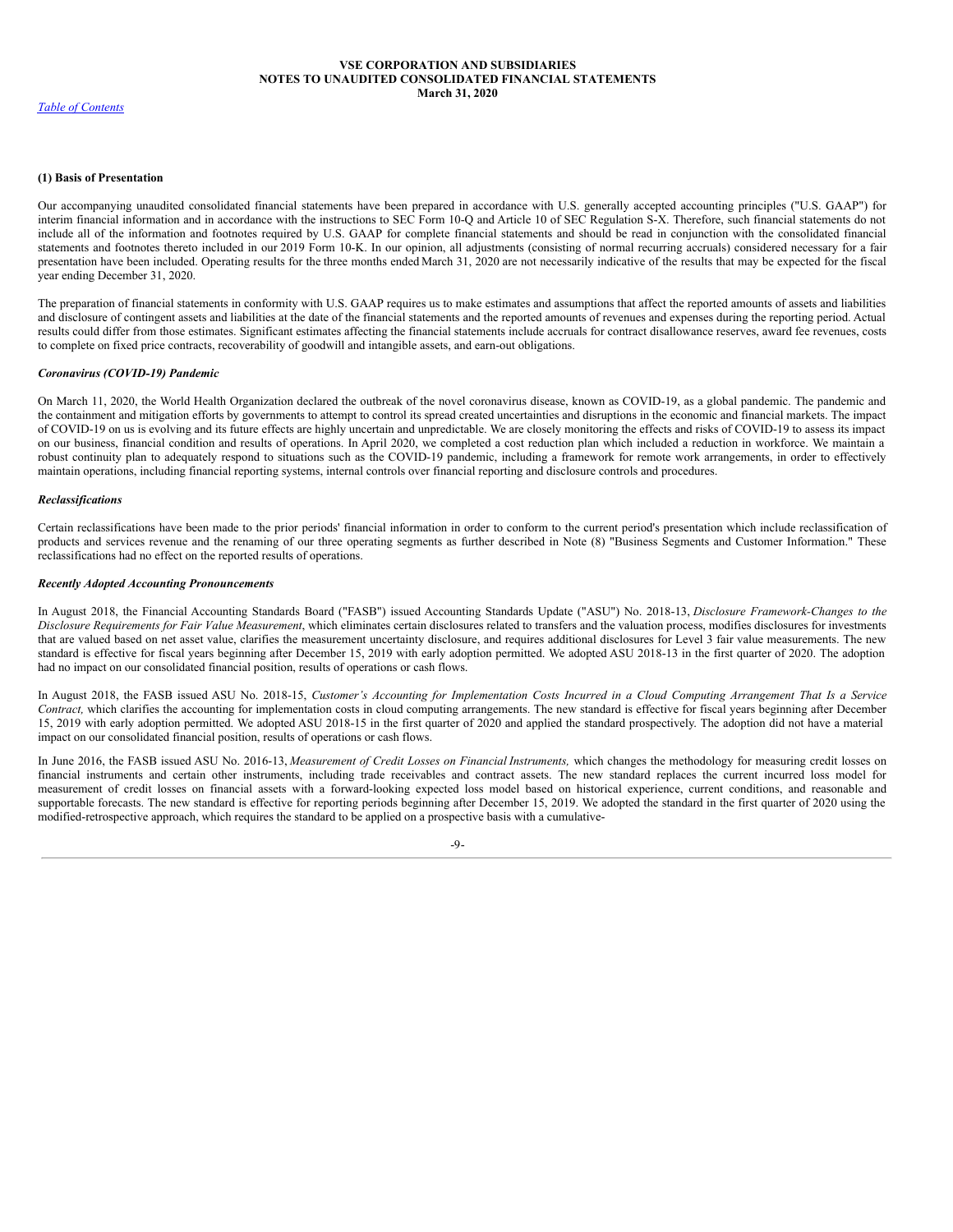## *Table of [Contents](#page-1-0)*

effect adjustment to retained earnings as of the beginning of the period in which the guidance is effective. Upon adoption, we did not record an adjustment to opening retained earnings as of January 1, 2020 as the standard did not have a material impact on our consolidated allowance for credit losses. The standard did not have a significant impact on our financial position, results of operations or cash flows.

### **(2) Acquisition**

On January 10, 2019, our wholly owned subsidiary VSE Aviation, Inc. ("VSE Aviation") acquired 100% of the equity of 1st Choice Aerospace Inc. ("1st Choice Aerospace"), a provider of maintenance, repair and overhaul ("MRO") services and products for new generation and legacy commercial aircraft. 1st Choice Aerospace has operations in Florida and Kentucky. We retained key members of 1st Choice Aerospace's management team under three-year employment contracts with five-year non-compete covenants.

We may be required to make earn-out payments of up to \$40 million if 1st Choice Aerospace meets certain financial targets during 2019 and 2020. In January 2020, after obtaining the sellers' consent to our proposed amount of the earn-out payment for the 2019 performance year, we made a payment of approximately \$31.7 million to satisfy the 2019 performance year obligation. Included in earn-out obligation on our March 31, 2020 balance sheet is approximately \$5.3 million classified as the current portion of earnout obligation, which represents our best estimate of the present value of such earn-out obligation for the 2020 performance year. Changes in the fair value of the earn-out obligations are recognized in earnings in the period of change through settlement.

## **(3) Divestiture**

On January 28, 2020 VSE's subsidiary VSE Aviation, Inc. entered into two definitive agreements to sell (1) Prime Turbines LLC ("Prime Turbines") for a sale price of\$20.7 million and (2) certain related inventory assets for\$8.5 million to PTB Holdings USA, LLC ("PTB"). The transaction was completed on February 26, 2020 with cash proceeds of \$20.7 million, subject to working capital adjustments, and a note receivable of\$8.5 million received as consideration.

Prime Turbines is a provider of turboprop aircraft engine repair, maintenance and overhaul, including for Pratt & Whitney Canada PT6A and PT6T series engines. Prime Turbines was included in our Aviation segment.

The divestiture of Prime Turbines will not have a material impact on the Company's operations and financial results, and therefore does not qualify for reporting as a discontinued operation.

As a result of the sale of the business and inventory, the Company derecognized the assets and liabilities of Prime Turbines and recorded a\$7.5 million non-cash loss during the three months ended March 31, 2020 which is reflected as loss on sale of a business entity and certain assets in the consolidated statements of income. Additionally, a note receivable from PTB of \$6.0 million and \$1.5 million as of March 31, 2020 is included in other assets, and other current assets in our consolidated balance sheets, respectively, which represents the present value of the consideration to be received with an imputed interest rate discount.

#### **(4) Revenue**

#### *Disaggregated Revenue*

Our revenues are derived from contract services performed for the United States Department of Defense ("DoD") agencies or federal civilian agencies and from the delivery of products to our customers. Our customers also include various other government agencies and commercial clients.

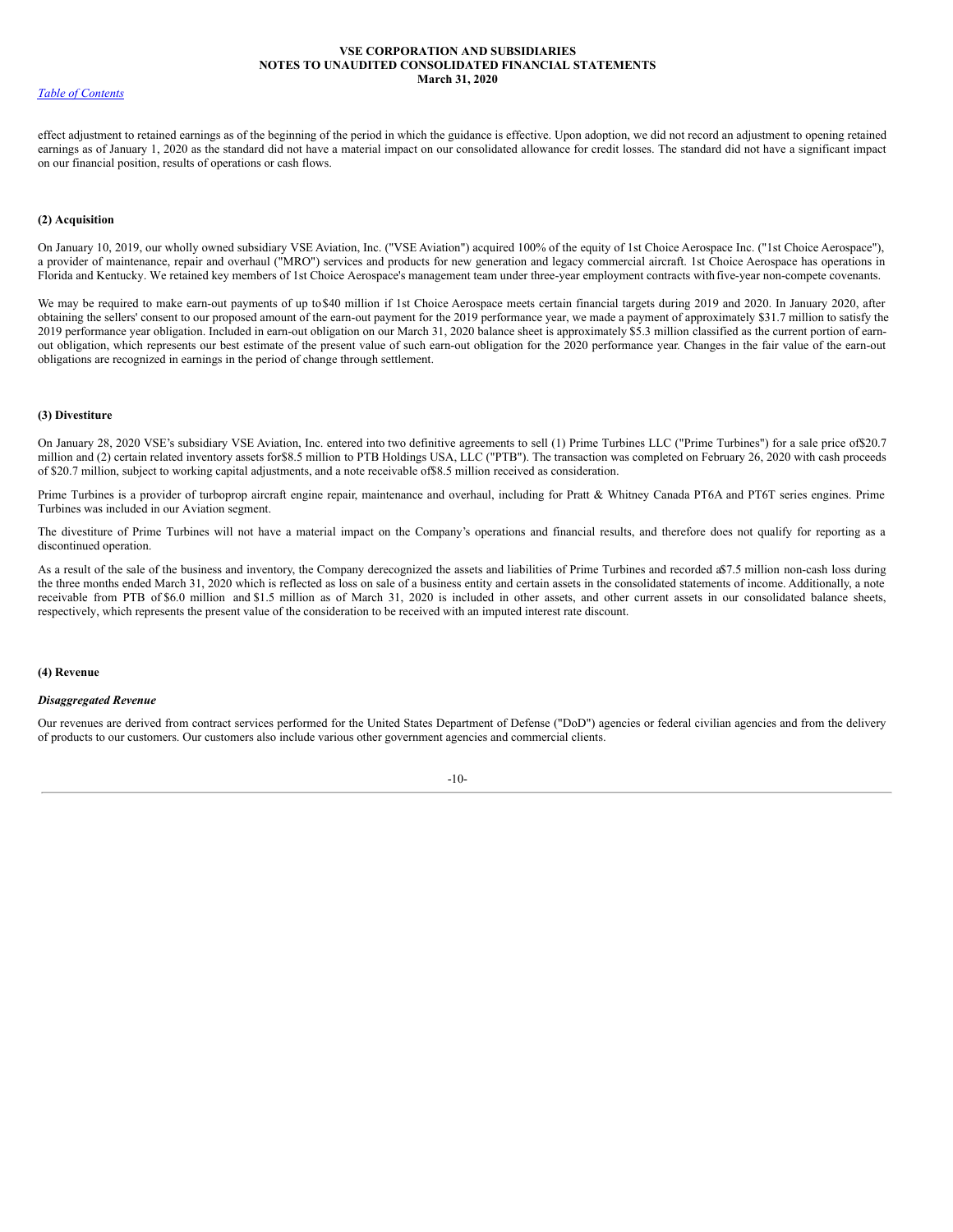# *Table of [Contents](#page-1-0)*

A summary of revenues for our operating segments by customer for the three months endedMarch 31, 2020 are as follows (in thousands):

|                  |          |                                 |       | Federal and |  |        |  |         |
|------------------|----------|---------------------------------|-------|-------------|--|--------|--|---------|
|                  | Aviation |                                 | Fleet | Defense     |  | Total  |  |         |
| DoD              |          | $\hspace{0.1mm}-\hspace{0.1mm}$ |       | 4,567       |  | 59,567 |  | 64,134  |
| Other government |          | 30                              |       | 39,815      |  | 6,145  |  | 45,990  |
| Commercial       |          | 58,050                          |       | 8,822       |  | 422    |  | 67,294  |
|                  |          | 58,080                          |       | 53,204      |  | 66,134 |  | 177,418 |

A summary of revenues for our operating segments by customer for the three months ended March 31, 2019 are as follows (in thousands):

|                  |                   |        | Federal and |        |         |        |   |         |  |
|------------------|-------------------|--------|-------------|--------|---------|--------|---|---------|--|
|                  | Fleet<br>Aviation |        |             |        | Defense |        |   | Total   |  |
| DoD              |                   | 895    |             | 4,842  |         | 56.964 | S | 62,701  |  |
| Other government |                   |        |             | 42,882 |         | 10,777 |   | 53,659  |  |
| Commercial       |                   | 48,475 |             | 3.980  |         | 1,104  |   | 53,559  |  |
|                  |                   | 49,370 |             | 51,704 |         | 68,845 | ¢ | 169,919 |  |

We changed our disaggregated revenue presentation by type below to better align with our operating segments. Revenues from our Aviation and Fleet segment are derived from repair and distribution services primarily through shorter term purchase orders from customers. Our Federal and Defense segment's revenue results from services provided on longer term contracts, including cost plus, fixed price and time and materials contract types. This change provides a clearer picture of the nature of each segment's contractual arrangements, how revenues derived from those contracts are affected by economic factors, and underlying performance trends impacting each segment. Additionally, the presentation is more in-line with how each segments' results are evaluated by our Chief Executive Officer in deciding how to allocate resources and evaluate performance.

The change in disaggregated revenue presentation did not result in any changes in our reported segments and had no effect on the reported results of operations.

A summary of revenues by type and operating segment for the three months endedMarch 31, 2020 is as follows (in thousands):

|                             | Federal and              |  |                                 |  |                                 |   |         |
|-----------------------------|--------------------------|--|---------------------------------|--|---------------------------------|---|---------|
|                             | Aviation                 |  | Fleet                           |  | Defense                         |   | Total   |
| Repair                      | 32,808                   |  | $\hspace{0.1mm}-\hspace{0.1mm}$ |  | $\hspace{0.1mm}-\hspace{0.1mm}$ | Æ | 32,808  |
| Distribution                | 25,272                   |  | 53,204                          |  | $\overline{\phantom{a}}$        |   | 78,476  |
| <b>Cost Plus Contract</b>   | $\overline{\phantom{a}}$ |  | $\overline{\phantom{a}}$        |  | 19,681                          |   | 19,681  |
| <b>Fixed Price Contract</b> | _                        |  | $\overline{\phantom{a}}$        |  | 38,916                          |   | 38,916  |
| T&M Contract                | __                       |  | $\overline{\phantom{a}}$        |  | 7,537                           |   | 7,537   |
| Total                       | 58,080                   |  | 53,204                          |  | 66,134                          |   | 177,418 |
|                             |                          |  |                                 |  |                                 |   |         |

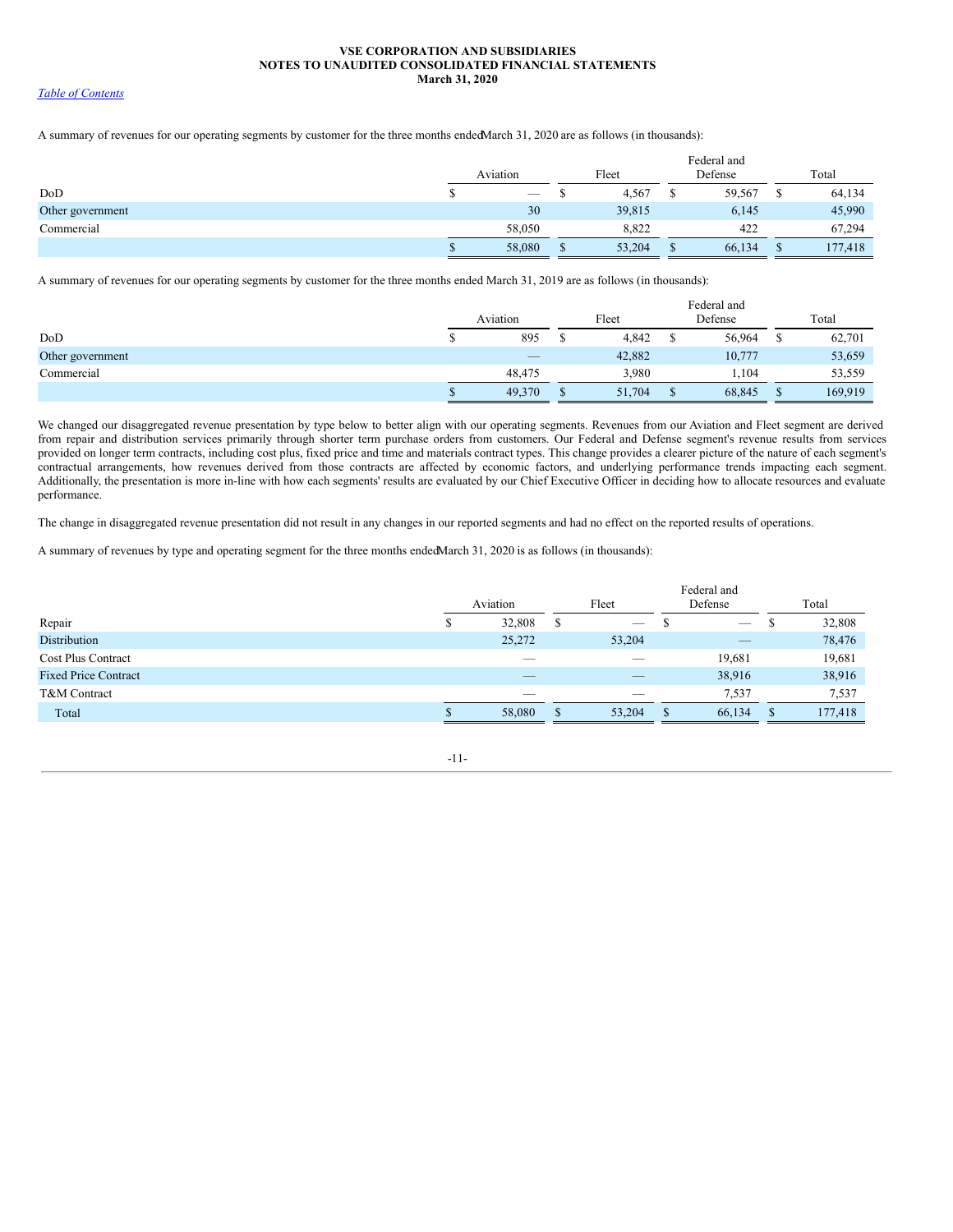# *Table of [Contents](#page-1-0)*

A summary of revenues by type and operating segment for the three months ended March 31, 2019 is as follows (in thousands):

|                             |                          | Federal and |                                 |    |                          |    |         |  |
|-----------------------------|--------------------------|-------------|---------------------------------|----|--------------------------|----|---------|--|
|                             | Aviation                 |             | Fleet<br>Defense                |    |                          |    | Total   |  |
| Repair                      | 25,434                   |             | $\hspace{0.1mm}-\hspace{0.1mm}$ | Æ  |                          | ۰D | 25,434  |  |
| <b>Distribution</b>         | 23,936                   |             | 51,704                          |    | $\overline{\phantom{a}}$ |    | 75,640  |  |
| <b>Cost Plus Contract</b>   | $\overline{\phantom{a}}$ |             | $\overline{\phantom{a}}$        |    | 27,840                   |    | 27,840  |  |
| <b>Fixed Price Contract</b> | $\overline{\phantom{a}}$ |             | $-$                             |    | 19,867                   |    | 19,867  |  |
| T&M Contract                | $\overline{\phantom{a}}$ |             | $\overline{\phantom{a}}$        |    | 21,138                   |    | 21,138  |  |
| Total                       | 49,370                   |             | 51,704                          | -S | 68,845                   |    | 169,919 |  |

## *Contract Balances*

Billed receivables, unbilled receivables (contract assets), and contract liabilities are the results of revenue recognition, customer billing, and timing of payment receipts. Billed receivables, net, represent unconditional rights to consideration under the terms of the contract and include amounts billed and currently due from our customers. Unbilled receivables represent our right to consideration in exchange for goods or services that we have transferred to the customer prior to us having the right to payment for such goods or services. Contract liabilities are recorded when customers remit contractual cash payments in advance of us satisfying related performance obligations under contractual arrangements, including those with performance obligations to be satisfied over a period of time.

We present our unbilled receivables and contract liabilities on a contract-by-contract basis. If a contract liability exists, it is netted against the unbilled receivables balance for that contract. Unbilled receivables decreased from \$46.3 million at December 31, 2019 to \$43.9 million at March 31, 2020, primarily due to the billing of our customers in excess of revenue recognized as performance obligations were satisfied. Contract liabilities, which are included in accrued expenses and other current liabilities in our consolidated balance sheet, decreased from \$5.0 million at December 31, 2019 to \$4.5 million at March 31, 2020, primarily due to revenue recognized in excess of advance payments received. For the three months ended March 31, 2020 and March 31, 2019, we recognized revenue that was previously included in the beginning balance of contract liabilities of \$700 thousand and \$1.5 million, respectively.

#### *Performance Obligations*

Our performance obligations are satisfied either at a point in time or over time as work progresses. The majority of our revenue recognized at a point in time is for the sale of vehicle and aircraft parts in our Fleet and Aviation segments. Revenues from products and services transferred to customers at a point in time accounted for approximately 43% of our revenues for the three months endedMarch 31, 2020 and March 31, 2019. Revenues from products and services transferred to customers over time accounted for approximately 57% of our revenues for the three months endedMarch 31, 2020 and March 31, 2019, primarily related to revenues in our Federal and Defense segment and MRO services in our Aviation segment.

As of March 31, 2020, the aggregate amount of transaction prices allocated to unsatisfied or partially unsatisfied performance obligations was\$201 million. Performance obligations expected to be satisfied within one year and greater than one year are 97% and 3%, respectively. We have applied the practical expedient for certain parts sales and MRO services to exclude the amount of remaining performance obligations for (i) contracts with an original expected term of one year or less or (ii) contracts for which we recognize revenue in proportion to the amount we have the right to invoice for services performed.

During the three months ended March 31, 2020 and March 31, 2019, revenue recognized from performance obligations satisfied in prior periods was not material.

## -12-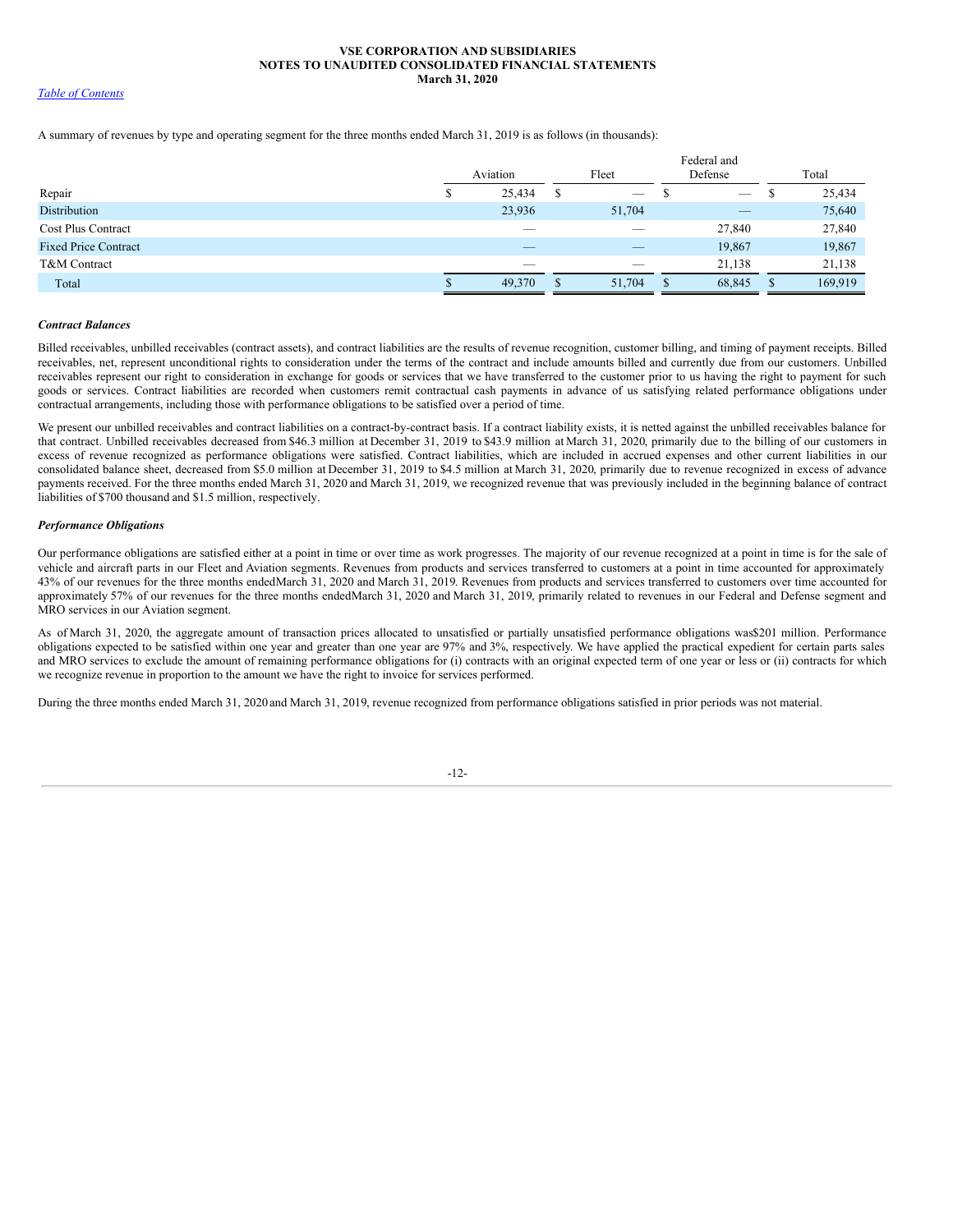### *Table of [Contents](#page-1-0)*

# **(5) Debt**

Long-term debt consisted of the following (in thousands):

|                                       | March 31, |   | December 31, |
|---------------------------------------|-----------|---|--------------|
|                                       | 2020      |   | 2019         |
| Bank credit facility - term loan      | 102,050   | S | 120,800      |
| Bank credit facility - revolver loans | 174.206   |   | 152,000      |
| Principal amount of long-term debt    | 276,256   |   | 272,800      |
| Less debt issuance costs              | (2,556)   |   | (2,789)      |
| Total long-term debt                  | 273,700   |   | 270,011      |
| Less current portion                  | (17,820)  |   | (16, 883)    |
| Long-term debt, less current portion  | 255,880   |   | 253,128      |

We have a loan agreement with a group of banks to provide working capital support, letters of credit and to finance acquisitions. The loan agreement, which was amended in November 2019 and expires in January 2023, comprises a term loan facility and a revolving loan facility. The revolving loan facility provides for revolving loans and letters of credit. Financing costs associated with the loan agreement amendment of approximately \$1.5 million were capitalized and are being amortized over the five-year life of the loan. The fair value of outstanding debt as of March 31, 2020 under our bank loan facilities approximates its carrying value using Level 2 inputs based on market data on companies with a corporate rating similar to ours that have recently priced credit facilities.

Our required term loan payments afterMarch 31, 2020 are as follows (in thousands):

| 2020  | 14,062  |
|-------|---------|
| 2021  | 21,563  |
| 2022  | 22,500  |
| 2023  | 43,925  |
| Total | 102,050 |

The maximum amount of credit available under the loan agreement for revolving loans and letters of credit as ofMarch 31, 2020 was \$350 million. We pay an unused commitment fee and fees on letters of credit that are issued. We had no letters of credit outstanding as of March 31, 2020 and \$54 thousand letters of credit outstanding as of December 31, 2019.

Under the loan agreement we may elect to increase the maximum availability of the term loan facility, the revolving loan facility, or both facilities, up to an aggregate additional amount of \$100 million.

We pay interest on the term loan borrowings and revolving loan borrowings at LIBOR plus a base margin or at a base rate (typically the prime rate) plus a base margin. As of March 31, 2020, the LIBOR base margin was 2.50% and the base rate base margin was1.25%. The base margins increase or decrease in increments as our Total Funded Debt/EBITDA Ratio increases or decreases.

The loan agreement requires interest rate hedges on a portion of the outstanding term loan until February 6, 2021. We have executed compliant interest rate hedges. The amount of our debt with interest rate swap agreements was \$145 million and \$125 million as of March 31, 2020 and December 31, 2019, respectively.

After taking into account the impact of interest rate swap agreements, as ofMarch 31, 2020, interest rates on portions of our outstanding debt ranged from3.11% to 5.31%, and the effective interest rate on our aggregate outstanding debt was 4.06%.

Interest expense incurred on bank loan borrowings and interest rate hedges was approximately\$3.4 million and \$2.9 million for the three months endedMarch 31, 2020 and 2019, respectively.

The loan agreement contains collateral requirements to secure our loan agreement obligations, restrictive covenants, a limit on annual dividends, and other affirmative and negative covenants, conditions, and limitations. Restrictive covenants include a maximum Total Funded Debt/EBITDA Ratio and a minimum Fixed Charge Coverage Ratio. We were in compliance with required ratios and other

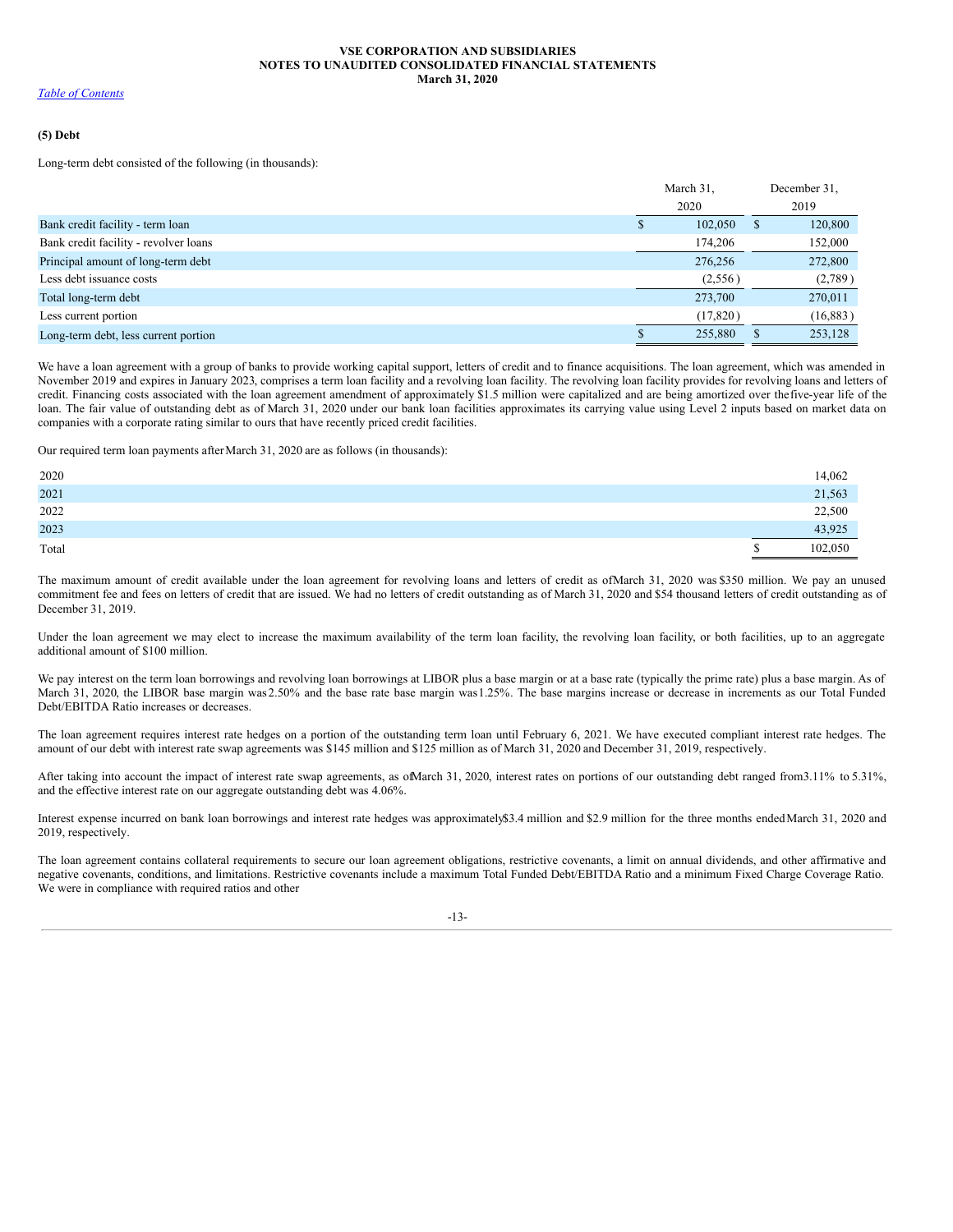# *Table of [Contents](#page-1-0)*

terms and conditions as of March 31, 2020. In the event that we are unable to maintain compliance with such covenants, we expect to obtain an amendment or waiver from our lenders, refinance the indebtedness subject to covenants or take other mitigating actions prior to a potential breach.

# **(6) Earnings Per Share**

Basic earnings per share ("EPS") is computed by dividing net income by the weighted average number of shares of common stock outstanding during each period. Shares issued during the period are weighted for the portion of the period that they were outstanding. Our calculation of diluted earnings per common share includes the dilutive effects for an assumed vesting of restricted stock awards.

|                                                    | Three months ended March 31. |            |
|----------------------------------------------------|------------------------------|------------|
|                                                    | 2020                         | 2019       |
| Basic weighted average common shares outstanding   | 11,000,204                   | 10.920.171 |
| Effect of dilutive shares                          | 100.302                      | 53,910     |
| Diluted weighted average common shares outstanding | 11.100.506                   | 10.974.081 |

#### **(7) Commitments and Contingencies**

#### *Contingencies*

We may have certain claims in the normal course of business, including legal proceedings, against us and against other parties. In our opinion, the resolution of these claims will not have a material adverse effect on our results of operations, financial position or cash flows. However, because the results of any legal proceedings cannot be predicted with certainty, the amount of loss, if any, cannot be reasonably estimated.

Further, from time-to-time, government agencies investigate whether our operations are being conducted in accordance with applicable contractual and regulatory requirements. Government investigations of us, whether relating to government contracts or conducted for other reasons, could result in administrative, civil or criminal liabilities, including repayments, fines or penalties being imposed upon us, or could lead to suspension or debarment from future government contracting. Government investigations often take years to complete and many result in no adverse action against us. We believe, based upon current information, that the outcome of any such government disputes and investigations will not have a material adverse effect on our results of operations, financial condition or cash flows.

## **(8) Business Segments and Customer Information**

#### *Business Segments*

The following business segments names were changed effective January 1, 2020 as indicated below. The organization and financial reporting structure was not impacted by this change.

Management of our business operations is conducted underthree reportable operating segments:

#### Aviation – Distribution and Repair Services

Our Aviation segment (formerly Aviation Group) provides aftermarket repair and distribution services to commercial, cargo, business and general aviation, military and defense, and rotorcraft customers globally. Core services include parts distribution, engine accessory maintenance, MRO services, rotable exchange and supply chain services.

#### Fleet – Distribution and Fleet Services

Our Fleet segment (formerly Supply Chain Management Group) provides parts, inventory management, e-commerce fulfillment, logistics, supply chain support and other services to support the commercial aftermarket medium- and heavy-duty truck market, the United States Postal Service ("USPS"), and the United States Department of Defense ("DoD"). Core services include vehicle parts

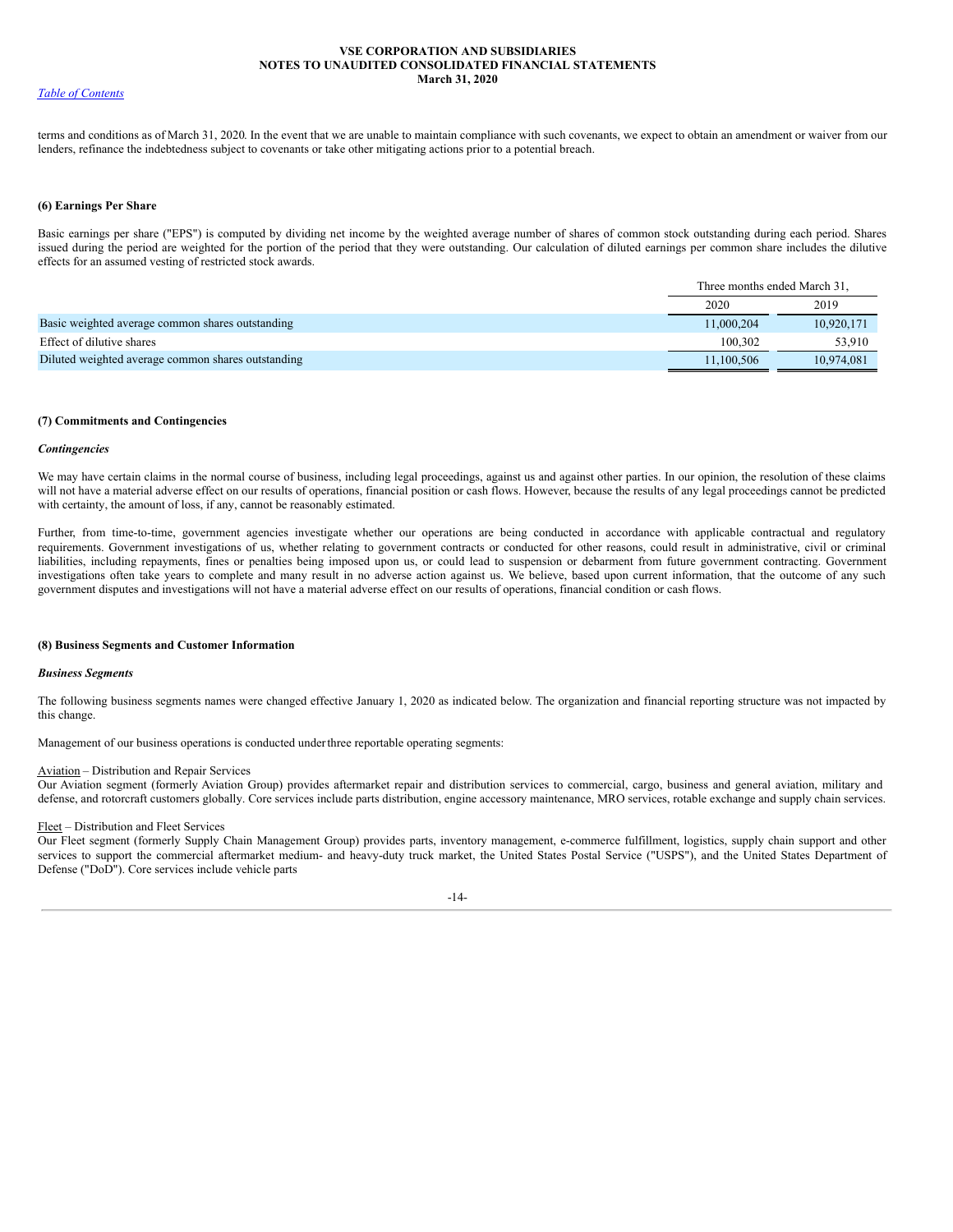# *Table of [Contents](#page-1-0)*

distribution, sourcing, IT solutions, customized fleet logistics, warehousing, kitting, just-in-time supply chain management, alternative product sourcing, and engineering and technical support.

# Federal and Defense – Logistics and Sustainment Services

Our Federal and Defense segment (formerly Federal Services Group) provides aftermarket MRO and logistics services to improve operational readiness and extend the life cycle of military vehicles, ships and aircraft for the DoD, federal agencies and international defense customers. Core services include base operations support; procurement; supply chain management; vehicle, maritime and aircraft sustainment services; IT services and energy consulting.

The operating segments reported below are the segments of the Company for which separate financial information is available and for which segment results are evaluated regularly by our Chief Executive Officer in deciding how to allocate resources and in assessing performance. We evaluate segment performance based on consolidated revenues and operating income. Net sales of our business segments exclude intersegment sales as these activities are eliminated in consolidation. Our segment information is as follows (in thousands):

|                                | Three months ended March 31,<br>2020<br>\$<br>58,080<br>S |    |         |  |  |
|--------------------------------|-----------------------------------------------------------|----|---------|--|--|
|                                |                                                           |    | 2019    |  |  |
| Revenues:                      |                                                           |    |         |  |  |
| Aviation                       |                                                           |    | 49,370  |  |  |
| Fleet                          | 53,204                                                    |    | 51,704  |  |  |
| Federal and Defense            | 66,134                                                    |    | 68,845  |  |  |
| Total revenues                 | 177,418                                                   | -S | 169,919 |  |  |
|                                |                                                           |    |         |  |  |
| Operating income:              |                                                           |    |         |  |  |
| Aviation                       | \$<br>$(1,880)$ \$                                        |    | 3,048   |  |  |
| Fleet                          | 6,906                                                     |    | 6,988   |  |  |
| Federal and Defense            | 4,924                                                     |    | 3,385   |  |  |
| Corporate/unallocated expenses | (216)                                                     |    | (1,608) |  |  |
| Operating income               | \$<br>9,734                                               | S  | 11,813  |  |  |

Our Aviation segment operating income for the first quarter of 2020 was reduced by\$7.5 million as a result of the loss on the sale of our Prime Turbines LLC subsidiary and certain related inventory assets. See Note (3) "Divestiture" to our Consolidated Financial Statements for additional details regarding this transaction. This decrease was offset by a gain of \$1.1 million realized upon the completion of a sale-leaseback transaction for a property we owned in Miami, Florida. In the first quarter of 2020, we closed on a sale-leaseback agreement involving land and an office building utilized by our Aviation segment to conduct operations in Miami, Florida. Under the agreement, the land and building, with a net book value of \$1.3 million was sold for a sale price of \$2.6 million and leased back under a 6-year term operating lease commencing upon the closing of the transaction. The lease provides us with an option to extend the lease upon the expiration of its term in April 2026 for two additional five-year periods. In connection with the sale and leaseback transaction, we recognized the gain after incurring \$200 thousand in selling expenses.

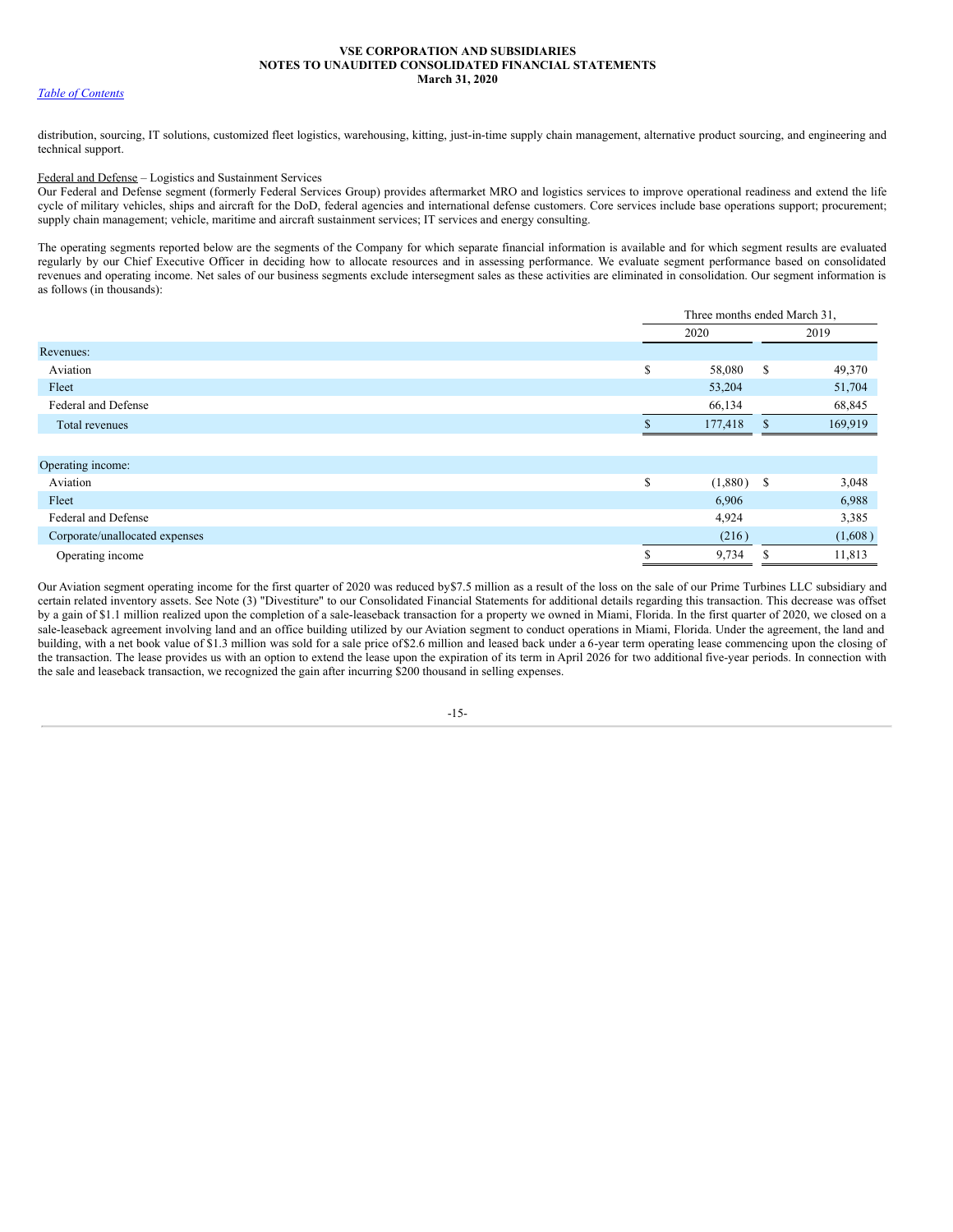### *Table of [Contents](#page-1-0)*

### *Customer Information*

Our revenues are derived from contract services performed for DoD agencies or federal civilian agencies and from the delivery of products to our commercial clients. The USPS, U.S. Army and Army Reserve, and U.S. Navy are our largest customers. Our customers also include various other government agencies and commercial entities. Our revenue by customer is as follows for the quarters ended March 31, (in thousands):

|                  | Three months ended March 31, |         |           |  |         |      |  |  |  |  |  |  |
|------------------|------------------------------|---------|-----------|--|---------|------|--|--|--|--|--|--|
| Customer         | 2020<br>2019<br>$\%$         |         |           |  |         | $\%$ |  |  |  |  |  |  |
| DoD              |                              | 64,134  | $36\%$ \$ |  | 62,701  | 37%  |  |  |  |  |  |  |
| Other government |                              | 45,990  | 26%       |  | 53,659  | 32%  |  |  |  |  |  |  |
| Commercial       |                              | 67.294  | 38%       |  | 53.559  | 31%  |  |  |  |  |  |  |
| Total            |                              | 177,418 | $100\%$   |  | 169.919 | 100% |  |  |  |  |  |  |

# **(9) Goodwill and Intangible Assets**

Changes in goodwill for the three months ended March 31, 2020 are as follows (in thousands):

|                                 | Fleet |        | Federal and Defense |        | Aviation |         |  | Total   |  |  |
|---------------------------------|-------|--------|---------------------|--------|----------|---------|--|---------|--|--|
| Balance as of December 31, 2019 |       | 63.190 |                     | 30.883 |          | 182.377 |  | 276,450 |  |  |
| Decrease from divestiture       |       | ___    |                     |        |          | 7.379   |  | (7,379) |  |  |
| Balance as of March 31, 2020    |       | 63.190 |                     | 30.883 |          | 174.998 |  | 269,071 |  |  |

We perform an annual review of goodwill for impairment during the fourth quarter and whenever events or other changes in circumstances indicate that the carrying value may not be fully recoverable. As a result of the decline in the macroeconomic environment caused by the COVID-19 pandemic and the decrease in our market capitalization, we performed an interim impairment analysis as of March 31, 2020. The result of the impairment analysis indicated that our reporting units' goodwill was not impaired. We will continue to evaluate these reporting units for potential goodwill impairment in 2020 as market conditions evolve.

In the first quarter of 2020, we completed the sale of the Prime Turbines subsidiary and certain related inventory assets and recognized a loss on the sale of the business and inventory of \$7.5 million. Prime Turbines was reported within our Aviation segment. As part of determining the loss on sale, goodwill of\$7.4 million was allocated to the disposal group on a relative fair value basis and was written-off upon the completion of the sale.

Intangible assets consist of the value of contract and customer-related intangible assets, acquired technologies and trade names. Amortization expense was approximately\$4.7 million and \$5.0 million for the three months endedMarch 31, 2020 and March 31, 2019, respectively.

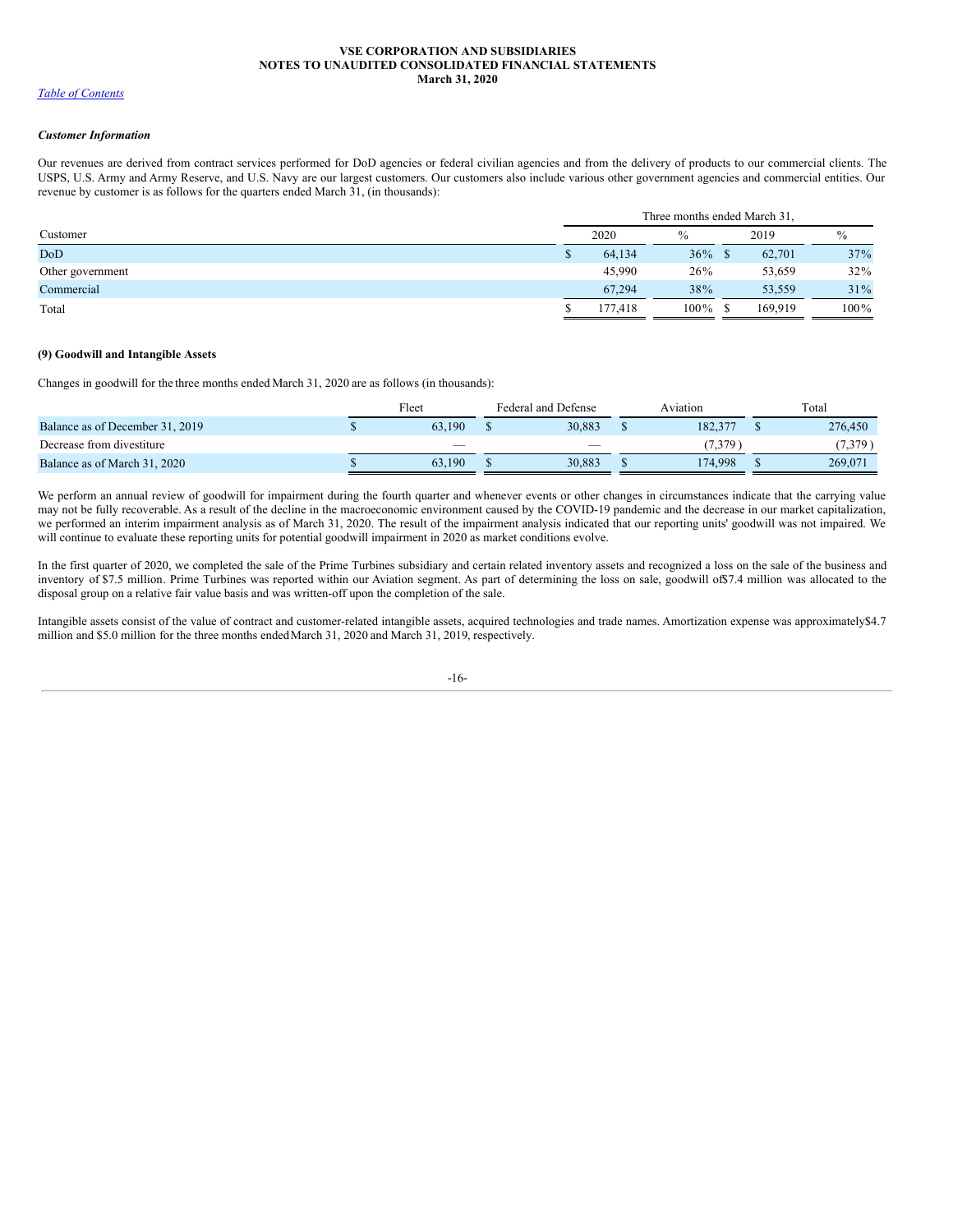# *Table of [Contents](#page-1-0)*

Intangible assets, net comprised the following (in thousands):

|                               |                | Accumulated |              | Accumulated     |                        |      |                       |
|-------------------------------|----------------|-------------|--------------|-----------------|------------------------|------|-----------------------|
|                               |                | Cost        | Amortization |                 | <b>Impairment Loss</b> |      | Net Intangible Assets |
| March 31, 2020                |                |             |              |                 |                        |      |                       |
| Contract and customer-related | $\sigma$<br>J. | 213,194     | \$           | $(99,997)$ \$   | $(1,025)$ \$           |      | 112,172               |
| Acquired technologies         |                | 12,400      |              | (9,942)         |                        |      | 2,458                 |
| Trade names                   |                | 18,770      |              | (14, 234)       |                        |      | 4,536                 |
| Total                         |                | 244,364     | \$.          | $(124, 173)$ \$ | (1,025)                | - \$ | 119,166               |
|                               |                |             |              |                 |                        |      |                       |
| December 31, 2019             |                |             |              |                 |                        |      |                       |
| Contract and customer-related |                | 227,594     | \$           | $(102, 169)$ \$ | $(1,025)$ \$           |      | 124,400               |
| Acquired technologies         |                | 12,400      |              | (9,660)         |                        |      | 2,740                 |
| Trade names                   |                | 18,770      |              | (13, 735)       | _                      |      | 5,035                 |
| Total                         |                | 258,764     |              | $(125, 564)$ \$ | (1,025)                | S    | 132,175               |

#### **(10) Fair Value Measurements**

The accounting standard for fair value measurements defines fair value, and establishes a market-based framework or hierarchy for measuring fair value. The standard is applicable whenever assets and liabilities are measured at fair value.

The fair value hierarchy established in the standard prioritizes the inputs used in valuation techniques into three levels as follows:

Level 1–Observable inputs – quoted prices in active markets for identical assets and liabilities;

Level 2–Observable inputs other than the quoted prices in active markets for identical assets and liabilities – includes quoted prices for similar instruments, quoted prices for identical or similar instruments in inactive markets and amounts derived from valuation models where all significant inputs are observable in active markets; and

Level 3–Unobservable inputs – includes amounts derived from valuation models where one or more significant inputs are unobservable and require us to develop relevant assumptions.

The following table summarizes the financial assets and liabilities measured at fair value on a recurring basis as ofMarch 31, 2020 and December 31, 2019 and the level they fall within the fair value hierarchy (in thousands):

| Amounts Recorded at Fair Value                                     | <b>Financial Statement</b><br>Classification | Fair Value<br>Hierarchy | Fair Value March 31, 2020       | Fair Value December 31,<br>2019 |
|--------------------------------------------------------------------|----------------------------------------------|-------------------------|---------------------------------|---------------------------------|
| Non-COLI assets held in Deferred<br>Supplemental Compensation Plan | Other assets                                 | Level 1                 | 946                             | 710                             |
| Interest rate swap agreements                                      | Accrued expenses                             | Level 2                 | 2.636                           | 1.473                           |
| Earn-out obligation - short-term                                   | Current portion of earn-out<br>obligation    | Level 3                 | 5.300                           | 31,700                          |
| Earn-out obligation - long-term                                    | Earn-out obligation                          | Level 3                 | $\hspace{0.1mm}-\hspace{0.1mm}$ | 5.000                           |

Non-COLI assets held in our deferred supplemental compensation plan consist of equity funds with fair value based on observable inputs such as quoted prices for identical assets in active markets and changes in fair value are recorded as selling, general and administrative expenses.

We account for our interest rate swap agreements under the provisions of ASC 815, Derivatives and Hedging, and have determined that our swap agreements qualify as highly effective cash flow hedges. We evaluate our hedges to determine their effectiveness and

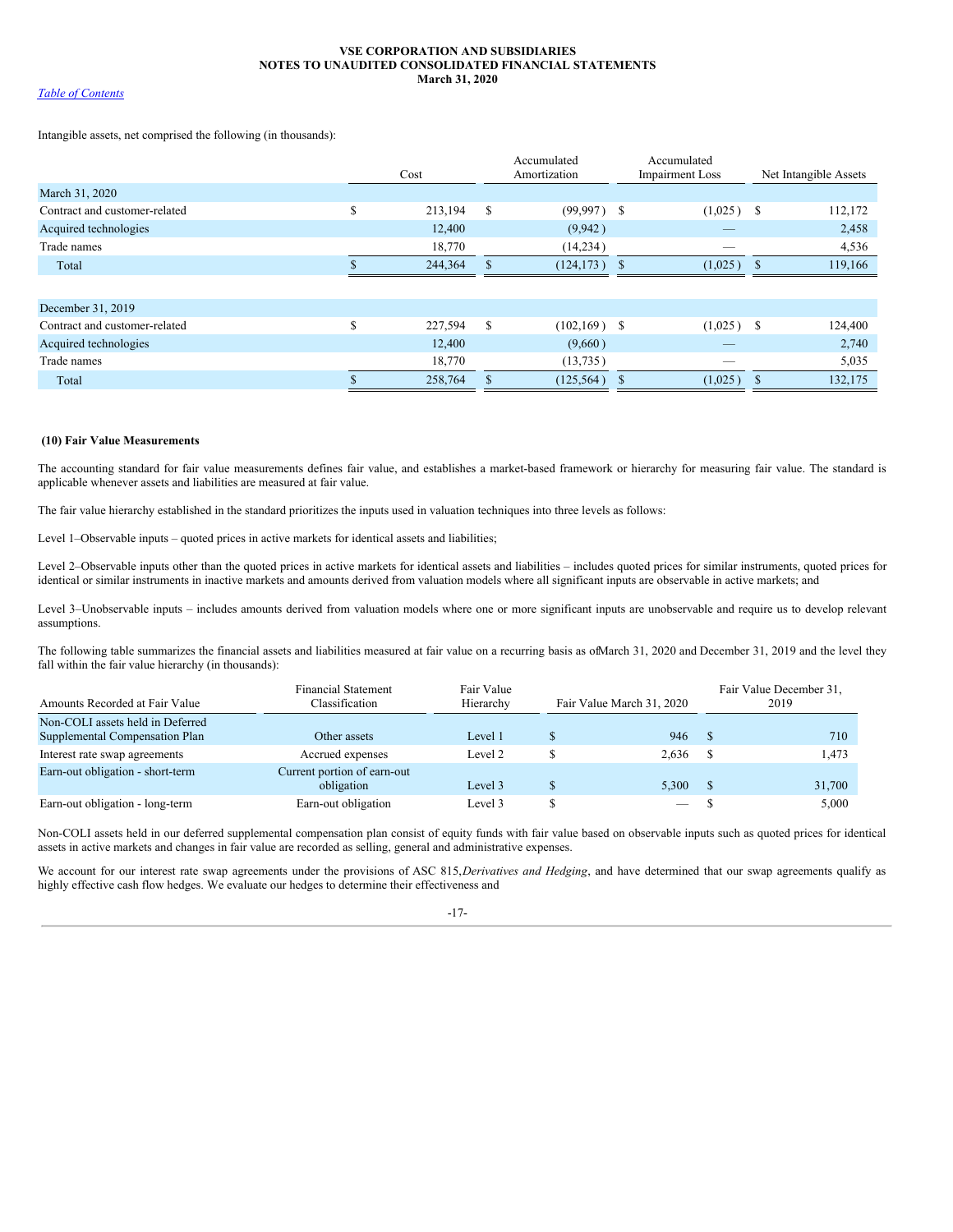## *Table of [Contents](#page-1-0)*

as of March 31, 2020 and December 31, 2019, the swaps were determined to be fully effective. Accordingly, the fair value of the swap agreements, which is a liability recorded in accrued expenses and other current liabilities in our consolidated balance sheets, was approximately \$2.6 million and \$1.5 million at March 31, 2020 and December 31, 2019, respectively. The offset, net of an income tax effect of approximately\$658 thousand and \$367 thousand, was included in accumulated other comprehensive income in the accompanying balance sheets as of March 31, 2020 and December 31, 2019, respectively. The amounts paid and received on the swap agreements are recorded in interest expense in the period during which the related floating-rate interest is incurred. We expect the hedges to remain fully effective during the remaining terms of the swap agreements. We determine the fair value of the swap agreements based on a valuation model using primarily observable market data inputs.

We utilized an income approach to determine the fair value of our 1st Choice Aerospace acquisition earn-out obligation. Significant unobservable inputs used to value the contingent consideration include projected revenue and cost of services and the discount rate. If a significant increase or decrease in the discount rate occurred in isolation, the result could be significantly higher or lower fair value measurement.

Changes in earn-out obligation measured at fair value on a recurring basis using significant unobservable inputs (Level 3) for the three months endedMarch 31, 2020 are as follows (in thousands):

|                                              | Current portion |  | Long-term portion        |  | Total    |  |  |
|----------------------------------------------|-----------------|--|--------------------------|--|----------|--|--|
| Balance as of December 31, 2019              | 31,700          |  | 5,000                    |  | 36,700   |  |  |
| Earn-out payments                            | (31,700)        |  | $\overline{\phantom{a}}$ |  | (31,700) |  |  |
| Fair value adjustment included in net income | 300             |  |                          |  | 300      |  |  |
| Reclassification from long-term to current   | 5.000           |  | (5.000)                  |  |          |  |  |
| Balance as of March 31, 2020                 | 5,300           |  | $-$                      |  | 5.300    |  |  |

## **(11) Income Taxes**

Our effective tax rate was46.7% and 23.7% for the three months ended March 31, 2020 and 2019, respectively. Income tax expense during interim periods is based on our estimated annual effective income tax rate plus any discrete items that are recorded in the period in which they occur. Our tax rate is affected by discrete items that may occur in any given year, but may not be consistent from year to year. The higher effective tax rate for the three months ended March 31, 2020 primarily results from a full valuation allowance established to offset the capital loss benefit in connection with our sale of Prime Turbines due to a lack of anticipated capital gain income in the carryforward period. We expect a lower effective tax rate for the year ended December 31, 2020 than the first quarter rate when the impact of the discrete item is spread over the entire twelve month period.

## **(12) Recently Issued Accounting Pronouncements Not Yet Adopted**

In March 2020, the FASB issued ASU 2020-04, "Reference Rate Reform (Topic 848): Facilitation of the Effects of Reference Rate Reform on Financial Reporting." The amendments provide optional guidance for a limited time to ease the potential burden in accounting for reference rate reform. The new guidance provides optional expedients and exceptions for applying U.S. GAAP to contracts, hedging relationships and other transactions affected by reference rate reform if certain criteria are met. The amendments apply only to contracts and hedging relationships that reference LIBOR or another reference rate expected to be discontinued due to reference rate reform. These amendments are effective immediately and may be applied prospectively to contract modifications made and hedging relationships entered into or evaluated on or before December 31, 2022. We are currently evaluating our contracts and the optional expedients provided by the new standard.

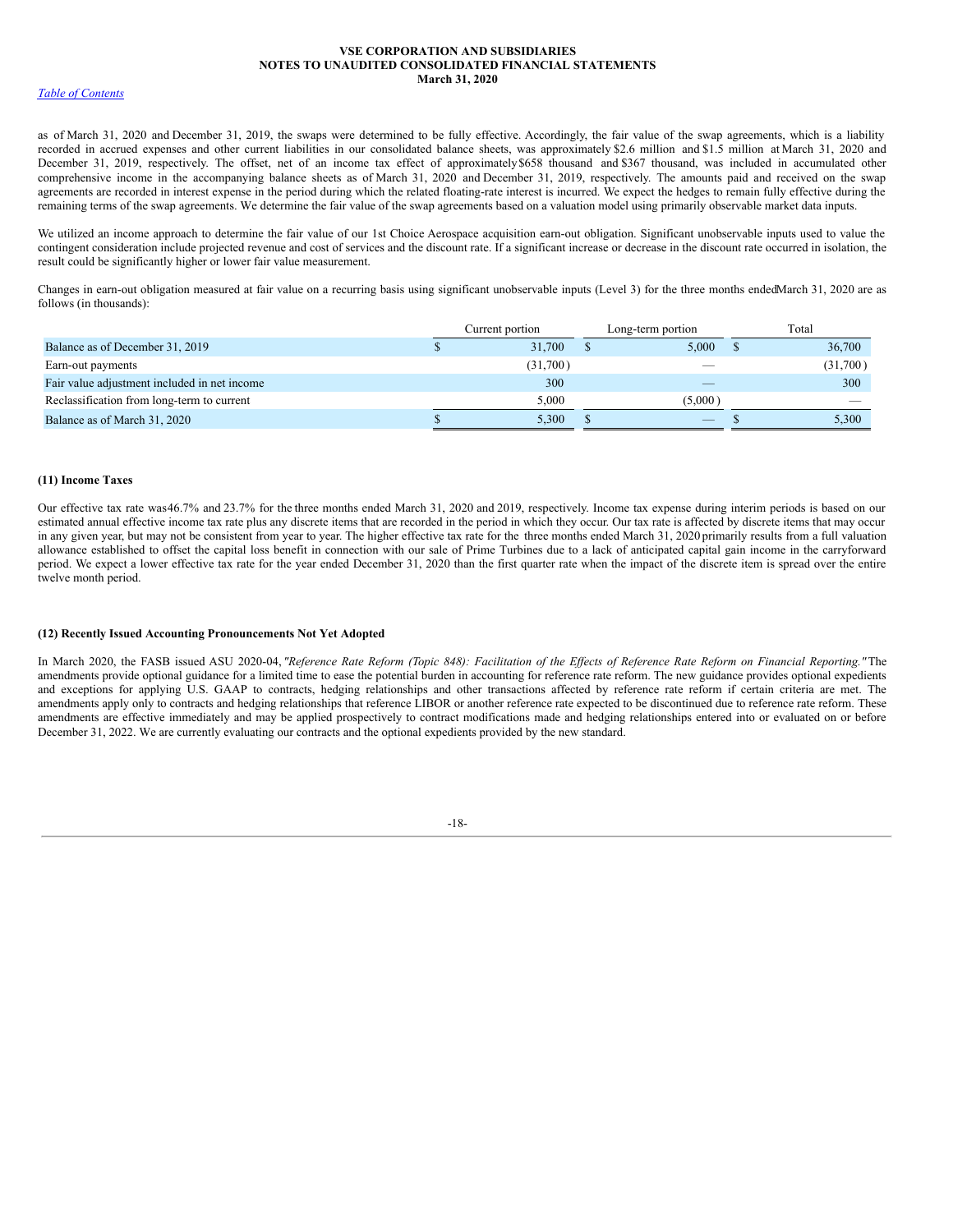#### <span id="page-18-0"></span>**Item 2. Management's Discussion and Analysis of Financial Condition and Results of Operations**

#### **General Overview**

#### **Our Business**

VSE is a leading provider of aftermarket distribution and repair services for land, sea and air transportation assets for government and commercial markets. Our core services include maintenance, repair and overhaul ("MRO") services, parts distribution, supply chain management and logistics, engineering support, and consulting and training services for global commercial, federal, and military and defense customers. We also provide information technology and energy consulting services.

#### *1st Choice Aerospace Acquisition*

In January 2019, we acquired 1st Choice Aerospace, with operations in Florida and Kentucky. 1st Choice provides component MRO services and products for new generation and legacy commercial aircraft families. 1st Choice Aerospace is a subsidiary of VSE Aviation, Inc. under our Aviation segment. See Note (2) "Acquisition" to our Consolidated Financial Statements included in Item 1 of this filing for additional information regarding our acquisition of 1st Choice Aerospace.

#### *Prime Turbines Divestiture*

In February 2020, we sold our subsidiary Prime Turbines, LLC for \$20.7 million in cash. VSE's Aviation segment will no longer offer turboprop engine MRO services, and will concentrate on higher growth potential component/accessory repair and parts distribution while further expanding our presence within the global commercial and general aviation markets. Prime Turbines' revenues totaled approximately 4% of VSE's revenue for 2019.

# *Organization and Segments*

Our operations are conducted within three reportable segments: (1) Aviation; (2) Fleet; and (3) Federal and Defense. We provide more information about each of these reportable segments under Item 1 "Business-History and Organization" in our Form 10-K for the year 2019.

## *Concentration of Revenues*

|                   | (in thousands)                       |               |              |         |               |  |  |  |  |  |  |  |
|-------------------|--------------------------------------|---------------|--------------|---------|---------------|--|--|--|--|--|--|--|
|                   | For the three months ended March 31, |               |              |         |               |  |  |  |  |  |  |  |
| Source of Revenue | 2020                                 | $\frac{0}{0}$ | 2019         |         | $\frac{0}{0}$ |  |  |  |  |  |  |  |
| DoD               | 64,134                               | 36            | $\mathbf{s}$ | 62,701  | 37            |  |  |  |  |  |  |  |
| Other government  | 45,990                               | 26            |              | 53,659  | 32            |  |  |  |  |  |  |  |
| Commercial        | 67.294                               | 38            |              | 53,559  | 31            |  |  |  |  |  |  |  |
| Total revenues    | \$177,418                            | 100           |              | 169.919 | 100           |  |  |  |  |  |  |  |

## **COVID-19 Discussion**

#### *Forward Looking Information*

Disclosures that address business and operating considerations associated with the COVID-19 pandemic are made under highly uncertain conditions and may involve forward looking information that is based on assumptions and expectations regarding future events. Please refer to the discussion under Part II, Item 1A "Risk Factors" of this Form 10-Q with respect to our discussion of trends or uncertainties arising from or impacted by the COVID-19 pandemic.

## *Demand for Products and Services, Operating Results, and Financial Condition*

As further discussed below, the COVID-19 global pandemic did not have a significant impact on any of our businesses through the end of the first quarter as compared to other industries, and we have continued to operate with limited disruption. Our Aviation

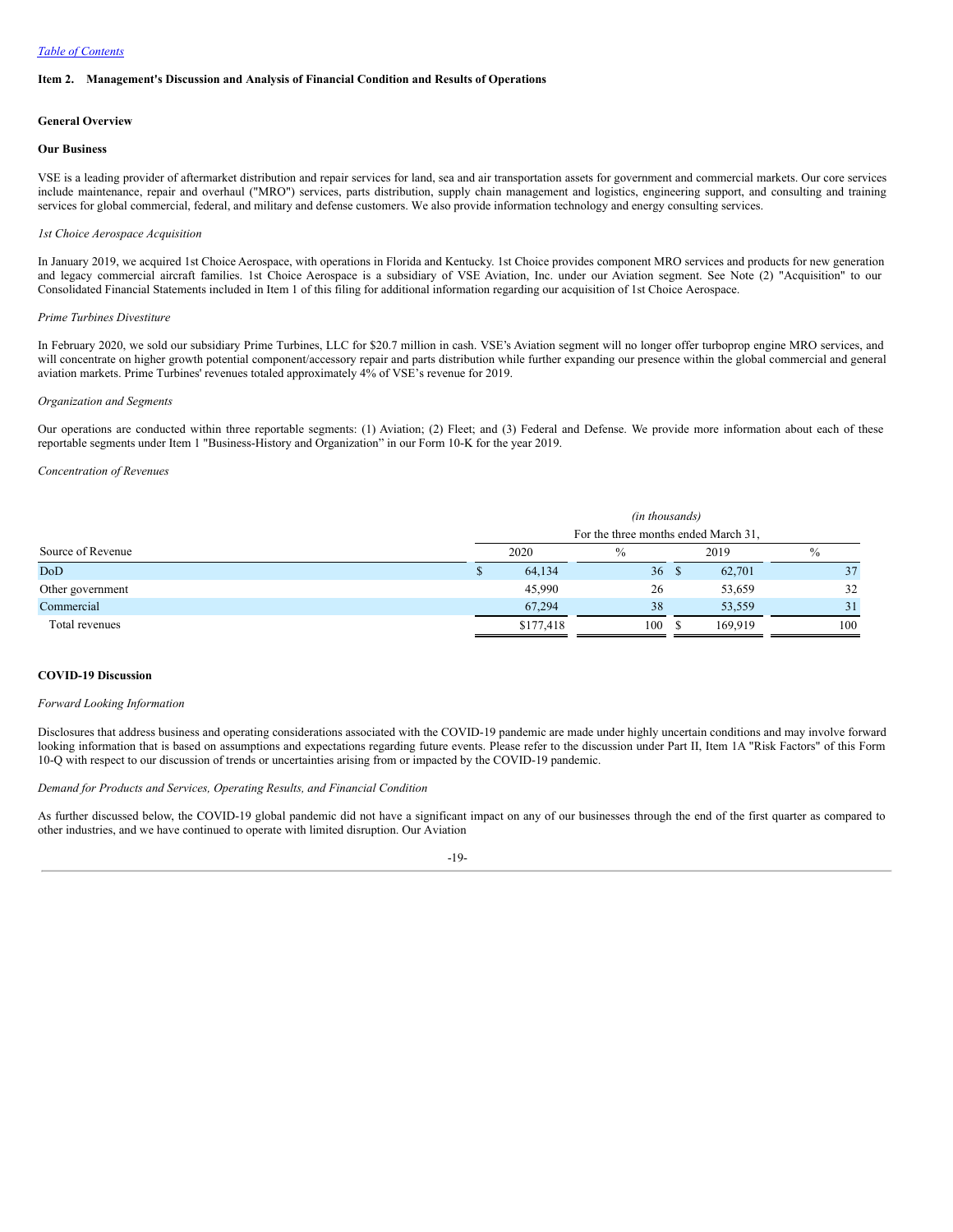#### *Table of [Contents](#page-1-0)*

segment will see a reduction in demand from customers for our products and services throughout the remainder of 2020. A significant decrease in demand would adversely impact our operating results for 2020. We cannot estimate with certainty the severity of this impact at this time. While current conditions raise the potential for sluggish performance for our Fleet segment and our Federal and Defense segment, we anticipate limited disruption in demand for the products and services they offer, as compared to other industries, due to the nature of their customer bases. Our parts supply for truck fleets, including the United States Postal Service ("USPS") delivery vehicles and our DoD program services, provide support for the essential services conducted by our customers. We have near-term opportunities to provide COVID-19 related products to one of these customers.

We have not experienced a material adverse change in our financial condition at this time, however, a prolonged disruption in the demand for our products and services could have an adverse impact on our operating results and cause a material adverse change in our financial condition. We will continue to evaluate the nature and extent of future impacts of COVID-19 on our business.

#### *Capital, Financial Resources, Credit Losses, and Liquidity*

Our debt capital and liquidity position have not experienced a material adverse change resulting from COVID-19 at this time, and we are meeting our obligations in a timely manner. We currently have sufficient cash flows and unused loan commitments to meet our obligations in the near term. Weakness in our Aviation segment customer markets has caused a delay in receivables collections and may increase bad debt expense in future periods. We do not anticipate receivables collections to negatively impact our Fleet or Federal and Defense segments.

We have a loan agreement with a bank group comprised of ten banks, including multiple large banks and multiple regional banks. Our banks have been supportive in the past and during the current COVID-19 crisis, and we are confident that they will work with us to meet the challenges presented by the current economic conditions created by COVID-19. The potential for future declines in our earnings may impact our financial covenant ratios in future periods, and may challenge our ability to meet these covenants. We are proactively working with our bank group to mitigate this circumstance.

## *Balance Sheet Asset Valuation*

The valuation of our goodwill and intangible assets could be impacted by changes in economic conditions affecting our revenue projections and the valuation of public companies used in our valuation process. See "Material Impairments, Restructuring Charges" for further details. We currently do not believe that there are or will be significant changes in judgments in determining the fair value of other assets on our balance sheet or that our ability to timely account for them will be negatively impacted. While the COVID-19 crisis may cause some delays in collecting some of our accounts receivable and potentially give rise to some bad debt write offs, we do not expect the majority of our accounts receivable to be affected in such a manner.

#### *Material Impairments, Restructuring Charges*

Our most recent impairment analysis indicated that our reporting units in our Fleet and Federal and Defense segments had fair values substantially in excess of their carrying values, and we believe the COVID-19 induced economic crisis is not likely to have an adverse impact on customer demand for products and services provided by these two segments. Accordingly, at this time we do not anticipate any impairments in these two business segments.

Our interim impairment analysis also indicated that our VSE Aviation reporting unit, within our Aviation segment, approximated its carrying value, and we determined that this reporting unit has an increased likelihood of impairment if a prolonged downturn in customer demand were to occur. Prior to the onset of the COVID-19 pandemic, our Aviation segment was performing strongly. We anticipate that our VSE Aviation reporting unit will experience a downturn in customer demand in the near term, but believe in the market opportunities for us in the long term. Accordingly, at this time we do not anticipate any material impairments in our Aviation segment.

The COVID-19 induced economic crisis did not result in any material restructuring charges in the quarter.

## *Administrative Continuity and Reporting Systems*

We have modified our workforce policies, procedures and capabilities for most of our administrative personnel to work remotely, including our financial reporting personnel. This remote work arrangement is working as intended and has not had any adverse effect on our ability to maintain financial operations, including financial reporting systems, internal control over financial reporting, and disclosure controls and procedures.

-20-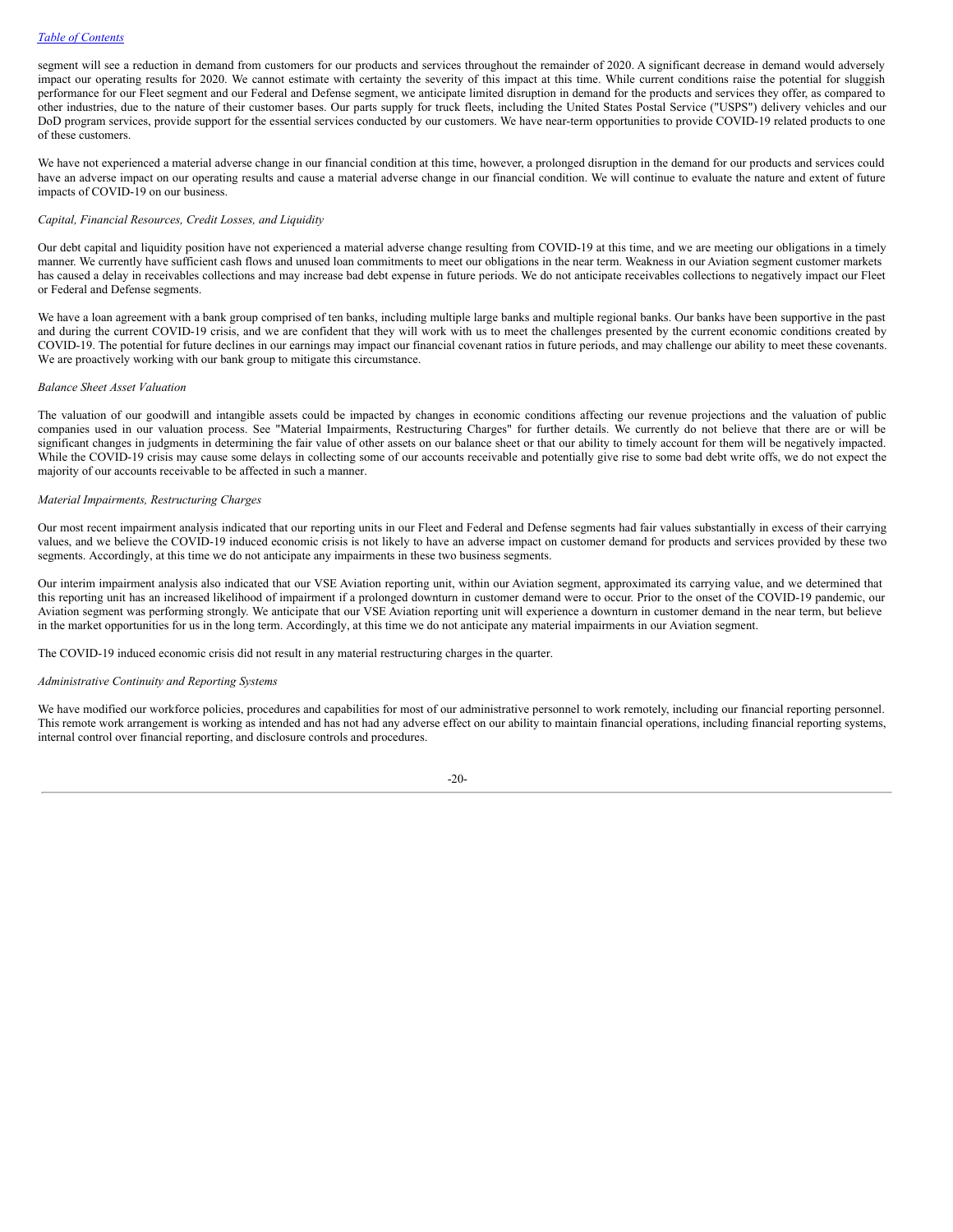#### *Business Continuity Plans*

As the COVID-19 pandemic continues to drive global uncertainty, we remain focused on protecting the safety of employees, continuing to serve our customers with the highest quality product and repair services, and on upholding the strength of the business.

Our business operations are deemed critical and essential by the U.S. Department of Homeland Security. All of our repair, distribution and base operations facilities remain open and operational, and we continue to deliver products and services to customers without interruption. We implemented virus prevention protocols consistent with guidelines issued by the U.S. Centers for Disease Control and Prevention, and mandated remote working where practicable.

We do not anticipate any material expenditures or resource constraints in supporting our operations at this time.

#### *Impact on Supply Chain*

Major customers and suppliers of our Fleet, Federal and Defense and Aviation segments remain open and continue to operate. Our Fleet segment customers provide essential services, and we, along with our suppliers, play a key role in keeping truck fleets operable. Our Federal and Defense segment customers continue their mission critical essential services. Our Aviation segment customers continue to operate, albeit at lower rates. While the overall economic downturn may cause some slowness in every industry, we do not anticipate any material parts availability concerns, disruptions in our supply of materials or resources, or a material adverse impact on our procurement capabilities or product costs.

## *Human Capital Resources*

The health and safety of our employees, customers and communities are of primary concern. We have taken significant steps to protect our workforce including but not limited to, working remotely. For our locations with an active on-site workforce, we implemented virus prevention protocols consistent with guidelines issued by the U.S. Centers for Disease Control and Prevention. We have taken steps at our facilities to ensure additional employee safety, including implementing separate operational shifts, strict social distancing requirements, providing personal protective equipment, and stringent requirements for cleaning and sanitizing at our work sites. We do not anticipate our operations being materially impacted by any constraints or other impacts on our human capital resources and productivity.

We recently completed a cost reduction plan which included a reduction in workforce. The plan is expected to reduce approximately \$13 million in expenses on an annualized basis beginning in the second quarter of 2020.

# *Travel Restrictions*

Travel restrictions and border closures may limit the manner in which our sales and support staff service our customers. We do not anticipate this will have a material impact on our ability to operate.

#### **Business Trends**

The following discussion provides a brief description of some of the key business factors impacting our results of operations detailed by segment.

#### *Aviation Segment*

Organic revenue growth in our Aviation businesses for the first quarter was approximately 18%. Growth in our distribution services was driven by our parts distribution expansion to global commercial and business and general aviation customers. Growth in our repair services was driven primarily by expansion of our engine accessory and component repair work. We believe this progress, together with the introduction of new sales initiatives, has positioned us for above market growth for the remainder of 2020. However, the COVID-19 pandemic induced a reduction in global demand for air travel, and decreased revenue passenger miles will have an adverse impact on demand for our Aviation products and services for the remainder of 2020. Since industry demand is currently uncertain, we cannot predict the extent the pandemic will have on our Aviation revenues if health and safety requirements such as travel restrictions and social distancing measures are extended.

In the first quarter of 2020, we divested our Prime Turbines subsidiary, a business offering turboprop engine MRO services. We will no longer offer these services, focusing instead on higher growth component/accessory repair and parts distribution.

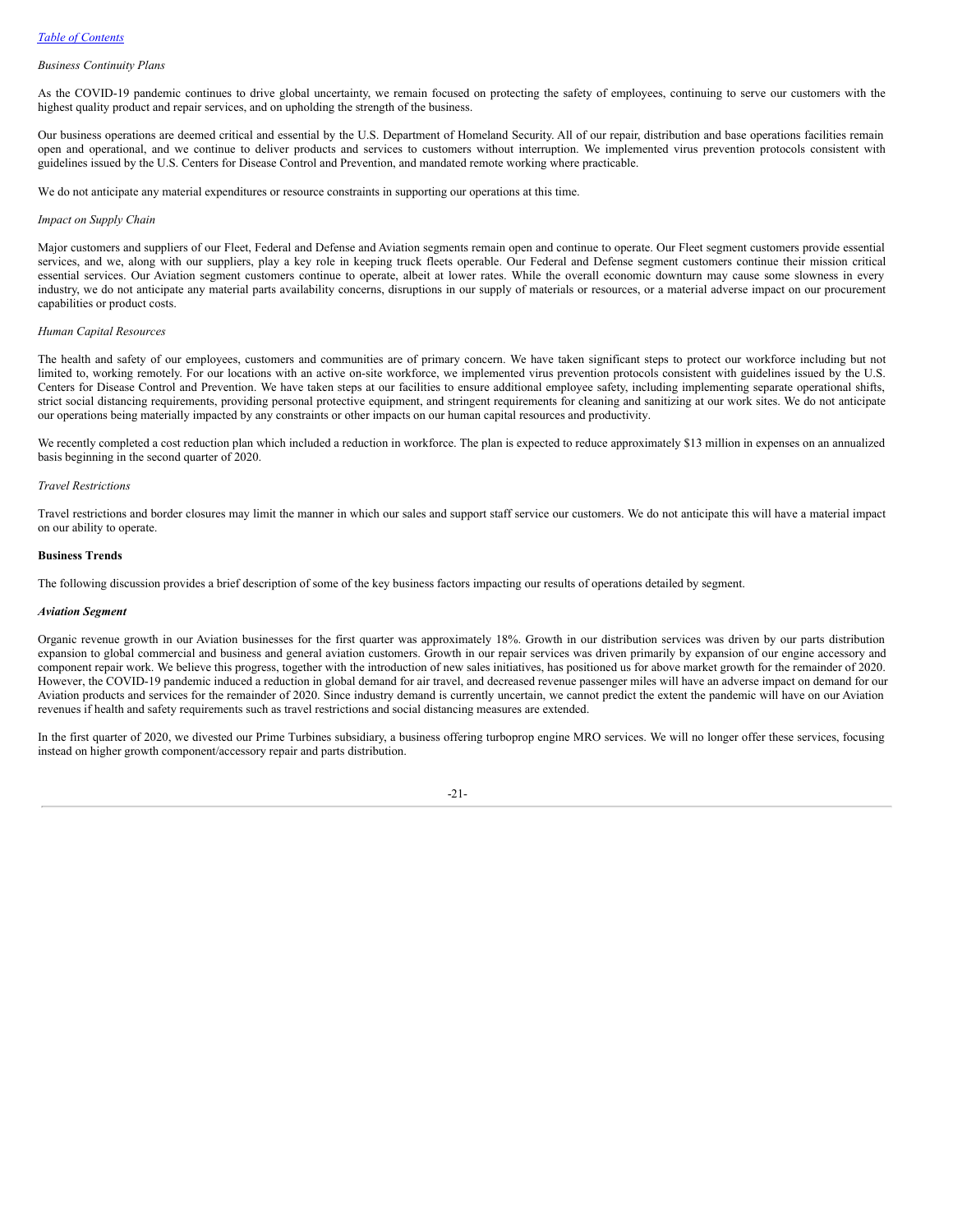## *Fleet Segment*

Our Fleet segment continues to focus on both its core USPS and DOD customer base and customer diversification. Non-USPS segment revenue grew approximately 49% on a year-over-year basis in the first quarter of 2020, supported by increased activity with commercial parts distribution. To enable this transition, we are expanding our presence in both new and existing markets, including e-commerce solutions, private brand product sales, traditional parts supply, supply chain services, and just-in-time inventory programs to new commercial customers. Our e-commerce fulfillment services resulted in continued growth in the first quarter and we expect additional expansion of this service offering going forward. We believe the COVID-19 pandemic is likely to have a limited adverse impact on revenues for this segment of our business, as demand from our commercial truck fleet customers and our e-commerce platforms appears to be progressing steadily.

#### *Federal and Defense Segment*

We entered 2020 with a focus on growing this segment of our business and redefining VSE in the federal marketplace. We are investing in business development, growing our capability offerings, and broadening our range of new business targets to build our contract backlog and expand our markets. The anticipated revenue decline experienced by this segment in the first quarter of 2020 is primarily attributable to the expiration of a large U.S. Army contract in January. We are confident our refocused business development efforts in 2020 will produce revenue growth in subsequent years. We expect the COVID-19 pandemic to have a limited adverse impact on revenues for this segment, as the U.S. government is expected to maintain critical DoD preparedness programs.

### **Financial Statement Presentation**

The following discussion provides a brief description of certain key items that appear in our consolidated financial statements:

#### *Revenues*

Revenues are derived from the delivery of products and from professional and technical services performed through various ordering agreements and contract agreements. The three primary types of contracts used are cost-type, fixed-price, and time and materials. Revenues from these contract types result from work performed on these contracts and from costs for materials and other work-related contract allowable costs.

## *Costs and Operating Expenses*

Costs and operating expenses consist primarily of cost of inventory and delivery of our products sold; direct costs, including labor, material, and supplies used in the performance of our contract work; indirect costs associated with our direct contract costs; sales, general, and administrative expenses associated with our operating segments and corporate management; and certain costs and charges arising from nonrecurring events outside the ordinary course of business. These costs will generally increase or decrease in conjunction with our level of products sold or contract work performed. Costs and operating expenses also include expense for amortization of intangible assets acquired through our acquisitions. Expense for amortization of acquisition related intangible assets is included in the segment results in which the acquisition is included. Segment results also include expense for an allocation of corporate management costs. We reduced controllable costs during the first quarter of 2020 and plan for further reductions to begin in the second quarter of 2020.

# *Bookings and Funded Backlog*

Revenues for federal government contract work performed by our Federal and Defense segment depend on contract funding ("bookings"), and bookings generally occur when contract funding documentation is received. Funded contract backlog is an indicator of potential future revenue. While bookings and funded contract backlog generally result in revenue, we may occasionally have funded contract backlog that expires or is de-obligated upon contract completion and does not generate revenue.

For the first quarter of 2020, Federal and Defense segment bookings increased 31% year-over-year to \$67 million, while total funded backlog declined 28% year-over-year to \$201 million. The decline in funded backlog was primarily attributable to the expiration of a contract in the first quarter of 2020. The current management team is focused on revitalizing this business, with an emphasis on growing backlog and developing a channel of new customer activity in the current year, with good process in the first quarter.

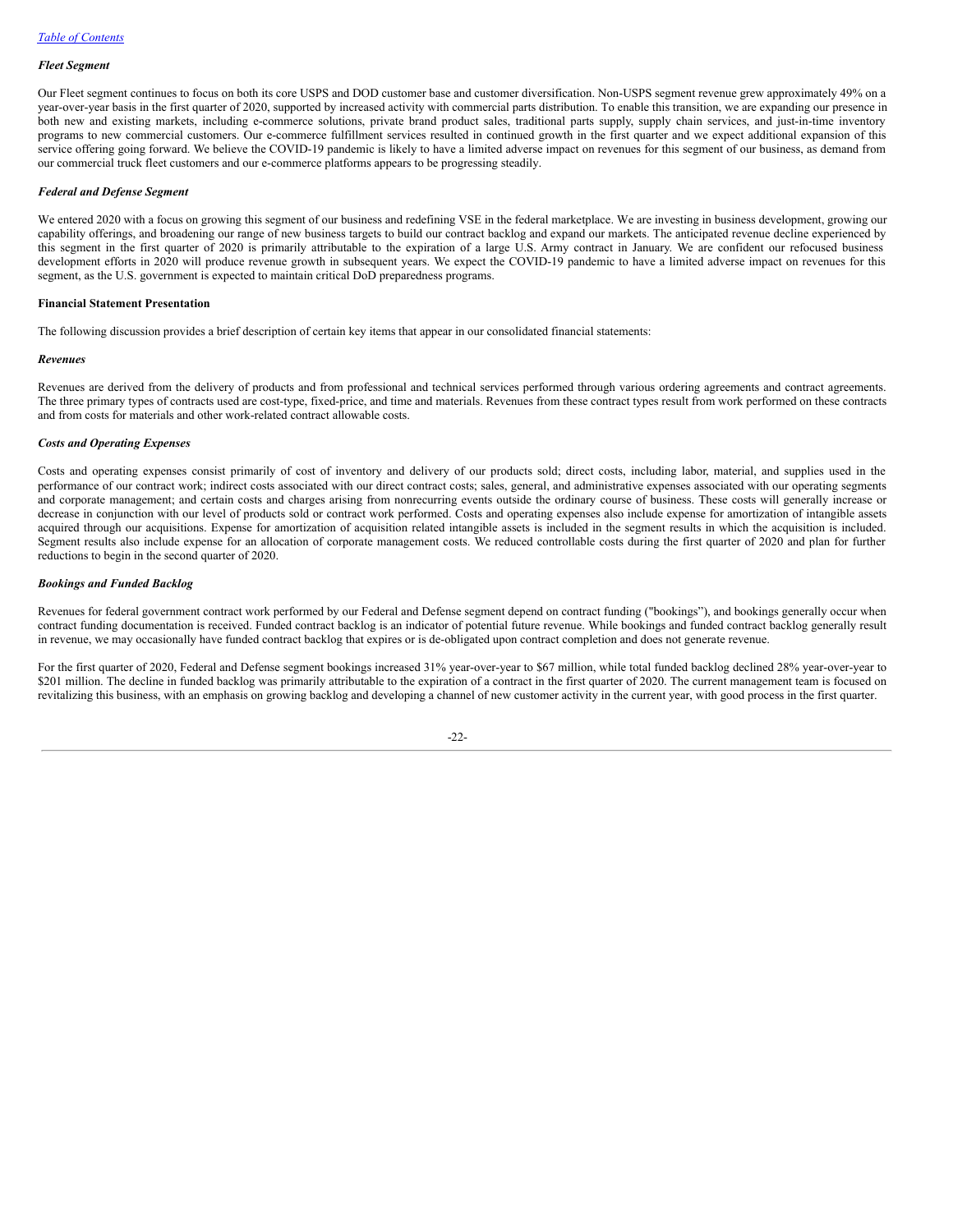A summary of our bookings and revenues for our Federal and Defense segment for thethree months ended March 31, 2020 and 2019, and funded contract backlog as of March 31, 2020 and 2019 is as follows (in millions):

|                                | 2020 | 2019 |
|--------------------------------|------|------|
| <b>Bookings</b>                | 67   | ັ    |
| Revenues                       | 66   | 69   |
| <b>Funded Contract Backlog</b> | 201  | 278  |

### **Critical Accounting Policies, Estimates and Judgments**

Our consolidated financial statements are prepared in accordance with United States generally accepted accounting principles ("U.S. GAAP"), which require us to make estimates and assumptions. Certain critical accounting policies affect the more significant accounts, particularly those that involve judgments, estimates and assumptions used in the preparation of our consolidated financial statements. The development and selection of these critical accounting policies have been determined by our management. We have reviewed our critical accounting policies and estimates with the audit committee of our board of directors. Due to the significant judgment involved in selecting certain of the assumptions used in these policies, it is possible that different parties could choose different assumptions and reach different conclusions. We consider our policies relating to the following matters to be critical accounting policies.

#### *Revenue Recognition*

We account for revenue in accordance with ASC 606. The unit of account in ASC 606 is a performance obligation. At the inception of each contract with a customer, we determine our performance obligations under the contract and the contract's transaction price. A performance obligation is a promise in a contract to transfer a distinct good or service to the customer and is defined as the unit of account. A contract's transaction price is allocated to each distinct performance obligation and recognized as revenue when the performance obligation is satisfied. The majority of our contracts have a single performance obligation as the promise to transfer the respective goods or services is not separately identifiable from other promises in the contracts and is, therefore, not distinct. For product sales, each product sold to a customer typically represents a distinct performance obligation. Our performance obligations are satisfied over time as work progresses or at a point in time based on transfer of control of products and services to our customers.

Contract modifications are routine in the performance of our contracts. Contracts are often modified to account for changes in contract specifications or requirements. In most instances, contract modifications are for goods or services that are not distinct, and therefore are accounted for as part of the existing contract.

Substantially all Fleet segment revenues from the sale of vehicle parts to customers are recognized at the point in time of the transfer of control to the customer. Sales returns and allowances for vehicle parts are not significant.

Our Aviation segment revenues result from the sale of aircraft parts and performance of MRO services for private and commercial aircraft owners, other aviation MRO providers, and aviation original equipment manufacturers. Our Aviation segment recognizes revenues for the sale of aircraft parts at a point in time when control is transferred to the customer, which usually occurs when the parts are shipped. Our Aviation segment recognizes revenues for MRO services over time as the services are transferred to the customer. MRO services revenue recognized is measured based on the cost-to-cost input method, as costs incurred reflect the work completed, and therefore the services transferred to date. Sales returns and allowances are not significant.

Our Federal and Defense segment revenues result from professional and technical services, which we perform for customers on a contract basis. Revenue is recognized for performance obligations over time as we transfer the services to the customer. The three primary types of contracts used are cost-type, fixed-price and time and materials. Revenues result from work performed on these contracts by our employees and our subcontractors and from costs for materials and other work-related costs allowed under our contracts.

Revenues on cost-type contracts are recorded as contract allowable costs are incurred and fees are earned. Variable consideration, typically in the form of award fees, is included in the estimated transaction price, to the extent that it is probable that a significant reversal will not occur, when there is a basis to reasonably estimate the amount of the fee. These estimates are based on historical award experience, anticipated performance and our best judgment based on current facts and circumstances.

Revenues on fixed-price contracts are recorded as work is performed over the period. Revenue is recognized over time using costs incurred to date relative to total estimated costs at completion to measure progress toward satisfying our performance obligations. Incurred cost represents work performed, which corresponds with the transfer of control to the customer. For such contracts, we

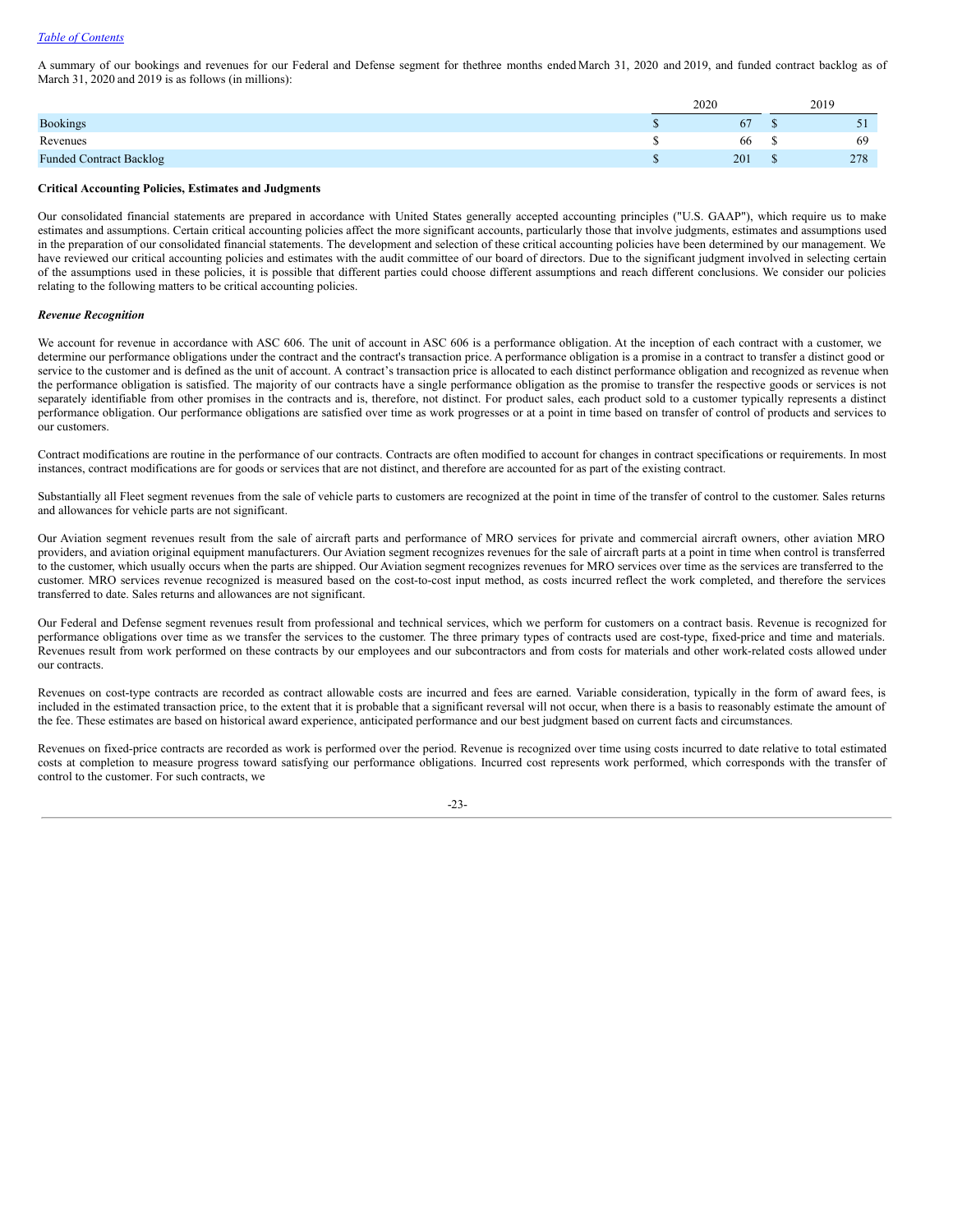estimate total costs at the inception of the contract based on our assumptions of the cost elements required to complete the associated tasks of the contract and assess the effects of the risks on our estimates of total costs to complete the contract. Our cost estimates are based on assumptions that include the complexity of the work, our employee labor costs, the cost of materials, and the performance of our subcontractors. These cost estimates are subject to change as we perform under the contract and as a result, the timing of revenues and amount of profit on a contract may change as there are changes in estimated costs to complete the contract. Such adjustments are recognized on a cumulative catch-up basis in the period we identify the changes.

Revenues for time and materials contracts are recorded based on the amount for which we have the right to invoice our customers, because the amount directly reflects the value of our work performed for the customer. Revenues are recorded on the basis of contract allowable labor hours worked multiplied by the contract defined billing rates, plus the direct costs and indirect cost burdens associated with materials and subcontract work used in performance on the contract. Generally, profits on time and materials contracts result from the difference between the cost of services performed and the contract defined billing rates for these services.

Revenues related to work performed on government contracts at risk, which is work performed at the customer's request prior to the government formalizing funding, is not recognized until it can be reliably estimated and its realization is probable.

A substantial portion of contract and administrative costs are subject to audit by the Defense Contract Audit Agency. Our indirect cost rates have been audited and approved for 2013 and prior years with no material adjustments to our results of operations or financial position. While we maintain reserves to cover the risk of potential future audit adjustments based primarily on the results of prior audits, we do not believe any future audits will have a material adverse effect on our results of operations, financial position, or cash flows.

#### *Business Combinations*

We account for business combinations under the acquisition method of accounting. The purchase price of each business acquired is allocated to the tangible and intangible assets acquired and the liabilities assumed based on information regarding their respective fair values on the date of acquisition. Any excess of the purchase price over the fair value of the separately identifiable assets acquired and liabilities assumed is allocated to goodwill. Determining the fair value of assets acquired and liabilities assumed requires management's judgment and often involves the use of significant estimates and assumptions, including assumptions with respect to future cash inflows and outflows, discount rates, and market multiples, among other items. We determine the fair values of intangible assets acquired generally in consultation with third-party valuation advisors. The valuation of assets acquired and liabilities assumed requires a number of judgments and is subject to revision as additional information about the fair values becomes available. We will recognize any adjustments to provisional amounts that are identified during the period not to exceed twelve months from the acquisition date (the "measurement period") in which the adjustments are determined. Acquisition costs are expensed as incurred. The results of operations of businesses acquired are included in the consolidated financial statements from their dates of acquisition.

As part of the agreement to acquire certain subsidiaries, we may be obligated to pay contingent consideration should the acquired entity meet certain earnings objectives subsequent to the date of acquisition. As of the acquisition date, contingent consideration is recorded at fair value as determined through the use of a probability-based scenario analysis approach. Under this approach, a set of potential future subsidiary earnings is estimated based on various revenue growth rate assumptions for each scenario. A probability of likelihood is then assigned to each potential future earnings estimate and the resultant contingent consideration is calculated and discounted using a weighted average discount rate. The fair value is measured each reporting period subsequent to the acquisition date and any changes are recorded within cost and operating expenses within our consolidated statement of income. Changes in either the revenue growth rates, related earnings or the discount rate could result in a material change to the amount of the contingent consideration accrued.

#### *Goodwill and Intangible Assets*

Goodwill is subject to a review for impairment at least annually. We perform an annual review of goodwill for impairment during the fourth quarter and whenever events or other changes in circumstances indicate that the carrying value may not be fully recoverable. We estimate the fair value of our reporting units using a weighting of fair values derived from the income approach and market approach. Under the income approach, we calculate the fair value of a reporting unit based on the present value of estimated future cash flows. Cash flow projections are based on our estimates of revenue growth rates and operating margins, taking into consideration industry and market conditions. The discount rate used is based on a weighted average cost of capital adjusted for the relevant risk associated with the characteristics of the business and the projected cash flows.

Despite the excess fair value identified in our 2019 impairment assessment, market conditions from the COVID-19 pandemic resulted in a significant decline in our market capitalization. Over the same period, the equity value of our peer group companies and the

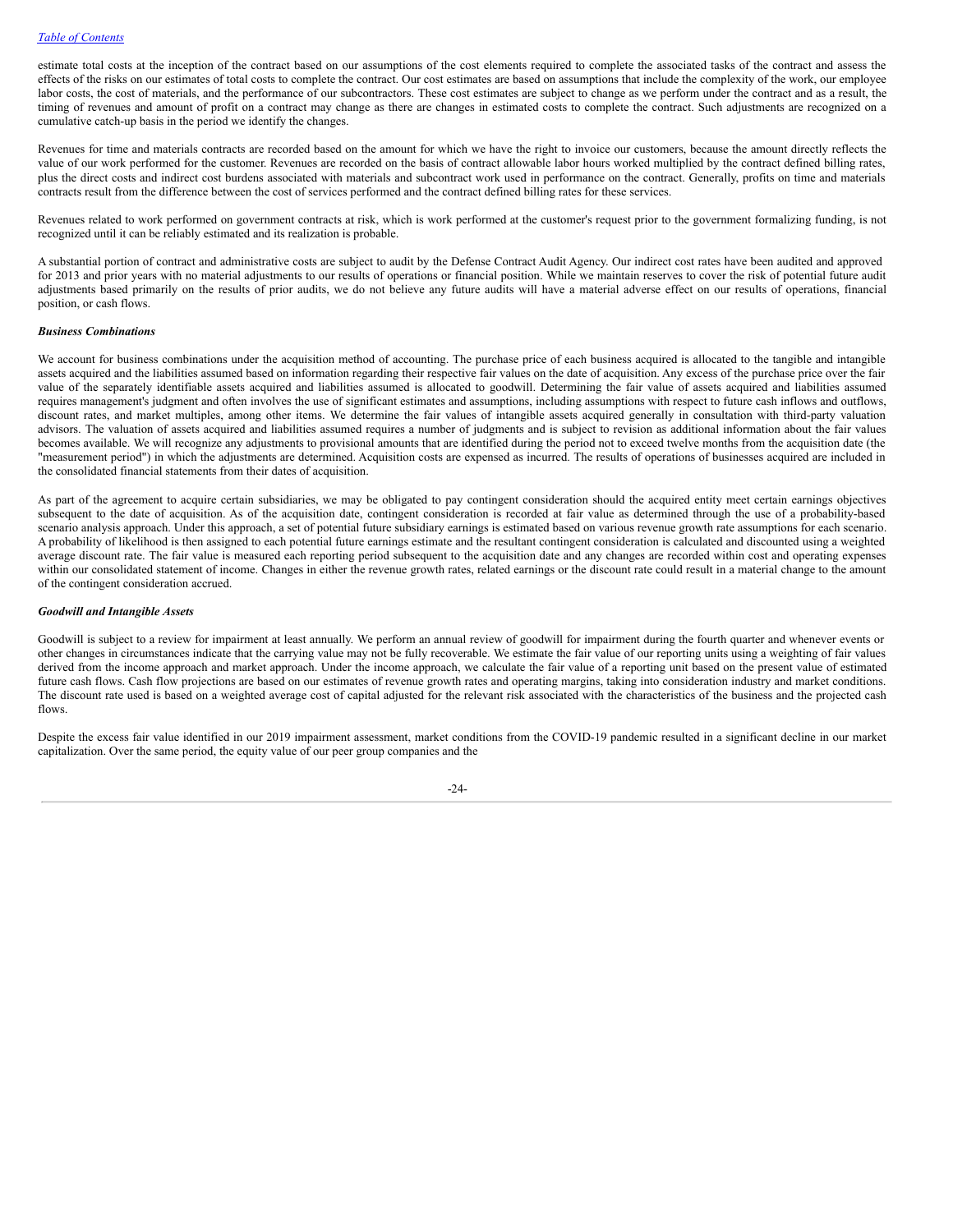overall U.S. stock market also declined significantly amid market volatility. Based on these factors, we concluded that a triggering event occurred and, we performed a qualitative assessment whether it was more likely than not that our goodwill was impaired as of March 31, 2020.

We reviewed our previous forecasts and assumptions based on our current projections that are subject to various risks and uncertainties, including the duration and extent of impact to our business from the COVID-19 pandemic. Based on our qualitative assessment as of March 31, 2020, we have determined it is more likely than not that the fair value exceeded the carrying value of our reporting units with the exception of our VSE Aviation reporting unit, which required a quantitative interim impairment test.

Declines were driven by the uncertainty surrounding the outbreak of the COVID-19 and macroeconomic events, which resulted in decreases in air travel. Accordingly, an interim quantitative impairment test was performed as of March 31, 2020 for our VSE Aviation reporting unit. Under the income approach, the fair value for our VSE Aviation reporting unit was determined based on the present value of estimated future cash flows, discounted at an appropriate risk-adjusted rate. We used our internal forecasts, updated for recent events, to estimate future cash flows and an increased discount rate of 100 basis points from the rate used in the analysis performed in the prior year. Based on our interim goodwill impairment analysis, the fair value of our VSE Aviation reporting unit approximated its carrying value. Because the fair value of our VSE Aviation reporting unit approximated its carrying value, a negative change in the key assumptions used in the interim impairment analysis or an increase in the carrying value may result in a future impairment of this reporting unit's goodwill. Any significant adverse changes in future periods to our internal forecasts or external market conditions could reasonably be expected to negatively affect our key assumptions and may result in future goodwill impairment charges which could be material. For example, keeping all other assumptions the same, an additional increase in the discount rate or an increase in the carrying value could result in an impairment in the reporting unit's goodwill.

The carrying value of our VSE Aviation reporting unit included goodwill of approximately\$175 million as of March 31, 2020.

As of March 31, 2020, we have no intangible assets with indefinite lives and we had an aggregate of approximately\$269 million of goodwill associated with our acquisitions.

We also review the recoverability of our long-lived intangible assets with finite lives when an indicator of impairment exists. For the same reasons discussed above, we assessed the recoverability of the long-lived intangible assets with finite lives as of March 31, 2020. Based on our analysis of estimated undiscounted future cash flows expected to result from the use of these long-lived intangible assets with finite lives, we determined that their carrying values were recoverable.

# *Income Taxes*

Income taxes are accounted for under the asset and liability method. Under the asset and liability method, deferred tax assets and liabilities are recognized for the estimated future tax consequences attributable to differences between the financial statement carrying amounts of existing assets and liabilities and their respective tax basis. This method also requires the recognition of future tax benefits, such as net operating loss and capital loss carryforwards, to the extent that realization of such benefits is more likely than not. Deferred tax assets and liabilities are measured using enacted tax rates expected to apply to taxable income in the years in which those temporary differences are expected to be recovered or settled. The effect on deferred tax assets and liabilities of a change in tax rates is recognized in income in the period that includes the enactment date.

The carrying value of net deferred tax assets is based on assumptions regarding our ability to generate sufficient future taxable income to utilize these deferred tax assets

### **Recently Issued Accounting Pronouncements**

For a description of recently announced accounting standards, including the expected dates of adoption and estimated effects, if any, on our consolidated financial statements, see "Recently Issued Accounting Pronouncements" in Note (12) of the Notes to our Unaudited Consolidated Financial Statements in Item 1 of this report.

#### **Results of Operations**

The following discussion of our Results of Operations and Liquidity and Capital Resources includes a comparison of first quarter 2020 to first quarter 2019.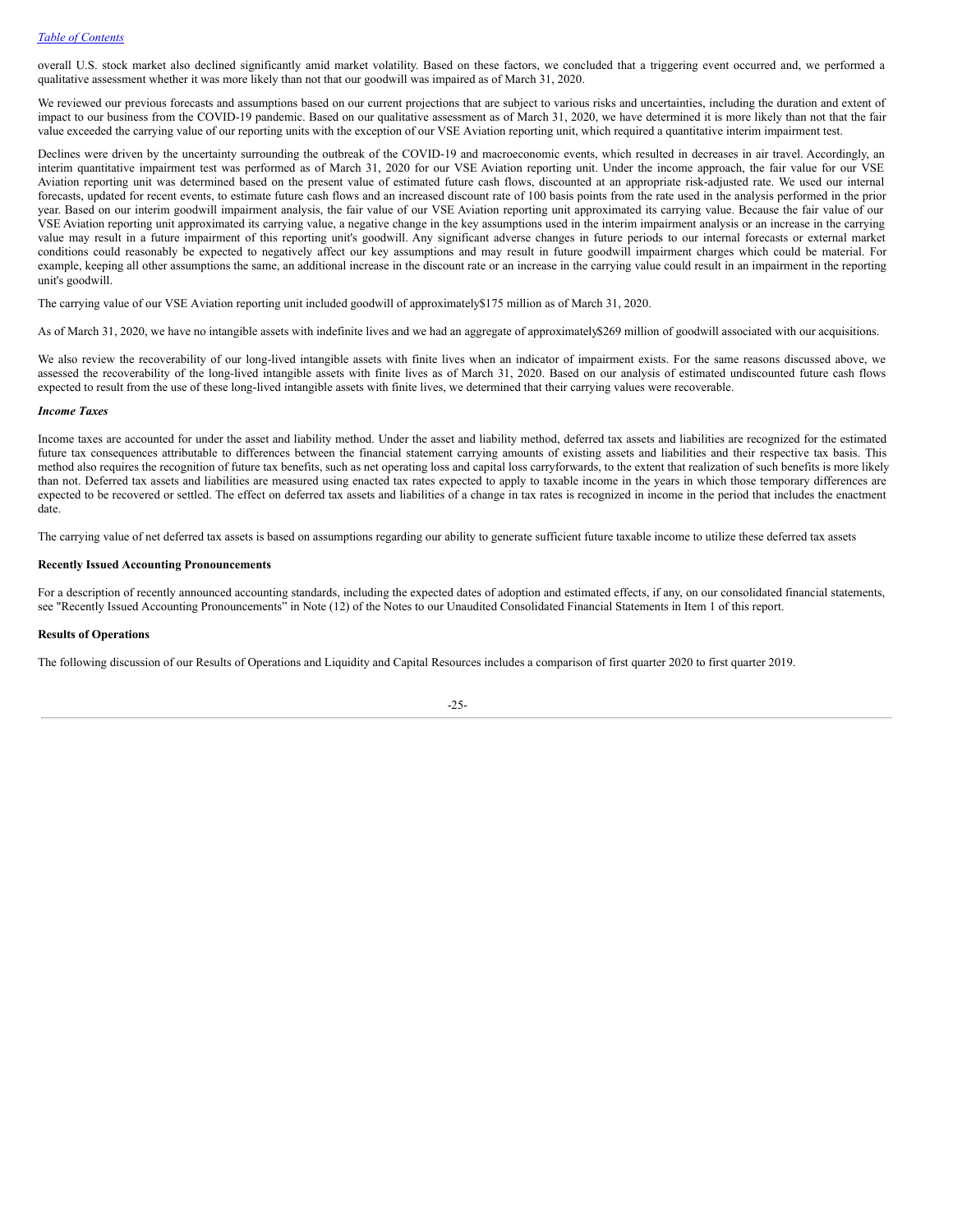|                                                      | Three months    |         |   |         |   | Change   |
|------------------------------------------------------|-----------------|---------|---|---------|---|----------|
|                                                      | ended March 31, |         |   | Three   |   |          |
|                                                      | 2019<br>2020    |         |   | Months  |   |          |
| Revenues                                             | D.              | 177,418 | S | 169,919 | S | 7,499    |
| Costs and operating expenses                         |                 | 161,256 |   | 158,106 |   | 3,150    |
| Loss on sale of a business entity and certain assets |                 | (7,536) |   | _       |   | (7, 536) |
| Gain on sale of property                             |                 | 1,108   |   |         |   | 1,108    |
| Operating income                                     |                 | 9,734   |   | 11,813  |   | (2,079)  |
| Interest expense, net                                |                 | 3,486   |   | 3,158   |   | 328      |
| Income before income taxes                           |                 | 6,248   |   | 8,655   |   | (2,407)  |
| Provision for income taxes                           |                 | 2,916   |   | 2,052   |   | 864      |
| Net income                                           | ъ               | 3,332   |   | 6,603   |   | (3,271)  |

## *Quarter Ended March 31, 2020 Compared to Quarter Ended March 31, 2019*

#### *Revenues*

Our revenues increased approximately \$7.5 million or 4.4% for the first quarter of 2020 compared to the same period for the prior year. The change in revenues resulted from an increase in our Aviation segment of approximately \$8.7 million, an increase in our Fleet segment of approximately\$1.5 million, and a decrease in our Federal and Defense segment of approximately \$2.7 million. See "Segment Operating Results" for a breakdown of our results of operations by segment.

#### *Costs and Operating Expenses*

Our costs and operating expenses increased approximately \$3.2 million or 2.0% for the first quarter of 2020 compared to the same period for the prior year. Costs and operating expenses for our Aviation segment and our Fleet segment increased for the quarter and costs and operating expenses for our Federal and Defense segment decreased for the quarter due to changes in revenues. Costs and operating expenses for 2020 included approximately \$300 thousand of earn-out adjustment expense. Costs and operating expenses for 2019 included approximately \$1.1 million of acquisition related and executive succession costs.

# *Loss on Sale of a Business Entity and Certain Assets*

Loss on sale of a business entity and certain assets of \$7.5 million is comprised of the difference between the carrying value on our books for our Prime Turbines, LLC business and the sale price upon divestiture, plus the difference between the carrying value on our books of inventory sold that is used to support the operations of our divested Prime Turbines, LLC business and the sale price of the inventory upon divestiture.

#### *Gain on Sale of Property*

Gain on sale of property is comprised of\$1.1 million associated with the sale of a Miami, Florida real estate holding.

#### *Operating Income*

Excluding the loss on sale of a business entity and certain assets and gain on sale of property, our operating income for the first quarter of 2020 was approximately \$16.2 million, an increase of approximately \$4.3 million or 37% over the prior year. Operating income for 2020 was decreased by \$7.5 million due to the loss on the sale of Prime Turbines LLC and certain assets and increased approximately \$1.1 million by the gain on the sale of the real estate holding. After accounting for these events, our operating income for the first quarter of 2020 decreased approximately \$2.1 million or 17.6% compared to the same period for the prior year. Operating income decreased approximately \$4.9 million for our Aviation segment and increased approximately \$1.5 million for our Federal and Defense segment. Operating income was substantially unchanged for our Fleet segment. Operating income for 2019 was decreased approximately \$1.1 million due to the costs and expenses associated with acquisition related and executive succession costs.

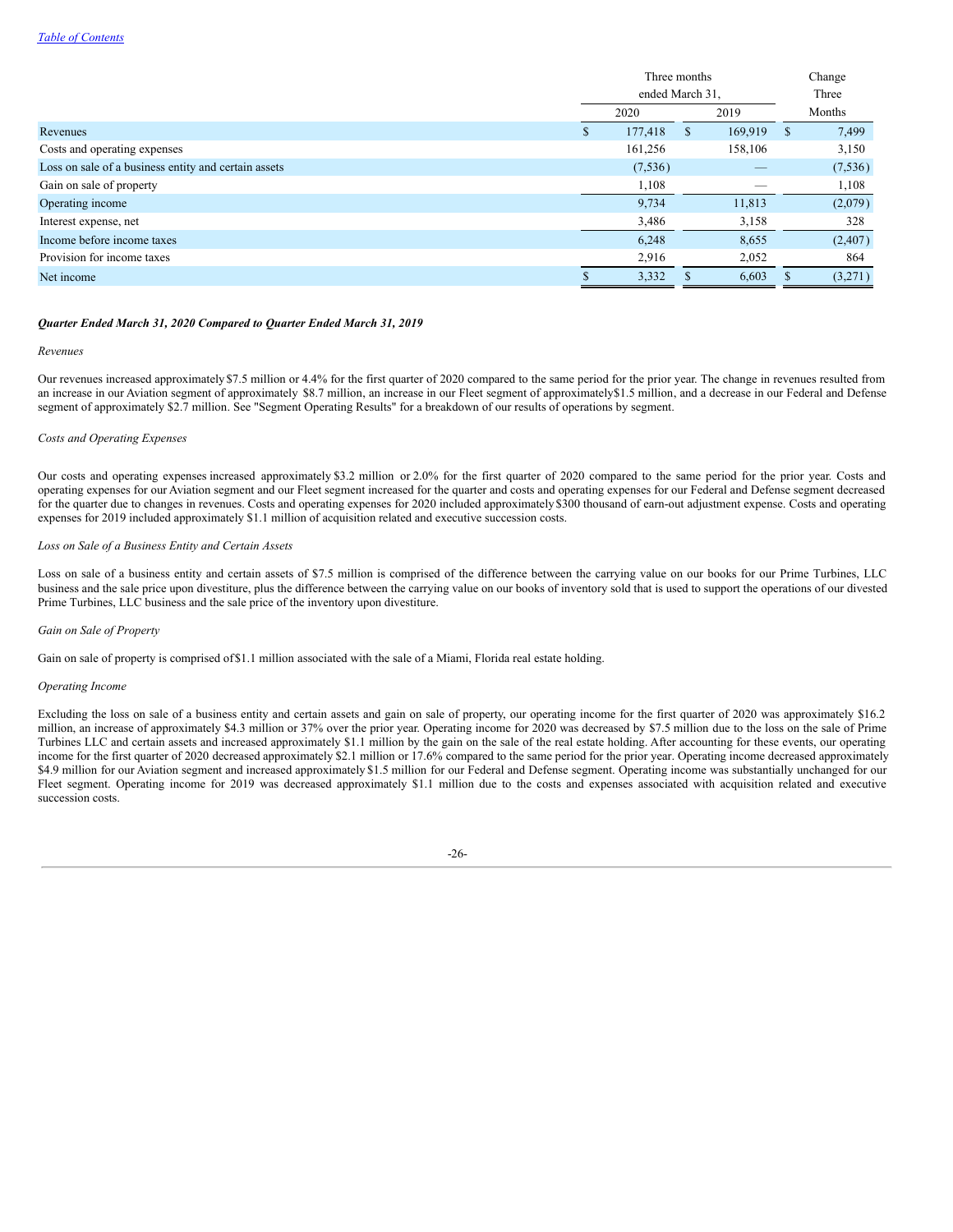# *Table of [Contents](#page-1-0)*

## *Interest Expense*

Interest expense increased approximately \$328 thousand for the first quarter of 2020 compared to the same period for the prior year, due primarily to an increase in our average level of bank borrowing.

## *Provision for Income Taxes*

Our effective tax rate was46.7% for the first quarter of 2020 and 23.7% for the first quarter of 2019. Our tax rate is affected by discrete items that may occur in any given year but may not be consistent from year to year. Capital gains tax treatment, state income taxes, certain tax credits and other items caused differences between our statutory U.S. Federal income tax rate and our effective tax rate. Other permanent differences and federal and state tax credits such as foreign derived intangible income ("FDII") deduction, the work opportunity tax credit, and educational improvement tax credits provide benefit to our tax rates. The higher effective tax rate for the first quarter of 2020 primarily results from a full valuation allowance established to offset the capital loss benefit in connection with our sale of Prime Turbines due to a lack of anticipated capital gain income in the carryforward period. We expect a lower effective tax rate for the year ended December 31, 2020 than the first quarter rate when the impact of the discrete item is spread over the entire twelve month period.

## *Segment Operating Results*

#### *Aviation Segment Results*

The results of operations for our Aviation segment are (in thousands):

|                                                      | Three months    |           |          |         | Change |          |  |
|------------------------------------------------------|-----------------|-----------|----------|---------|--------|----------|--|
|                                                      | ended March 31, |           |          |         | Three  |          |  |
|                                                      | 2019<br>2020    |           |          | Months  |        |          |  |
| Revenues                                             |                 | 58,080    | S.       | 49,370  |        | 8,710    |  |
| Costs and operating expenses                         |                 | 53,532    |          | 46,322  |        | 7,210    |  |
| Loss on sale of a business entity and certain assets |                 | (7,536)   |          | _       |        | (7, 536) |  |
| Gain on sale of property                             |                 | 1.108     |          | __      |        | 1,108    |  |
| Operating (loss) income                              |                 | (1,880)   | <b>S</b> | 3,048   |        | (4,928)  |  |
| Profit percentage                                    |                 | $(3.2)\%$ |          | $6.2\%$ |        |          |  |

Revenues for our Aviation segment increased approximately \$8.7 million or 17.6% for the first quarter of 2020 compared to the same period of the prior year primarily due to growth in our MRO services. Costs and operating expenses increased approximately \$7.2 million or 15.6%, primarily due to the increased level of repair services.

Loss on sale of a business entity and certain assets of \$7.5 million is comprised of the difference between the carrying value on our books for our Prime Turbines, LLC business and the sale price upon divestiture, plus the difference between the carrying value on our books of inventory sold that is used to support the operations of our divested Prime Turbines, LLC business and the sale price of the inventory upon divestiture.

Gain on sale of property is comprised of approximately\$1.1 million associated with the sale of a Miami, Florida real estate holding.

Excluding the loss on sale of a business entity and certain assets and gain on sale of property, our operating income for the first quarter of 2020 was approximately \$4.5 million, an increase of \$1.5 million or 49% over the prior year. The increase was primarily attributable to increased revenues and profits in our repair businesses. We had an operating loss of approximately \$1.9 million for the first quarter of 2020 compared to operating income of approximately\$3.0 million for the prior year.

Costs and operating expenses for this segment include expense for amortization of intangible assets associated with acquisitions, allocated corporate costs, and valuation adjustments to accrued earn-out obligations associated with acquisitions. Expense for amortization of intangible assets was approximately \$2.5 million and \$2.6 million for the first quarters of 2020 and 2019, respectively. Expense for allocated corporate costs was approximately \$2.1 million and \$1.7 million for the first quarters of 2020 and 2019, respectively. Valuation adjustments to the accrued earn-out obligation increased costs and operating expenses approximately \$300 thousand for the first quarter of 2020. There were no valuation adjustments to the accrued earn-out obligation for the first quarter of 2019.

-27-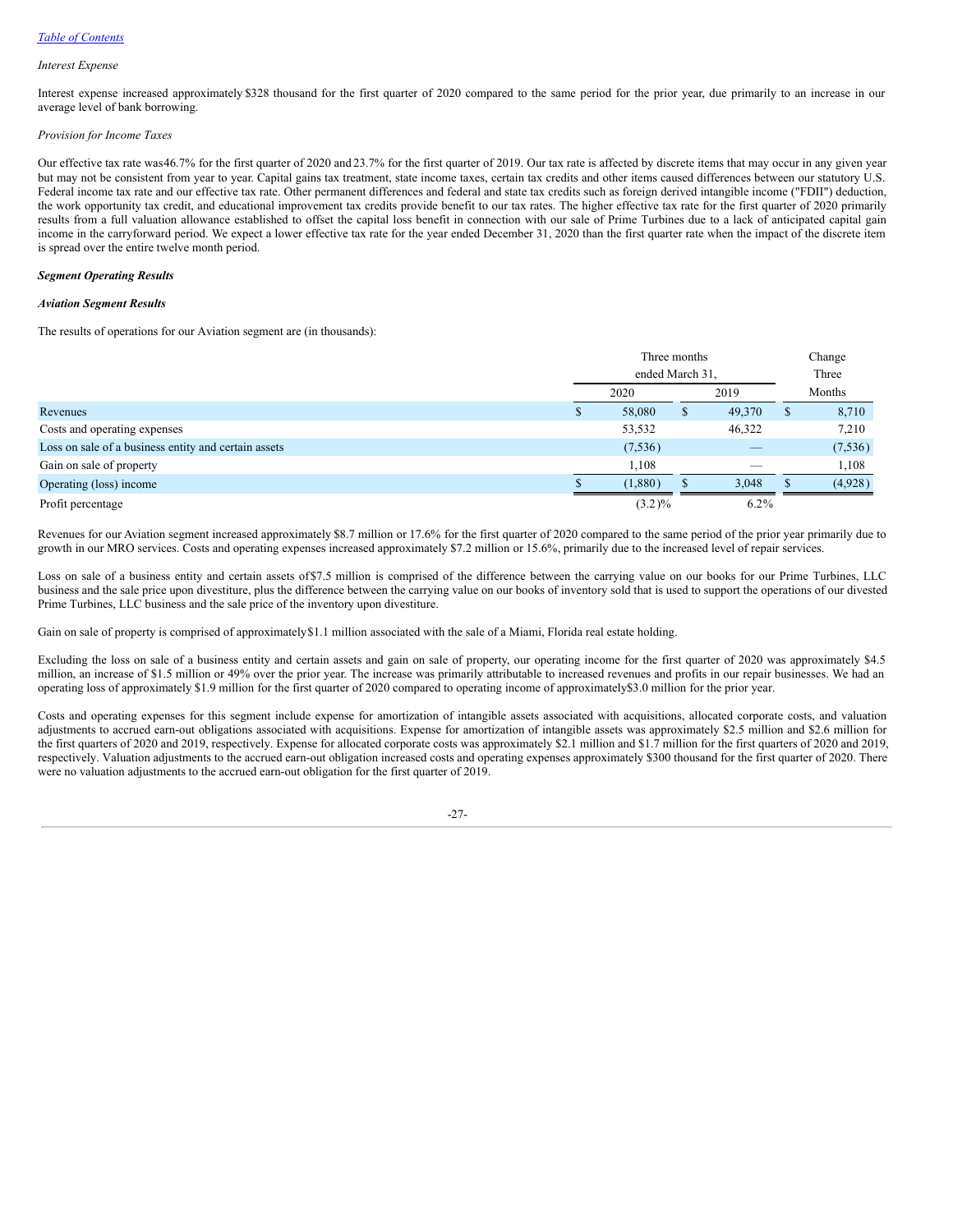# *Fleet Segment Results*

The results of operations for our Fleet segment are (in thousands):

|                              |  | Three months<br>ended March 31, |        |  |        |       | Change |
|------------------------------|--|---------------------------------|--------|--|--------|-------|--------|
|                              |  |                                 |        |  |        | Three |        |
|                              |  | 2019<br>2020                    |        |  | Months |       |        |
| Revenues                     |  |                                 | 53,204 |  | 51,704 |       | 1,500  |
| Costs and operating expenses |  |                                 | 46,298 |  | 44,716 |       | 1,582  |
| Operating income             |  |                                 | 6.906  |  | 6,988  |       | (82)   |
| Profit percentage            |  |                                 | 13.0%  |  | 13.5%  |       |        |

Revenues for our Fleet segment increased approximately \$1.5 million or 3% for the first quarter of 2020 compared to the same period of the prior year. Revenues from sales to DoD customers decreased approximately \$300 thousand or 6%, revenues from sales to other government customers decreased approximately \$3.0 million or 7%, and revenues from commercial customers increased approximately \$4.8 million or 122%. Costs and operating expenses increased approximately \$1.6 million or 4% and operating income decreased by approximately \$82 thousand or 1%. The decrease in operating income was primarily attributable to a change in the mix of customers and products sold, which lowered our profit margins.

Costs and operating expenses for this segment include expense for amortization of intangible assets associated with acquisitions and allocated corporate costs. Expense for amortization of intangible assets was approximately \$2.0 million for the first quarters of both 2020 and 2019. Expense for allocated corporate costs was approximately \$1.8 million for the first quarters of both 2020 and 2019.

# *Federal and Defense Segment Results*

The results of operations for our Federal and Defense segment are (in thousands):

|                              |  | Three months<br>ended March 31, |        |        |         | Change |         |
|------------------------------|--|---------------------------------|--------|--------|---------|--------|---------|
|                              |  |                                 |        |        |         |        | Three   |
|                              |  | 2020<br>2019                    |        | Months |         |        |         |
| Revenues                     |  | Φ                               | 66,134 | ۰D     | 68,845  |        | (2,711) |
| Costs and operating expenses |  |                                 | 61.210 |        | 65,460  |        | (4,250) |
| Operating income             |  |                                 | 4.924  |        | 3,385   |        | 1,539   |
| Profit percentage            |  |                                 | 7.4%   |        | $4.9\%$ |        |         |

Revenues for our Federal and Defense segment decreased by \$2.7 million or 4% and costs and operating expenses decreased \$4.3 million or 6% for the first quarter of 2020 compared to the same period of the prior year primarily due to the expiration of a large U.S. Army contract in January 2020 and changes in the level of work required on our existing contracts. Other significant changes affecting our revenues and costs and operating expenses included an increase of approximately \$8.5 million in revenues from U.S. Navy program and decreased revenues of approximately \$3.3 million from other work.

Operating income increased approximately \$1.5 million or 45% for the first quarter of 2020 compared to the same period of the prior year. Revenue declines occurred in our lower margin work, resulting in minimal loss of operating income, and we have increased operating income through margin improvements primarily due to increased work being performed under more profitable fixed price contracts.

# **Financial Condition**

There has been no material adverse change in our financial condition in the first quarter of 2020. Our bank debt increased approximately \$3.5 million and our earn-out obligation decreased approximately \$31.4 million. We had \$176 million of unused bank loan commitments as of March 31, 2020. Changes to other asset and liability accounts were primarily due to our earnings, our level of business activity, the timing of inventory purchases, contract delivery schedules, subcontractor and vendor payments required to perform our contract work, the timing of associated billings to and collections from our customers, the sale of a real estate holding in Miami, Florida, and the divestiture of our Prime Turbines subsidiary.

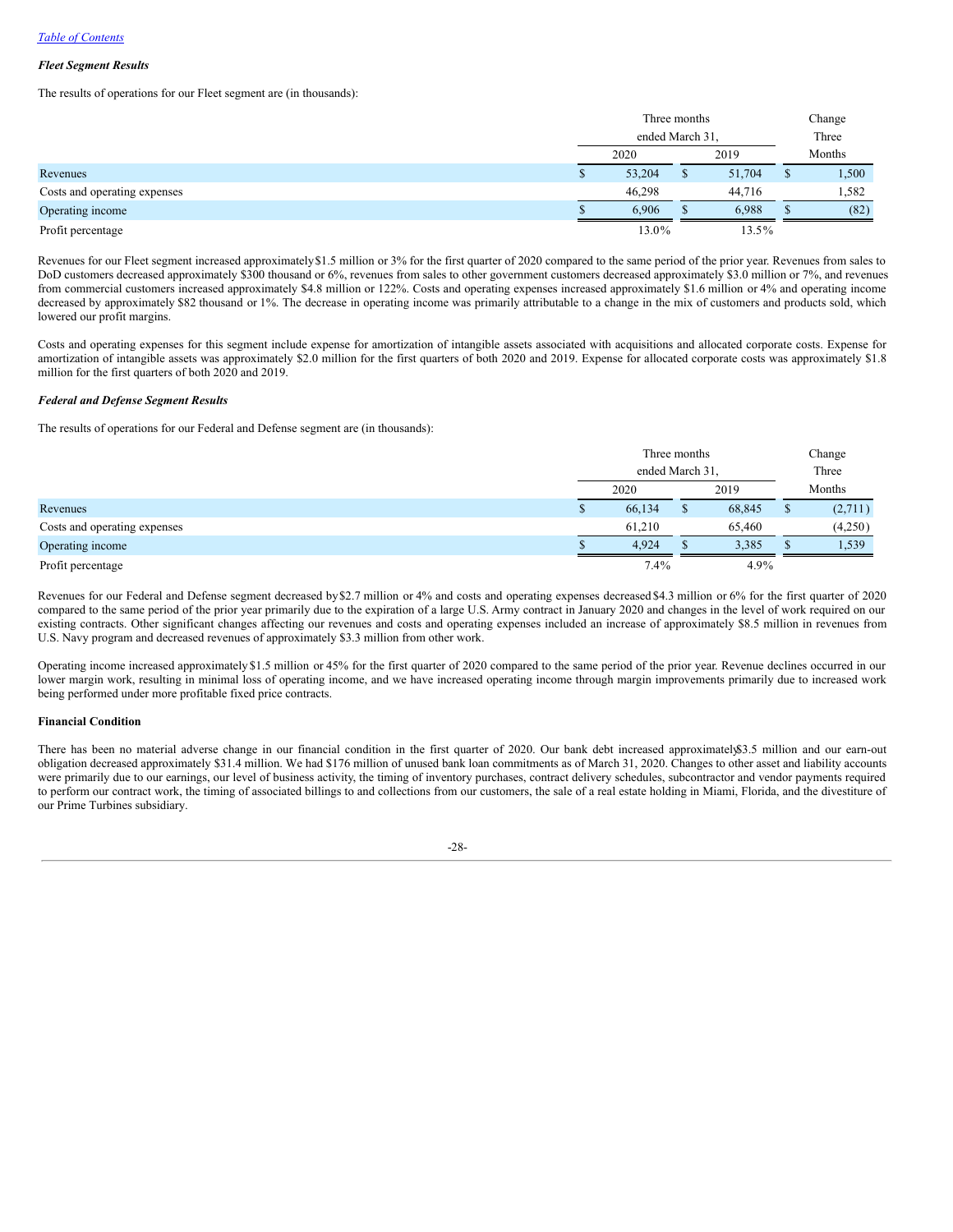# **Liquidity and Capital Resources**

*Cash Flows*

Cash and cash equivalents decreased approximately\$191 thousand during the first quarter of 2020.

Cash provided by operating activitiesincreased approximately \$5.7 million in the first quarter of 2020 compared to the same period in 2019. The change was attributable to a decrease of approximately \$3.3 million in cash provided by net income, anincrease of approximately \$7.2 million in other non-cash operating activities and an increase of approximately \$1.8 million due to changes in the levels of operating assets and liabilities.

Inventories and accounts receivable represent a significant amount of our assets, and accounts payable represent a significant amount of our operating liabilities. Cash used related to increases in inventory was approximately \$8.3 million, cash used related to increases in receivables and unbilled receivables was approximately\$2.2 million, and cash provided by increases in accounts payable and deferred compensation was approximately \$395 thousand for the first quarter of 2020. A significant portion of accounts receivable and accounts payable result from the use of subcontractors to perform work on our contracts and from the purchase of materials and inventory to fulfill contract obligations and distribution agreements. Accordingly, our levels of accounts receivable and accounts payable may fluctuate depending on the timing of material and inventory purchases, services ordered, product sales, government funding delays, the timing of billings received from subcontractors and materials vendors, and the timing of payments received for services. Such timing differences have the potential to cause significant increases and decreases in our inventory, accounts receivable, and accounts payable in short time periods, and accordingly, can cause increases or decreases in our cash provided by operations.

We have recently experienced and expect to continue to experience delays in some of our Aviation segment receivables as a result of the COVID-19 economic down-turn.

Cash provided by investing activities was approximately\$22.8 million in the first quarter of 2020 compared to cash used in investing activities of approximately\$113.3 million in the same period of the prior year. In 2019 approximately \$113 million was used for the acquisition of 1st Choice Aerospace and in 2020 approximately \$23.6 million was provided by proceeds from the sale of our Prime Turbines business and sale of a Miami, Florida real estate holding. Other cash used in investing activities consisted primarily of purchases of property and equipment.

Cash used in financing activities was approximately\$29.8 million in the first quarter of 2020 compared to cash provided by financing activities of approximately\$112.9 million in the same period of 2019. Financing activities consisted primarily of borrowing and repayment of debt, payment of dividends and payment of earn-out obligation.

We paid cash dividends totaling approximately \$1.0 million or \$0.09 per share in the first quarter of 2020. Pursuant to our bank loan agreement, our payment of cash dividends is subject to annual restrictions. We have paid cash dividends each year since 1973 and have increased our dividend each year since 2004.

#### *Liquidity*

Our internal sources of liquidity are primarily from operating activities, specifically from changes in our level of revenues and associated inventory, accounts receivable and accounts payable, and from profitability. Significant increases or decreases in revenues and inventory, accounts receivable and accounts payable can affect our liquidity. Our inventory and accounts payable levels can be affected by the timing of large opportunistic inventory purchases. Our accounts receivable and accounts payable levels can be affected by changes in the level of contract work we perform, by the timing of large materials purchases and subcontractor efforts used in our contracts, and by delays in the award of contractual coverage and funding and payments. Government funding delays can cause delays in our ability to invoice for revenues earned, presenting a potential negative impact on our days sales outstanding.

We also purchase property and equipment; invest in expansion, improvement, and maintenance of our operational and administrative facilities; and invest in the acquisition of other companies.

See "COVID-19 Discussion-Capital, Financial Resources, Credit Losses, and Liquidity" and "Item 1A. Risk Factors" for additional details regarding the impact of COVID-19 on our liquidity and capital resources. We have considered the effects of the COVID-19 pandemic on our liquidity and capital resources, and we currently do not expect a material adverse impact on our ability to meet future liquidity needs. As discussed in greater detail below, under the terms of our debt facility, we are required to maintain certain financial covenants. The pandemic has disrupted the demand for our Aviation segment products and services and further disruption

-29-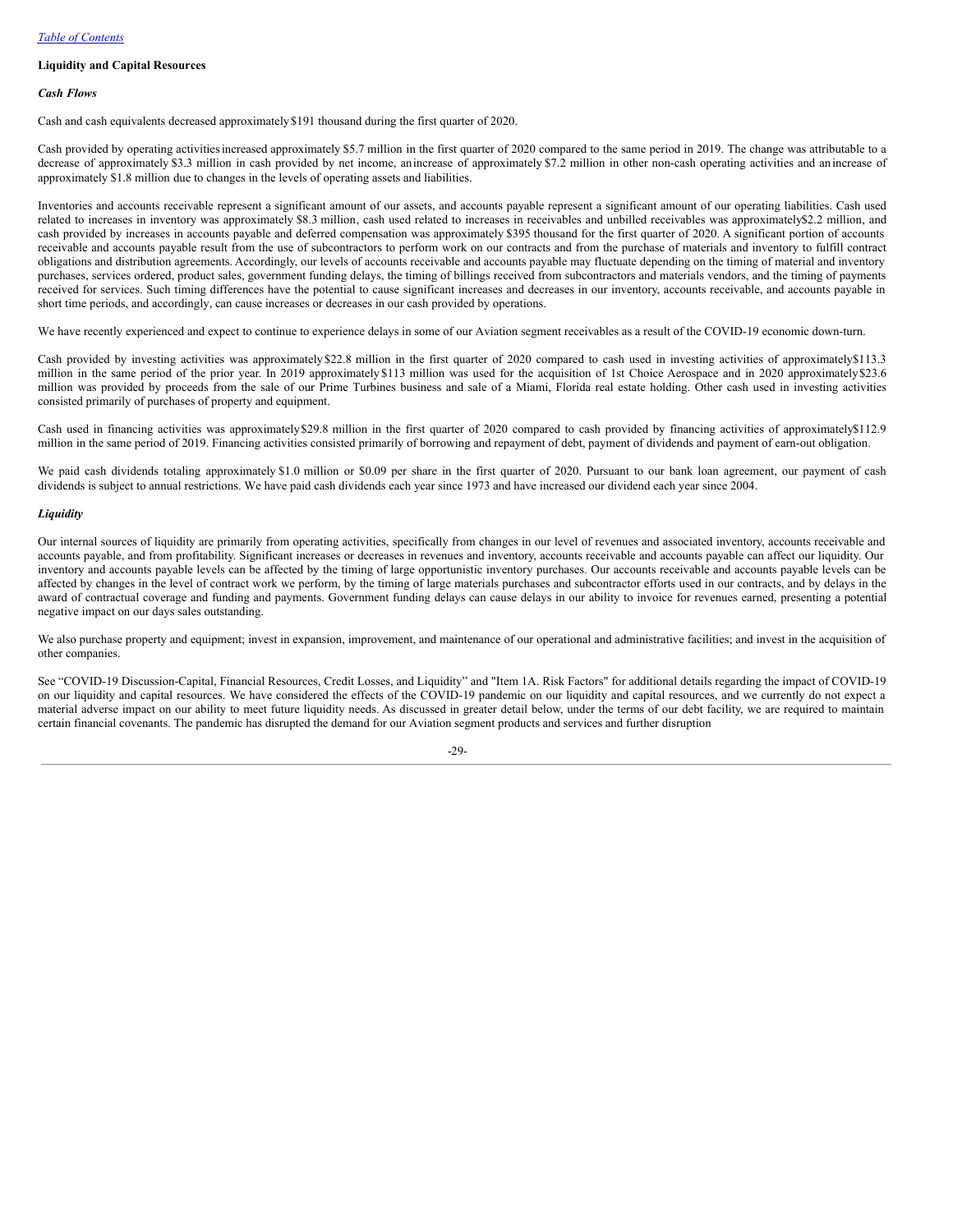is possible. If our Aviation segment sales decline to the levels of having a material impact on our revenues, we may be not be able to satisfy our covenant requirements in the future. We are proactively working with our bank group to mitigate this circumstance.

Our external financing consists of a loan agreement with a bank group that provides for a term loan, revolving loans and letters of credit. The loan agreement, which was amended in November 2019 and expires in January 2023, has a term loan facility and a revolving loan facility. The revolving loan facility provides for revolving loans and letters of credit.

The term loan requires quarterly installment payments. Our required term loan payments afterMarch 31, 2020 are approximately \$14.1 million in 2020, \$21.6 million in 2021, \$22.5 million in 2022, and \$43.9 million in 2023. The amount of term loan borrowings outstanding as ofMarch 31, 2020 was \$102.1 million.

The maximum amount of credit available to us under our loan agreement for revolving loans and letters of credit as ofMarch 31, 2020 was \$350 million. We pay an unused commitment fee and fees on letters of credit that are issued. We had approximately \$174.2 million in revolving loan amounts outstanding and no of letters of credit outstanding as of March 31, 2020.

Under the loan agreement we may elect to increase the maximum availability of the term loan facility, the revolving loan facility, or a combination of both facilities. The aggregate limit of incremental increases is \$100 million.

We pay interest on the term loan borrowings and revolving loan borrowings at LIBOR plus a base margin or at a base rate (typically the prime rate) plus a base margin. As of March 31, 2020, the LIBOR base margin was 2.50% and the base rate base margin was1.25%. The base margins increase or decrease in steps as our Total Funded Debt/EBITDA Ratio increases or decreases.

The loan agreement requires us to have interest rate hedges on a portion of the outstanding term loan until February 6, 2021. We executed compliant interest rate hedges. As of March 31, 2020, interest rates on portions of our outstanding debt ranged from 3.11% to 5.31%, and the effective interest rate on our aggregate outstanding debt was 4.06%.

The loan agreement contains collateral requirements to secure our loan agreement obligations, restrictive covenants, a limit on annual dividends, and other affirmative and negative covenants, conditions and limitations. The restrictive covenants require that we maintain a Fixed Charge Coverage Ratio of not less than 1.20 to 1.00 and a Funded Debt/EBITDA Ratio of not more than 3.50 to 1.00 (subject to adjustment, in certain circumstances). We were in compliance with required ratios and other terms and conditions as of March 31, 2020.

We currently do not use public debt security financing.

#### **Inflation and Pricing**

Most of our contracts provide for estimates of future labor costs to be escalated for any option periods, while the non-labor costs in our contracts are normally considered reimbursable at cost. Our property and equipment consist principally of land, buildings and improvements, shop and warehouse equipment, computer systems equipment, and furniture and fixtures. We do not expect the overall impact of inflation on replacement costs of our property and equipment to be material to our future results of operations or financial condition.

#### **Off-Balance Sheet Arrangements**

We do not have any off-balance sheet arrangements that have, or are reasonably likely to have, a current or future material effect on our financial condition, changes in financial condition, revenue or expenses, results of operations, liquidity, capital expenditures or capital resources.

### **Disclosures About Market Risk**

### *Interest Rates*

Our bank loan agreement provides available borrowing to us at variable interest rates. Accordingly, future interest rate changes could potentially put us at risk for a material adverse impact on future earnings and cash flows. To mitigate the risks associated with future interest rate movements we have employed interest rate hedges to fix the rate on a portion of our outstanding borrowings for various periods.

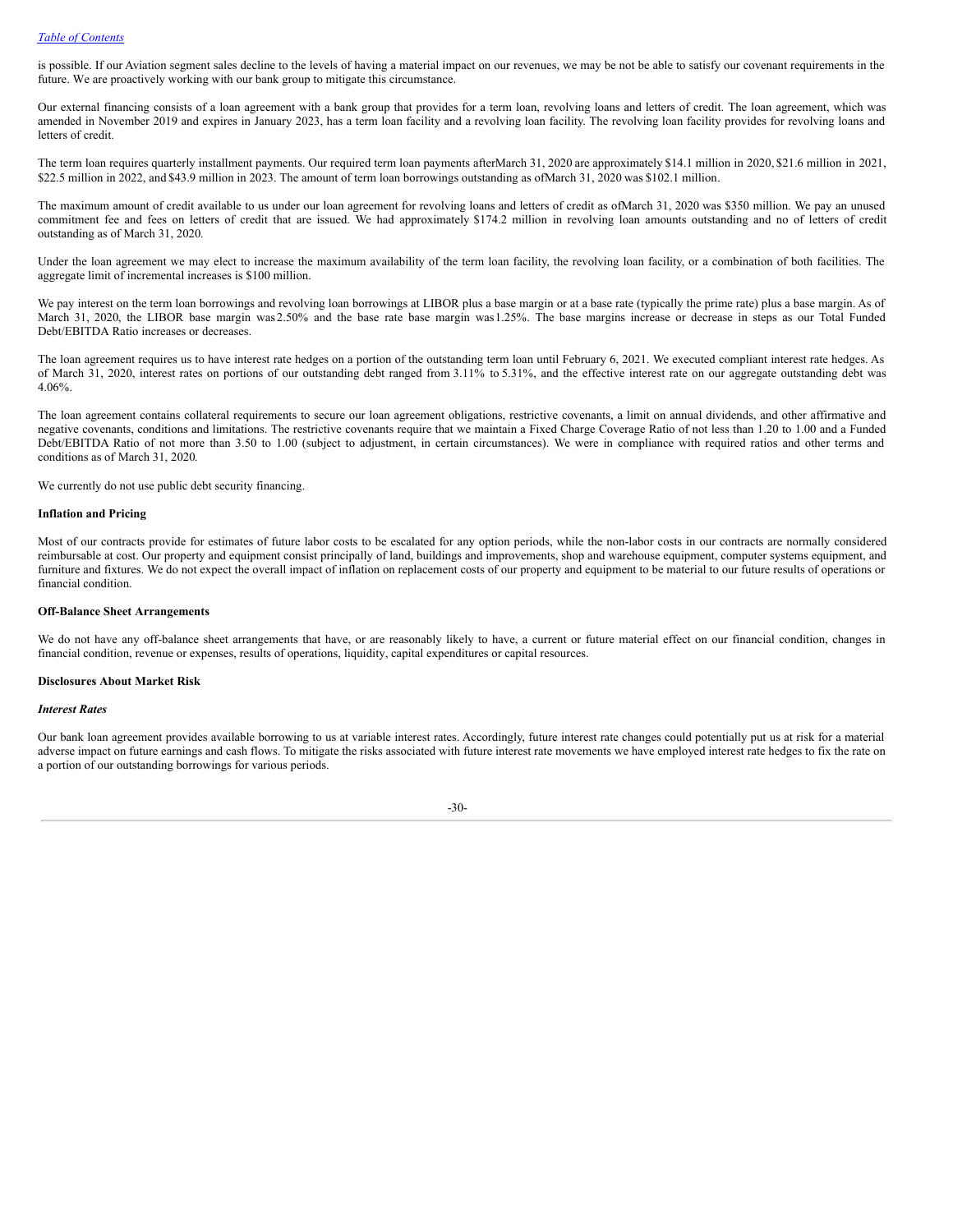In February 2018, we entered into a LIBOR based interest rate swap on our term loan for a term of three years with a notional amount of \$10 million for the first year and \$50 million for the second and third years. We pay an effective interest rate of 2.54% plus our base margin on the debt matched to this swap.

In February 2019, we entered into a LIBOR based interest rate swap on our revolving loan for a term of three years with a notional amount of \$75 million. This swap amount decreases in increments on an annual basis to \$45 million for the second year and to \$25 million for the third year. We pay an effective interest rate of 2.805% plus our base margin on the debt matched to this swap.

In March 2020, we entered into a LIBOR based interest rate swap on our revolving loan for a term of two years with a notional amount of \$50 million. We pay an effective interest rate of 0.73% plus our base margin on the debt matched to this swap.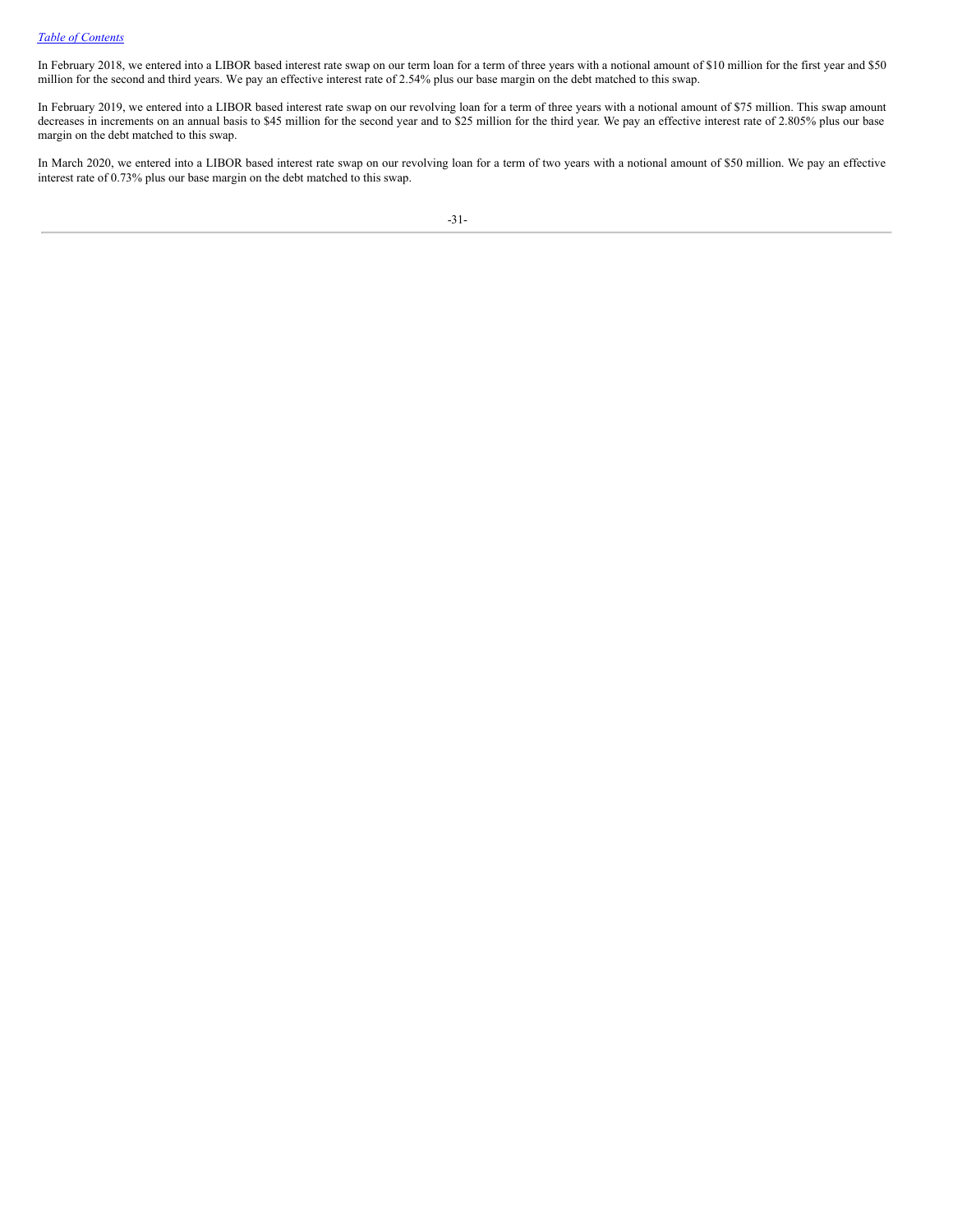### **VSE CORPORATIONS AND SUBSIDIARIES**

#### <span id="page-31-0"></span>**Item 3. Quantitative and Qualitative Disclosures About Market Risks**

See "Disclosures About Market Risk" in Item 2. Management's Discussion and Analysis of Financial Condition and Results of Operations.

## **COVID-19 Risks and Uncertainties**

See "Item 1A. Risk Factors" in Part II within this Form 10-Q for additional discussion of current and potential risks of the COVID-19 pandemic on our business and financial performance.

#### <span id="page-31-1"></span>**Item 4. Controls and Procedures**

As of the end of the period covered by this report, based on management's evaluation, with the participation of our Chief Executive Officer and Chief Financial Officer, of the effectiveness of the disclosure controls and procedures (as defined in Rules 13a-15(e) or 15d-15(e) under the Securities Exchange Act of 1934, as amended (the "Exchange Act")), our Chief Executive Officer and Chief Financial Officer have concluded that our disclosure controls and procedures are effective in ensuring that information required to be disclosed by us in reports filed or submitted under the Exchange Act is recorded, processed, summarized and reported within the time periods specified in the SEC's rules and forms, and that information required to be disclosed by us in the reports that we file or submit under the Exchange Act is accumulated and communicated to our management, including our principal executive and principal financial officers, or persons performing similar functions, as appropriate to allow timely decisions regarding required disclosure.

In connection with our 1st Choice Aerospace acquisition, certain areas of internal control over financial reporting changed. These areas are primarily related to integrating our corporate functions such as entity level controls and certain financial reporting controls. Certain control structure items remain in operation at 1st Choice Aerospace, primarily related to information technology, inventory management, human resources, processing and billing of revenues, and collection of those revenues. The control structure at 1st Choice Aerospace has been modified to appropriately oversee and incorporate these activities into the overall control structure. We will continue to evaluate the need for additional internal controls over financial reporting.

<span id="page-31-2"></span>There were no additional changes in our internal control over financial reporting during ourfirst quarter of fiscal 2020 that has materially affected, or is reasonably likely to materially affect, our internal control over financial reporting.

## **PART II. Other Information**

#### <span id="page-31-3"></span>**Item 1. Legal Proceedings**

None.

#### <span id="page-31-4"></span>**Item 1A. Risk Factors**

The risk factors disclosed in our Annual Report on Form 10-K for the fiscal year ended December 31, 2019 (the "Form 10-K") should be considered together with information included in this Quarterly Report on Form 10-Q for the quarter ended March 31, 2020 and should not be considered the only risks to which we are exposed. We are providing the following information regarding changes that have occurred to the previously disclosed risk factors in our Form 10-K. In addition to the risk factors discussed below, the impact of the Coronavirus Disease 2019 ("COVID-19") may also exacerbate other risks discussed in Item 1A. Risk Factors in our Form 10-K, any of which could have a material effect on us. Except for such additional information, we believe there have been no material changes from the risk factors previously disclosed in our Form 10-K.

## The COVID-19 outbreak has adversely affected and could in the future continue to adversely affect our business.

The COVID-19 pandemic is adversely affecting, and is expected to continue to adversely affect, our operations, supply chains and distribution systems, and we have experienced and expect to continue to experience unpredictable reductions in demand for certain of our products and services, particularly in the aviation aftermarket. The global aviation market is experiencing a significant decline, specifically in global commercial air travel, which is having a significant impact on the parts distribution and maintenance, repair and overhaul services markets supporting general aviation and commercial aircraft. We expect international and domestic commercial airline demand and spending to worsen for a prolonged period of time.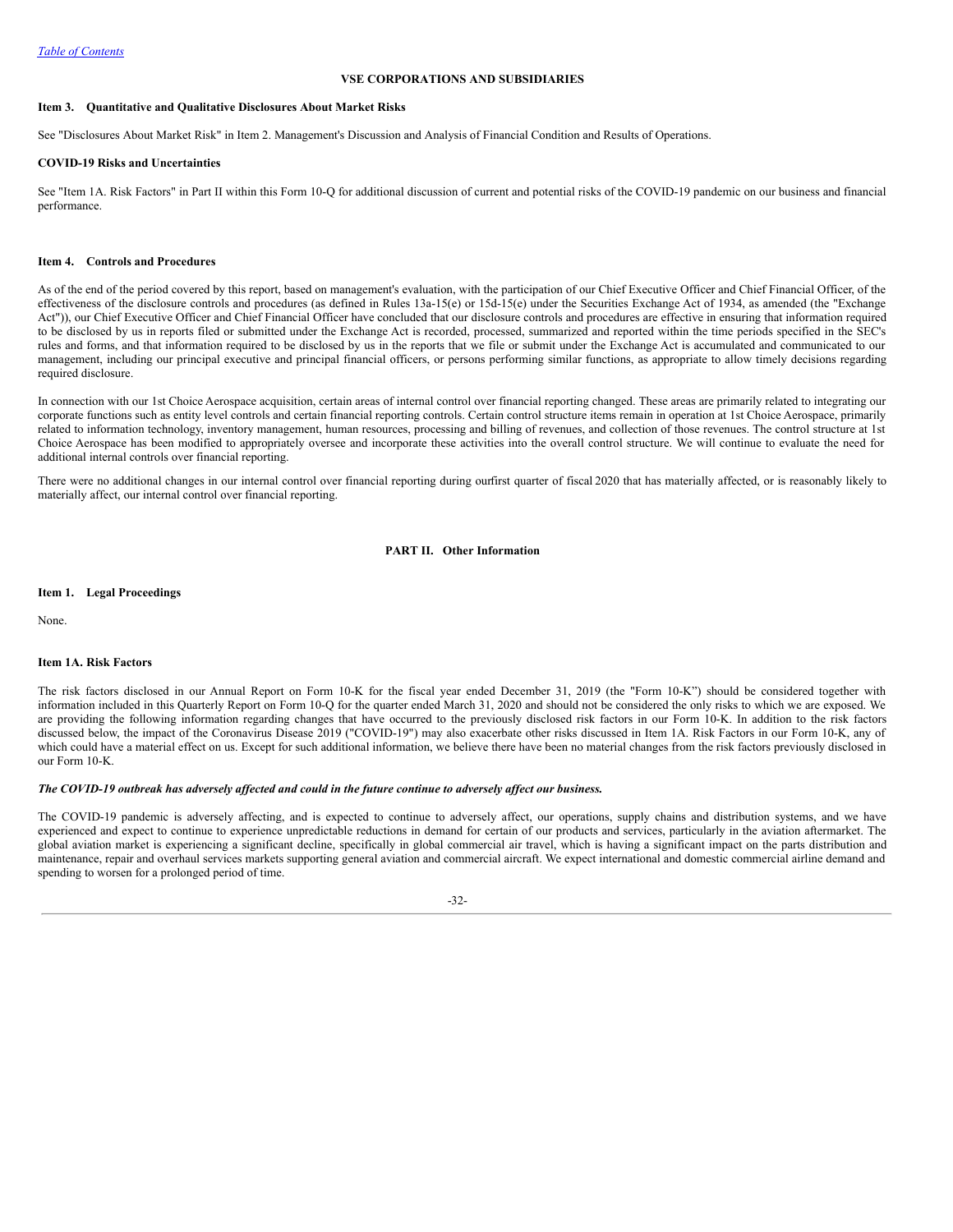We operate numerous "touch labor" warehouse and maintenance facilities supporting each of our three business segments both in our own facilities and customer facilities. A local outbreak of the virus in any of these facilities could temporarily shut down operations at those facilities until they have been thoroughly cleaned. Employees who become exposed to the virus would need to be quarantined and would be unable to work for fourteen days or longer. Similarly, customers who have warehouse or maintenance facilities could be impacted, slowing or reducing demand for our parts distribution services.

Furthermore, as a result of COVID-19, some of our commercial customers in the Aviation segment have been and could continue to be negatively impacted as a result of disruption in demand, which has led to delays and could lead to defaults on collections of receivables from them. Such continued delays could negatively impact our business, results of operations and financial condition.

The impact of the COVID-19 pandemic continues to evolve, and while we expect it to have an adverse effect on our business, financial condition, liquidity, cash flow and results of operations, we are unable to predict the extent, nature or duration of these impacts at this time, although we expect such negative impacts for the remainder of the fiscal year and perhaps longer.

## As a result of the disruptions caused by the COVID-19 global pandemic, if we are unable to re-commence normal operations in the near-term, we may be out of *compliance with the financial covenants in our debt facility.*

We have a loan agreement with a bank group comprised of ten banks. Under the terms of our debt facility, we are required to maintain certain financial covenants. As a result of the COVID-19 global pandemic, our business operations have been and could be further disrupted and if we are unable to re-commence normal operations in the near term, we may be not be able to satisfy our financial covenant requirements. We are working with our bank group to mitigate this circumstance, which may result in waivers, consents, modifications, amendments, extensions, or other changes to the facility. There can be no assurance that we would be able to obtain future changes in a timely manner, on acceptable terms, or at all. If we were not able to obtain satisfactory changes to the debt facility, we could be in default, which could trigger an acceleration of repayment provisions that we would be unable to meet and would impair our ability to operate our businesses. If we make changes, it may lead to fees, increased costs, increased interest rates, additional restrictive covenants and other available lender protections that would be applicable to us under the debt facility.

#### The COVID-19 outbreak has adversely impacted our global supply chain network, which could result in significant shipping delays and a material reduction of available *products.*

We have experienced and expect to experience continued delays throughout our global supply chain network, both with respect to reduced available products and delays in shipping both domestically and internationally. Concerns regarding and measures implemented in response to pandemics of infectious disease have and could further cause changes in global supply chain network patterns, negatively influencing demand and availability of products. China has also limited the shipment of products through its borders which have negatively impact our ability to receive certain products flowing through that region. At this point, the extent to which COVID-19 may continue to impact our global supply chain network is uncertain, but continued disruptions could have a material adverse effect on our business, financial condition and results of operations.

## <span id="page-32-0"></span>**Item 2. Unregistered Sales of Equity Securities and Use of Proceeds**

We did not purchase any of our equity securities during the period covered by this report.

VSE's loan agreement prohibits VSE from paying cash dividends, except that if there is no event of default, no act, event or condition that would constitute an event of default with the giving of notice or the passage of time, or both, and no covenant breach would occur giving effect to the payment of the dividend, VSE may pay cash dividends that do not exceed \$6 million in the aggregate in any fiscal year.

-33-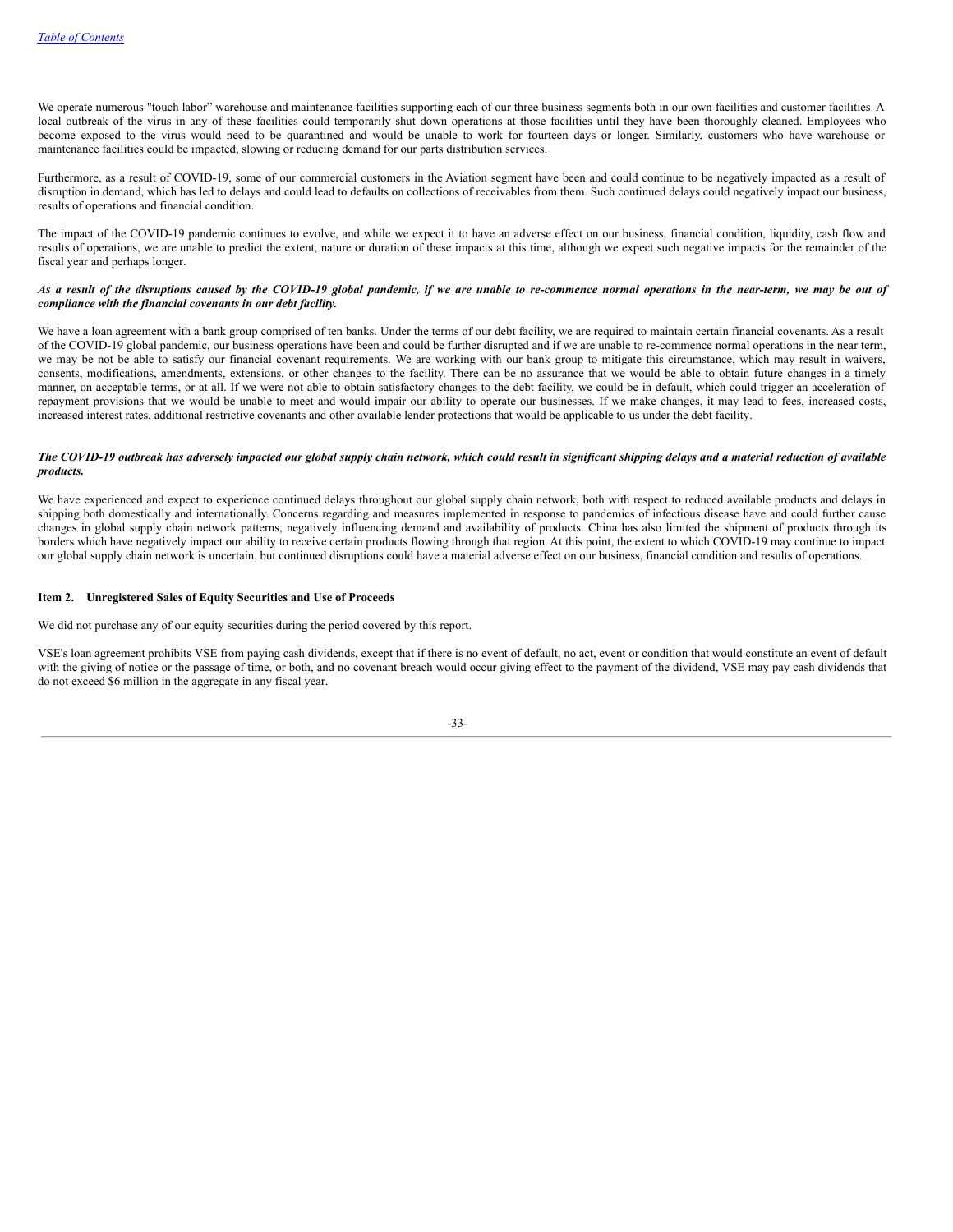# <span id="page-33-0"></span>**Item 6. Exhibits**

| (a) Exhibits    |                                                             |
|-----------------|-------------------------------------------------------------|
| Exhibit 31.1    | Section 302 CEO Certification                               |
| Exhibit 31.2    | Section 302 CFO and PAO Certification                       |
| Exhibit 32.1    | Section 906 CEO Certification                               |
| Exhibit 32.2    | Section 906 CFO and PAO Certification                       |
| Exhibit 101.INS | <b>XBRL</b> Instance Document                               |
| Exhibit 101.SCH | XBRL Taxonomy Extension Schema Document                     |
| Exhibit 101.CAL | XBRL Taxonomy Extension Calculation Linkbase Document       |
| Exhibit 101.DEF | <b>XBRL Taxonomy Extension Definition Linkbase Document</b> |
| Exhibit 101.LAB | XBRL Taxonomy Extension Label Linkbase Document             |
| Exhibit 101.PRE | XBRL Taxonomy Extension Presentation Document               |

Pursuant to the requirements of the Exchange Act, VSE has omitted all other items contained in "Part II. Other Information" because such other items are not applicable or are not required if the answer is negative or because the information required to be reported therein has been previously reported.

-34-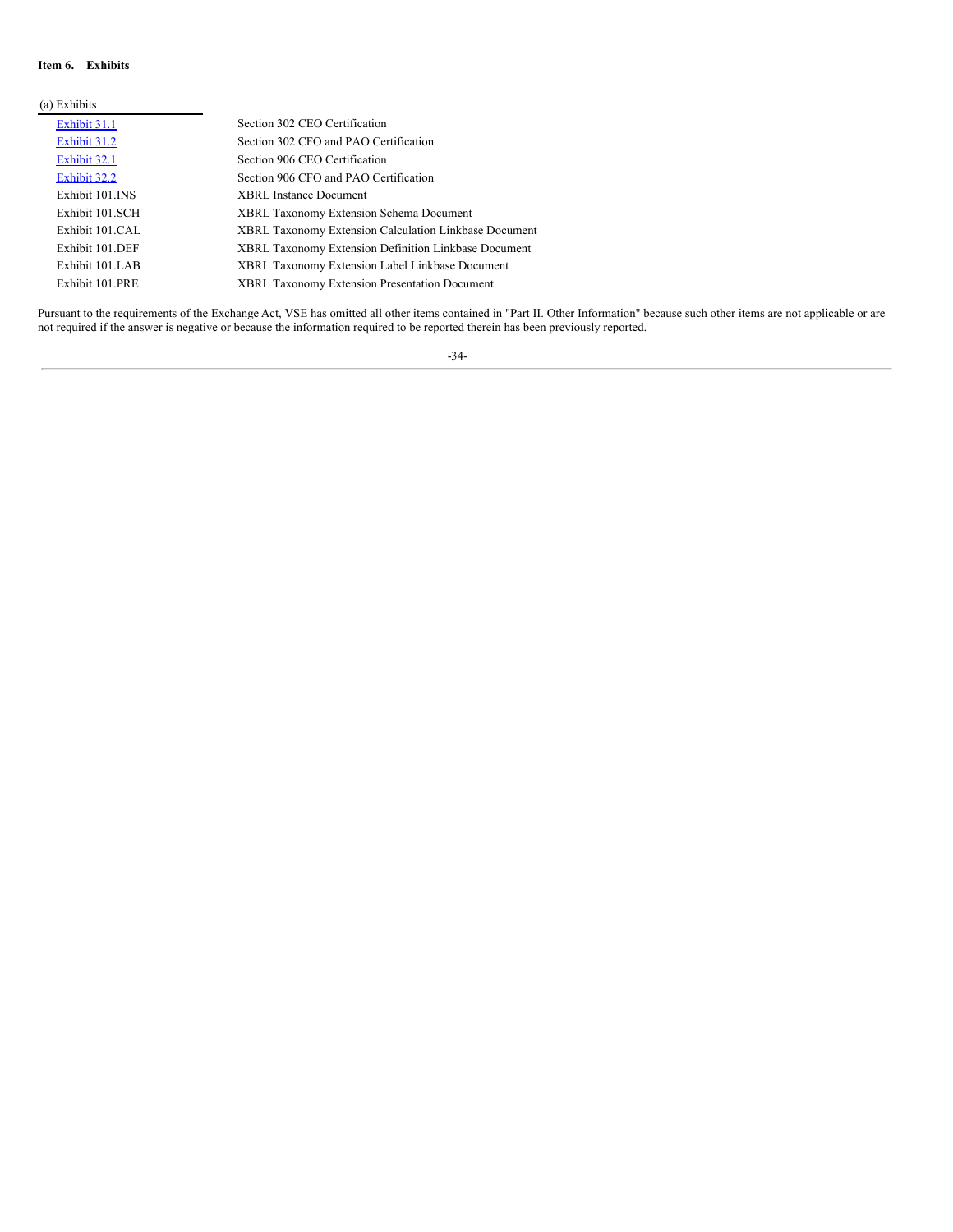# **VSE CORPORATION AND SUBSIDIARIES**

# **SIGNATURES**

<span id="page-34-0"></span>Pursuant to the requirements of the Securities Exchange Act of 1934, the Registrant has duly caused this report to be signed on its behalf by the undersigned thereunto duly authorized.

# **VSE CORPORATION**

Date: May 1, 2020 By: /s/ John A. Cuomo John A. Cuomo Chief Executive Officer and President (Principal Executive Officer) Date: May 1, 2020 By: /s/ Thomas R. Loftus Thomas R. Loftus Executive Vice President and Chief Financial Officer (Principal Accounting Officer)

-35-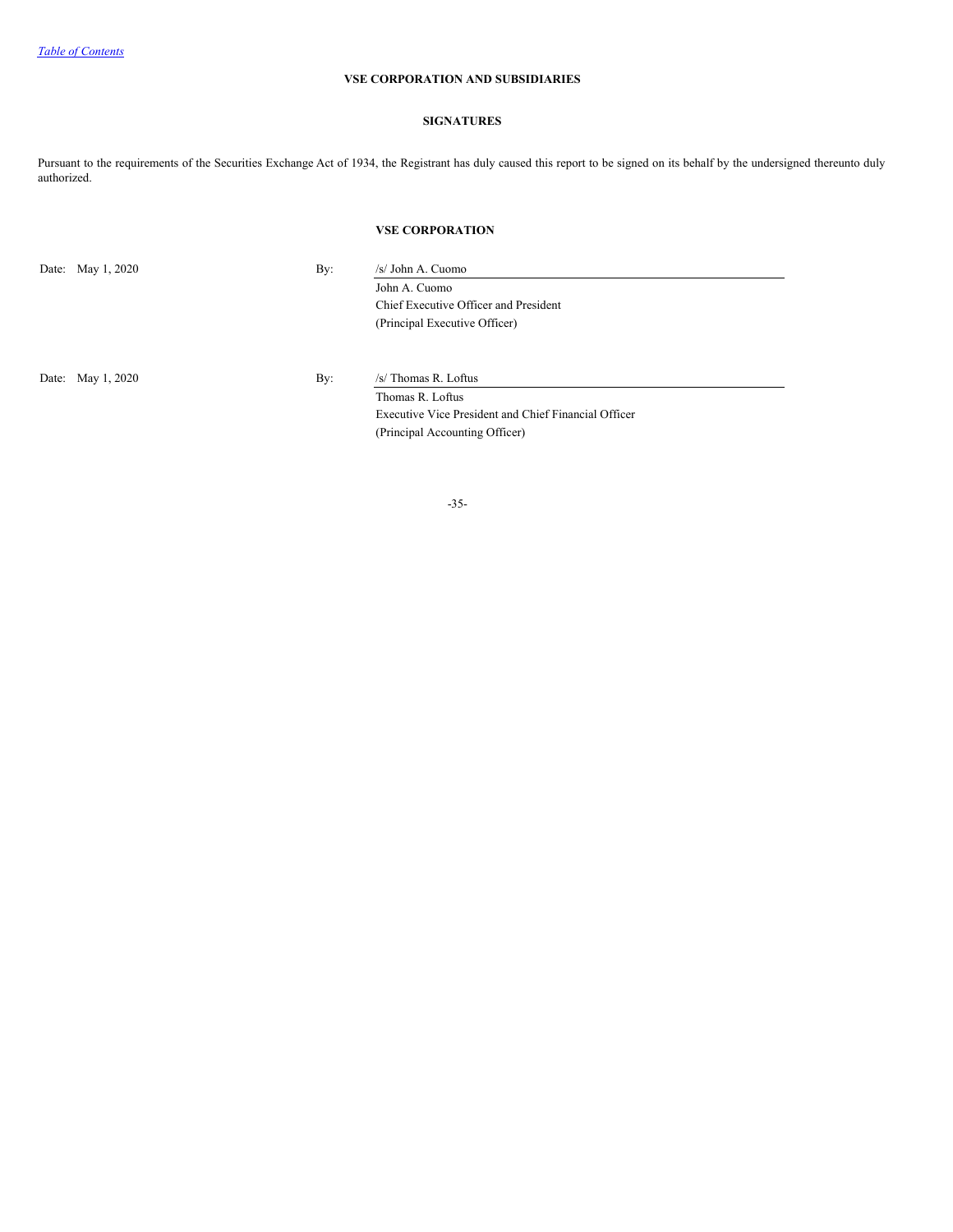# CERTIFICATION PURSUANT TO RULE 13A-14 OF THE SECURITIES EXCHANGE ACT OF 1934, AS ADOPTED PURSUANT TO SECTION 302 OF THE SARBANES-OXLEY ACT OF 2002

# <span id="page-35-0"></span>I, John A. Cuomo, certify that:

- 1. I have reviewed this report on Form 10-Q of VSE Corporation (the "Registrant");
- 2. Based on my knowledge, this report does not contain any untrue statement of a material fact or omit to state a material fact necessary to make the statements made, in light of the circumstances under which such statements were made, not misleading with respect to the period covered by this report;
- 3. Based on my knowledge, the financial statements, and other financial information included in this report, fairly present in all material respects the financial condition, results of operations and cash flows of the Registrant as of, and for, the periods presented in this report;
- 4. The Registrant's other certifying officers and I are responsible for establishing and maintaining disclosure controls and procedures (as defined in Exchange Act Rules 13a-15(e) and 15d-15(e)) and internal control over financial reporting (as defined in Exchange Act Rules 13a-15(f) and 15d-15(f)) for the Registrant and have:
- (a) designed such disclosure controls and procedures, or caused such disclosure controls and procedures to be designed under our supervision, to ensure that material information relating to the Registrant, including its consolidated subsidiaries, is made known to us by others within those entities, particularly during the period in which this report is being prepared;
- (b) designed such internal control over financial reporting, or caused such internal control over financial reporting to be designed under our supervision, to provide reasonable assurance regarding the reliability of financial reporting and the preparation of financial statements for external purposes in accordance with generally accepted accounting principles;
- (c) evaluated the effectiveness of the Registrant's disclosure controls and procedures and presented in this report our conclusions about the effectiveness of the disclosure controls and procedures, as of the end of the period covered by this report based on such evaluation; and
- (d) disclosed in this report any change in the Registrant's internal control over financial reporting that occurred during the Registrant's most recent fiscal quarter that has materially affected, or is reasonably likely to materially affect, the Registrant's internal control over financial reporting; and
- 5. The Registrant's other certifying officers and I have disclosed, based on our most recent evaluation of internal control over financial reporting, to the Registrant's auditors and the audit committee of Registrant's Board of Directors (or persons performing the equivalent function):
- (a) all significant deficiencies and material weaknesses in the design or operation of internal control over financial reporting which are reasonably likely to adversely affect the Registrant's ability to record, process, summarize and report financial information; and
- (b) any fraud, whether or not material, that involves management or other employees who have a significant role in the Registrant's internal control over financial reporting.

Date: May 1, 2020 /s/ John A. Cuomo

John A. Cuomo Chief Executive Officer and President (Principal Executive Officer)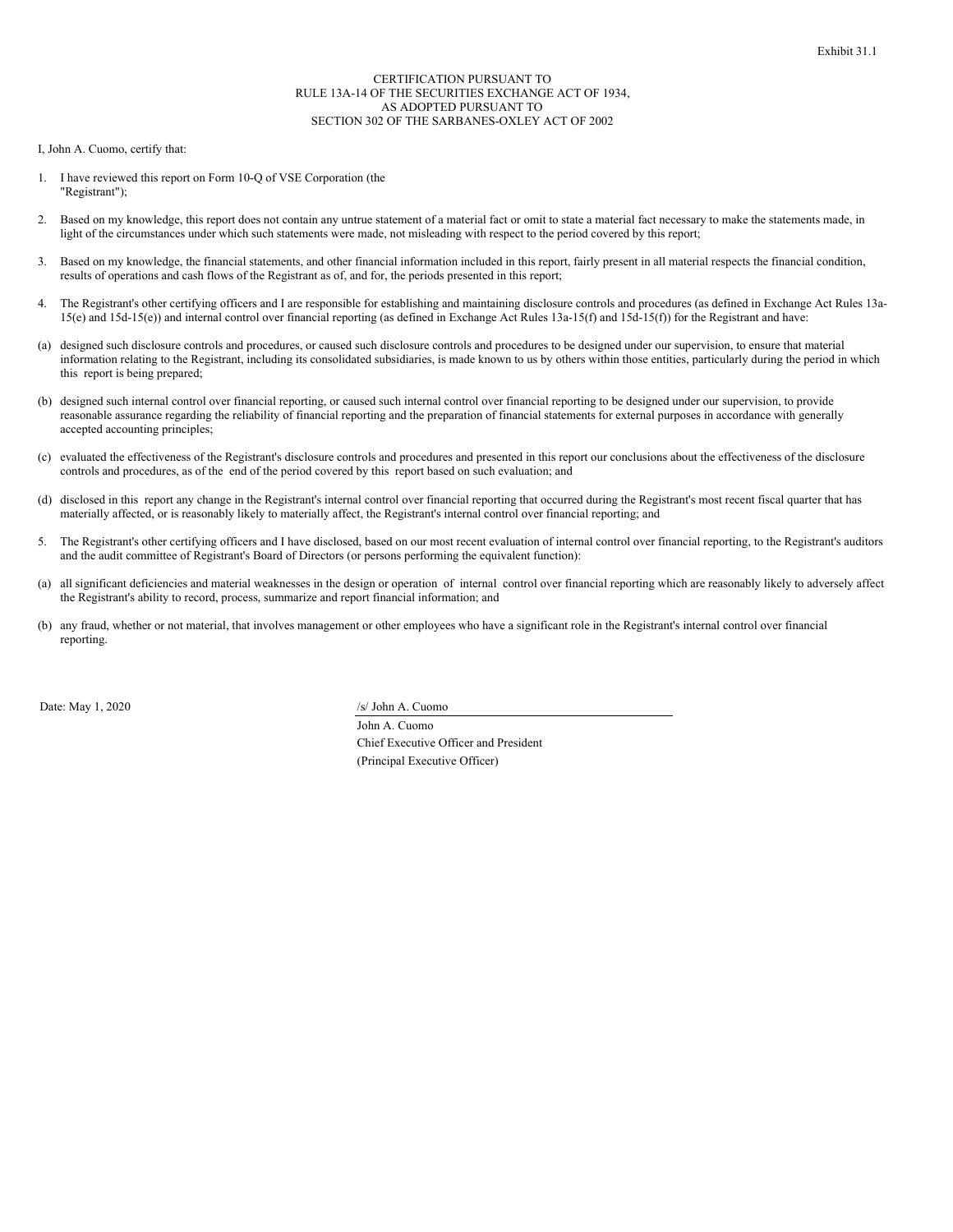# CERTIFICATION PURSUANT TO RULE 13A-14 OF THE SECURITIES EXCHANGE ACT OF 1934, AS ADOPTED PURSUANT TO SECTION 302 OF THE SARBANES-OXLEY ACT OF 2002

<span id="page-36-0"></span>I, Thomas R. Loftus, certify that:

- 1. I have reviewed this report on Form 10-Q of VSE Corporation (the "Registrant");
- 2. Based on my knowledge, this report does not contain any untrue statement of a material fact or omit to state a material fact necessary to make the statements made, in light of the circumstances under which such statements were made, not misleading with respect to the period covered by this report;
- 3. Based on my knowledge, the financial statements, and other financial information included in this report, fairly present in all material respects the financial condition, results of operations and cash flows of the Registrant as of, and for, the periods presented in this report;
- 4. The Registrant's other certifying officers and I are responsible for establishing and maintaining disclosure controls and procedures (as defined in Exchange Act Rules 13a-15(e) and 15d-15(e)) and internal control over financial reporting (as defined in Exchange Act Rules 13a-15(f) and 15d-15(f) for the Registrant and have:
- (a) designed such disclosure controls and procedures, or caused such disclosure controls and procedures to be designed under our supervision, to ensure that material information relating to the Registrant, including its consolidated subsidiaries, is made known to us by others within those entities, particularly during the period in which this report is being prepared;
- (b) designed such internal control over financial reporting, or caused such internal control over financial reporting to be designed under our supervision, to provide reasonable assurance regarding the reliability of financial reporting and the preparation of financial statements for external purposes in accordance with generally accepted accounting principles;
- (c) evaluated the effectiveness of the Registrant's disclosure controls and procedures and presented in this report our conclusions about the effectiveness of the disclosure controls and procedures, as of the end of the period covered by this report based on such evaluation; and
- (d) disclosed in this report any change in the Registrant's internal control over financial reporting that occurred during the Registrant's most recent fiscal quarter that has materially affected, or is reasonably likely to materially affect, the Registrant's internal control over financial reporting; and
- 5. The Registrant's other certifying officers and I have disclosed, based on our most recent evaluation of internal control over financial reporting, to the Registrant's auditors and the audit committee of Registrant's Board of Directors (or persons performing the equivalent function):
- (a) all significant deficiencies and material weaknesses in the design or operation of internal control over financial reporting which are reasonably likely to adversely affect the Registrant's ability to record, process, summarize and report financial information; and
- (b) any fraud, whether or not material, that involves management or other employees who have a significant role in the Registrant's internal control over financial reporting.

Date: May 1, 2020 /s/ Thomas R. Loftus

Thomas R. Loftus Executive Vice President and Chief Financial Officer (Principal Accounting Officer)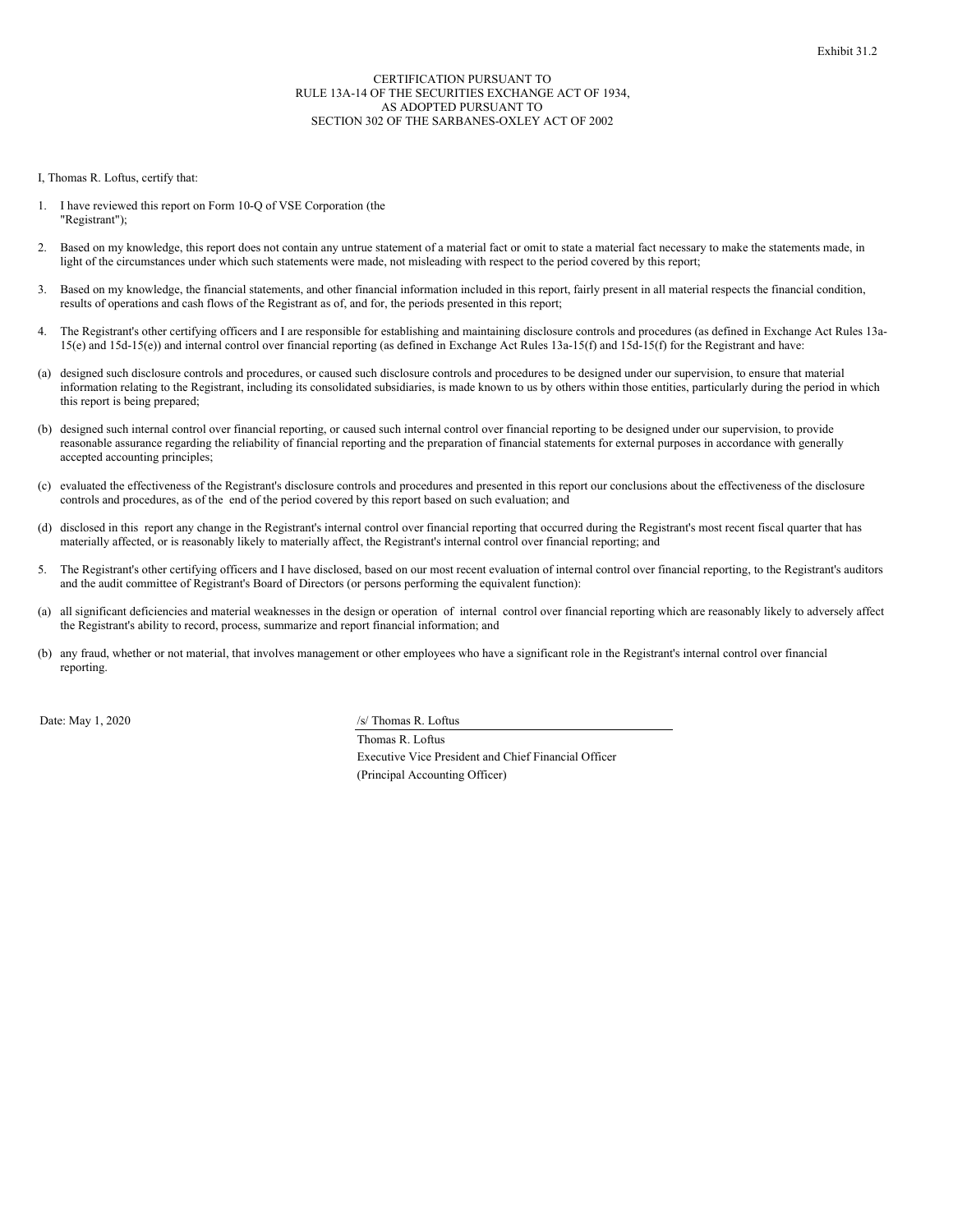# CERTIFICATION PURSUANT TO SECTION 1350, CHAPTER 63 OF TITLE 18, UNITED STATES CODE, AS ADOPTED PURSUANT TO SECTION 906 OF THE SARBANES-OXLEY ACT OF 2002

<span id="page-37-0"></span>Pursuant to Section 1350, Chapter 63 of Title 18, United States Code, as adopted pursuant to Section 906 of the Sarbanes-Oxley Act of 2002, the undersigned, as President, Chief Executive Officer and Chief Operating Officer of VSE Corporation (the "Company"), does hereby certify that to the best of the undersigned's knowledge:

- 1) the Company's Quarterly Report on Form 10-Q for the quarter endedMarch 31, 2020 (the "Report"), fully complies with the requirements of Section 13(a) or 15(d) of the Securities Exchange Act of 1934; and
- 2) the information contained in the Company's Report fairly presents, in all material respects, the financial condition and results of operations of the Company.

Date: May 1, 2020 /s/ John A. Cuomo

John A. Cuomo Chief Executive Officer and President (Principal Executive Officer)